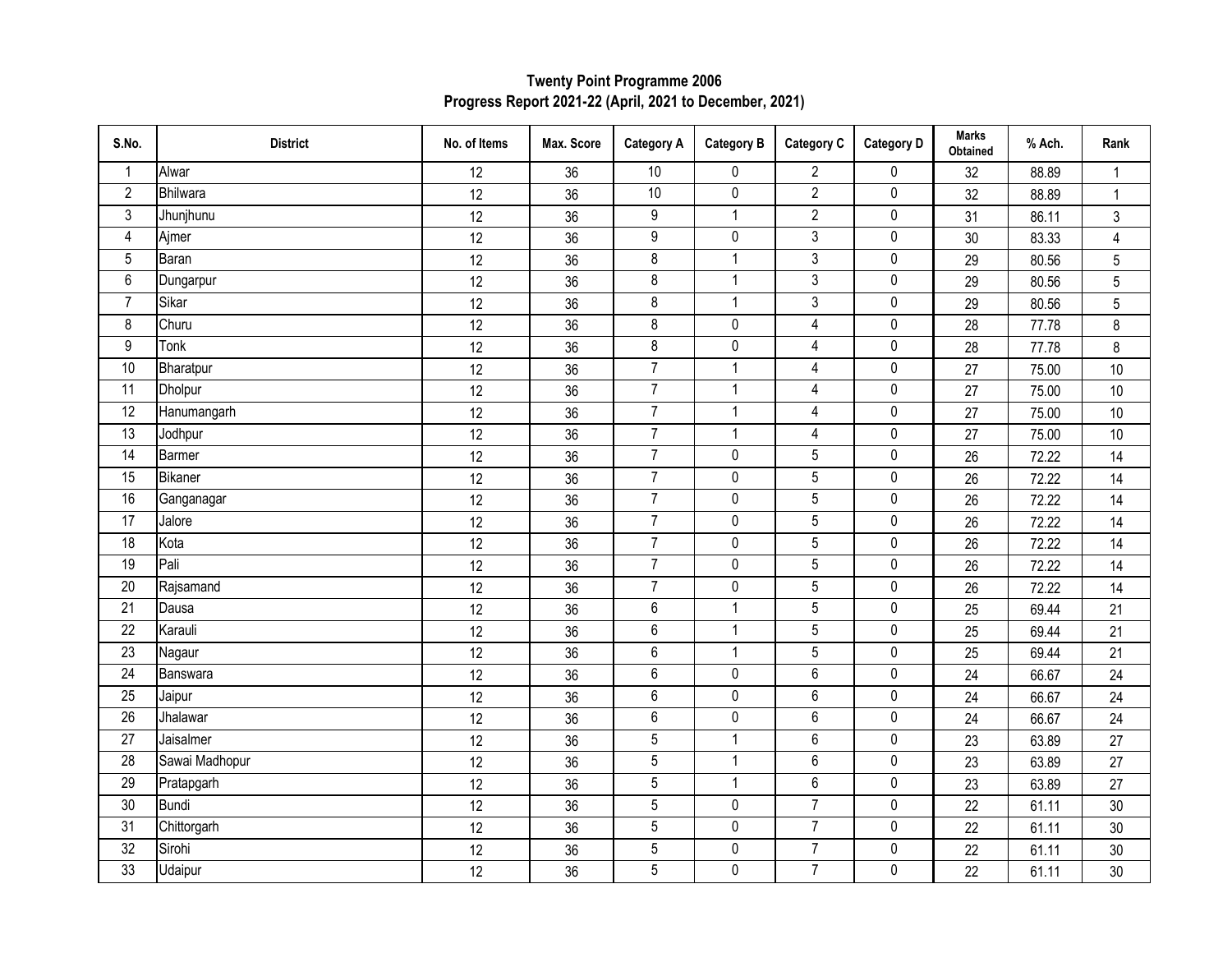|                | District : Ajmer |                                                                         |                     |               |                   |                                    |                          |                |
|----------------|------------------|-------------------------------------------------------------------------|---------------------|---------------|-------------------|------------------------------------|--------------------------|----------------|
| S.<br>No.      | Point            | Item Name/Sub Item Name                                                 | Unit                | <b>Target</b> | April, 2021 to    | Ach. April,<br>$2021 -$            | % Ach. Upto<br>December. | Category       |
|                | No.              |                                                                         |                     | Annual        | December,<br>2021 | December.<br>2021 as per<br>Deptt. | 2021                     |                |
| 1              | $\overline{2}$   | 3                                                                       | 4                   | 5             | 6                 | 7                                  | 8                        | 9              |
| 1              | 01A              | <b>Employment Generation under the MGNREG Act</b>                       |                     |               |                   |                                    |                          |                |
|                | 01A01            | Job cards issued                                                        | Number              |               |                   | 474051                             |                          |                |
|                | 01A02            | <b>Employment generated</b>                                             | Mandays in<br>lakhs |               |                   | 141.47                             |                          |                |
|                | 01A03            | Wages given                                                             | Rs. in lakhs        |               |                   | 24491.72                           |                          |                |
| 2              | 01F01            | <b>National Rural Livelihood Mission (NRLM)</b>                         |                     |               |                   |                                    |                          |                |
|                | 01F01(i)         | New and revived SHGs brought under NRLM fold                            | Number              | 2564          | 1968              | 1776                               | 90.24                    | $\overline{A}$ |
|                | 01F01(ii)        | SHGs provided Revolving Fund (RF)                                       | Number              | 2326          | 1841              | 1465                               | 79.58                    | $\mathsf C$    |
|                | 01F01(iii)       | SHGs provided Community Investment Fund (CIF)                           | Number              | 670           | 545               | 574                                | 105.32                   | A              |
| 3              | 05A              | <b>National Food Security Act</b>                                       |                     |               |                   |                                    |                          |                |
|                | 05A01            | Food grain allocation - Off take                                        | Tonnes              |               | 68552.155         | 68000.329                          | 99.20                    | A              |
| 4              | 06A              | Rural Housing - Pradhan Mantri Awaas Yojana - Grameen                   |                     |               |                   |                                    |                          |                |
|                | 06A01            | Houses constructed                                                      | Number              | 6473          | 4854              | 633                                | 13.04                    | C              |
| 5              | 06B              | <b>EWS/LIG Houses in Urban Areas</b>                                    |                     |               |                   |                                    |                          |                |
|                | 06B01            | Houses constructed                                                      | Number              |               |                   | 117                                |                          |                |
| 6              | 07A              | National Rural Drinking Water Programme (NRDWP)                         |                     |               |                   |                                    |                          |                |
|                | 07A05            | Functional Household Tapped Connection                                  | Number              | 137596        | 89437             | 7547                               | 8.44                     | $\mathsf C$    |
| $\overline{7}$ | 08E              | <b>Institutional Delivery</b>                                           |                     |               |                   |                                    |                          |                |
|                | 08E01            | Delivery in institutions                                                | Number              |               |                   | 41047                              |                          |                |
| 8              | 10A              | <b>SC Families Assisted</b>                                             |                     |               |                   |                                    |                          |                |
|                | 10A02            | SC Families Assisted under SCA to SCSP and<br><b>NSFDC</b>              | Number              |               |                   | 402                                |                          |                |
|                | 10A03            | SC Students Assisted under Post Matric Scholarship                      | Number              |               |                   | 3560                               |                          |                |
| 9              | <b>12A</b>       | <b>Universalization of ICDS Scheme</b>                                  |                     |               |                   |                                    |                          |                |
|                | 12A01            | ICDS Blocks Operational (Cumulative)                                    | Number              | 13            | 13                | 13                                 | 100.00                   | A              |
| $10$           | 12B              | <b>Functional Anganwadis</b>                                            |                     |               |                   |                                    |                          |                |
|                | 12B01            | Anganwadis Functional (Cumulative)                                      | Number              | 1968          | 1968              | 1966                               | 99.90                    | Α              |
| 11             | 14A              | No. of Urban poor families assisted under Seven<br><b>Point Charter</b> |                     |               |                   |                                    |                          |                |
|                | 14A01            | Poor Families Assisted                                                  | Number              |               |                   | 0                                  |                          |                |
| 12             | 15A              | Afforestation (Public and Forest Land)                                  |                     |               |                   |                                    |                          |                |
|                | 15A01            | Area Covered under Plantation                                           | Hectare             | 775.00        | 736.25            | 1169.070                           | 158.79                   | Α              |
|                | 15A02            | Number of Seedlings planted                                             | No. in lakhs        | 5.040         | 4.788             | 7.380                              | 154.14                   | A              |
| 13             | <b>17A</b>       | <b>Rural Roads - PMGSY</b>                                              |                     |               |                   |                                    |                          |                |
|                | 17A01            | Length of Road Constructed                                              | Kilometer           | 80.000        | 60.000            | 140.060                            | 233.43                   | Α              |
| 14             | 18B              | <b>Villages Electrified under DDUGJY</b>                                |                     |               |                   |                                    |                          |                |
|                | 18B01            | Villages electrified                                                    | Number              | 0             |                   | 0                                  |                          |                |
| 15             | 18D              | <b>Energising pumpsets</b>                                              |                     |               |                   |                                    |                          |                |
|                | 18D01            | Pumpsets energized                                                      | Number              | 926           | 693               | 2097                               | 302.60                   | A              |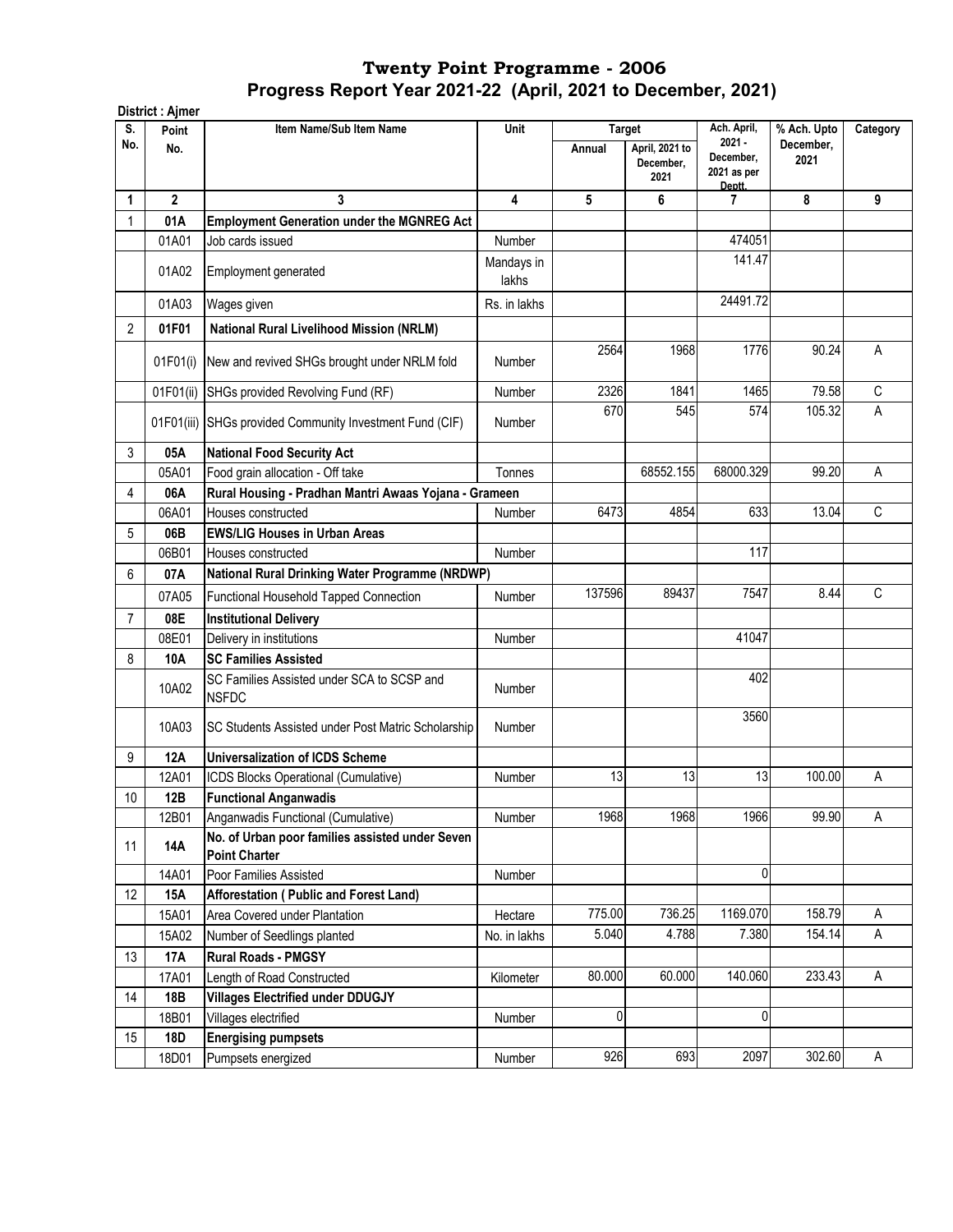|                | District: Alwar |                                                                         |                     |               |                   |                          |                          |          |
|----------------|-----------------|-------------------------------------------------------------------------|---------------------|---------------|-------------------|--------------------------|--------------------------|----------|
| S.<br>No.      | Point           | Item Name/Sub Item Name                                                 | Unit                | <b>Target</b> | April, 2021 to    | Ach. April,<br>$2021 -$  | % Ach. Upto<br>December, | Category |
|                | No.             |                                                                         |                     | Annual        | December,<br>2021 | December,<br>2021 as per | 2021                     |          |
| 1              | $\overline{2}$  | 3                                                                       | 4                   | 5             | 6                 | Deptt.<br>7              | 8                        | 9        |
| 1              | 01A             | <b>Employment Generation under the MGNREG Act</b>                       |                     |               |                   |                          |                          |          |
|                | 01A01           | Job cards issued                                                        | Number              |               |                   | 392777                   |                          |          |
|                | 01A02           | Employment generated                                                    | Mandays in<br>lakhs |               |                   | 56.83                    |                          |          |
|                | 01A03           | Wages given                                                             | Rs. in lakhs        |               |                   | 11011.63                 |                          |          |
| 2              | 01F01           | National Rural Livelihood Mission (NRLM)                                |                     |               |                   |                          |                          |          |
|                | 01F01(i)        | New and revived SHGs brought under NRLM fold                            | Number              | 1263          | 893               | 1095                     | 122.62                   | A        |
|                | 01F01(ii)       | SHGs provided Revolving Fund (RF)                                       | Number              | 1327          | 1120              | 1308                     | 116.79                   | Α        |
|                | 01F01(iii)      | SHGs provided Community Investment Fund (CIF)                           | Number              | 434           | 400               | 382                      | 95.50                    | A        |
| 3              | 05A             | <b>National Food Security Act</b>                                       |                     |               |                   |                          |                          |          |
|                | 05A01           | Food grain allocation - Off take                                        | Tonnes              |               | 104498.988        | 103684.858               | 99.22                    | A        |
| 4              | 06A             | Rural Housing - Pradhan Mantri Awaas Yojana - Grameen                   |                     |               |                   |                          |                          |          |
|                | 06A01           | Houses constructed                                                      | Number              | 3486          | 2613              | 86                       | 3.29                     | C        |
| 5              | 06B             | <b>EWS/LIG Houses in Urban Areas</b>                                    |                     |               |                   |                          |                          |          |
|                | 06B01           | Houses constructed                                                      | Number              |               |                   | 96                       |                          |          |
| 6              | 07A             | National Rural Drinking Water Programme (NRDWP)                         |                     |               |                   |                          |                          |          |
|                | 07A05           | Functional Household Tapped Connection                                  | Number              | 113310        | 73651             | 4181                     | 5.68                     | C        |
| $\overline{7}$ | 08E             | <b>Institutional Delivery</b>                                           |                     |               |                   |                          |                          |          |
|                | 08E01           | Delivery in institutions                                                | Number              |               |                   | 47443                    |                          |          |
| 8              | 10A             | <b>SC Families Assisted</b>                                             |                     |               |                   |                          |                          |          |
|                | 10A02           | SC Families Assisted under SCA to SCSP and<br><b>NSFDC</b>              | Number              |               |                   | 683                      |                          |          |
|                | 10A03           | SC Students Assisted under Post Matric Scholarship                      | Number              |               |                   | 10024                    |                          |          |
| 9              | <b>12A</b>      | <b>Universalization of ICDS Scheme</b>                                  |                     |               |                   |                          |                          |          |
|                | 12A01           | ICDS Blocks Operational (Cumulative)                                    | Number              | 15            | 15                | 15                       | 100.00                   | A        |
| 10             | 12B             | <b>Functional Anganwadis</b>                                            |                     |               |                   |                          |                          |          |
|                | 12B01           | Anganwadis Functional (Cumulative)                                      | Number              | 3456          | 3456              | 3447                     | 99.74                    | A        |
| 11             | <b>14A</b>      | No. of Urban poor families assisted under Seven<br><b>Point Charter</b> |                     |               |                   |                          |                          |          |
|                | 14A01           | Poor Families Assisted                                                  | Number              |               |                   | 0                        |                          |          |
| 12             | 15A             | Afforestation (Public and Forest Land)                                  |                     |               |                   |                          |                          |          |
|                | 15A01           | Area Covered under Plantation                                           | Hectare             | 1950.00       | 1852.50           | 1952.95                  | 105.42                   | Α        |
|                | 15A02           | Number of Seedlings planted                                             | No. in lakhs        | 12.670        | 12.037            | 12.320                   | 102.36                   | Α        |
| 13             | 17A             | <b>Rural Roads - PMGSY</b>                                              |                     |               |                   |                          |                          |          |
|                | 17A01           | Length of Road Constructed                                              | Kilometer           | 84.83         | 63.623            | 71.611                   | 112.56                   | Α        |
| 14             | 18B             | <b>Villages Electrified under DDUGJY</b>                                |                     |               |                   |                          |                          |          |
|                | 18B01           | Villages electrified                                                    | Number              | $\pmb{0}$     |                   | 0                        |                          |          |
| 15             | 18D             | <b>Energising pumpsets</b>                                              |                     |               |                   |                          |                          |          |
|                | 18D01           | Pumpsets energized                                                      | Number              | 2074          | 1554              | 3699                     | 238.03                   | A        |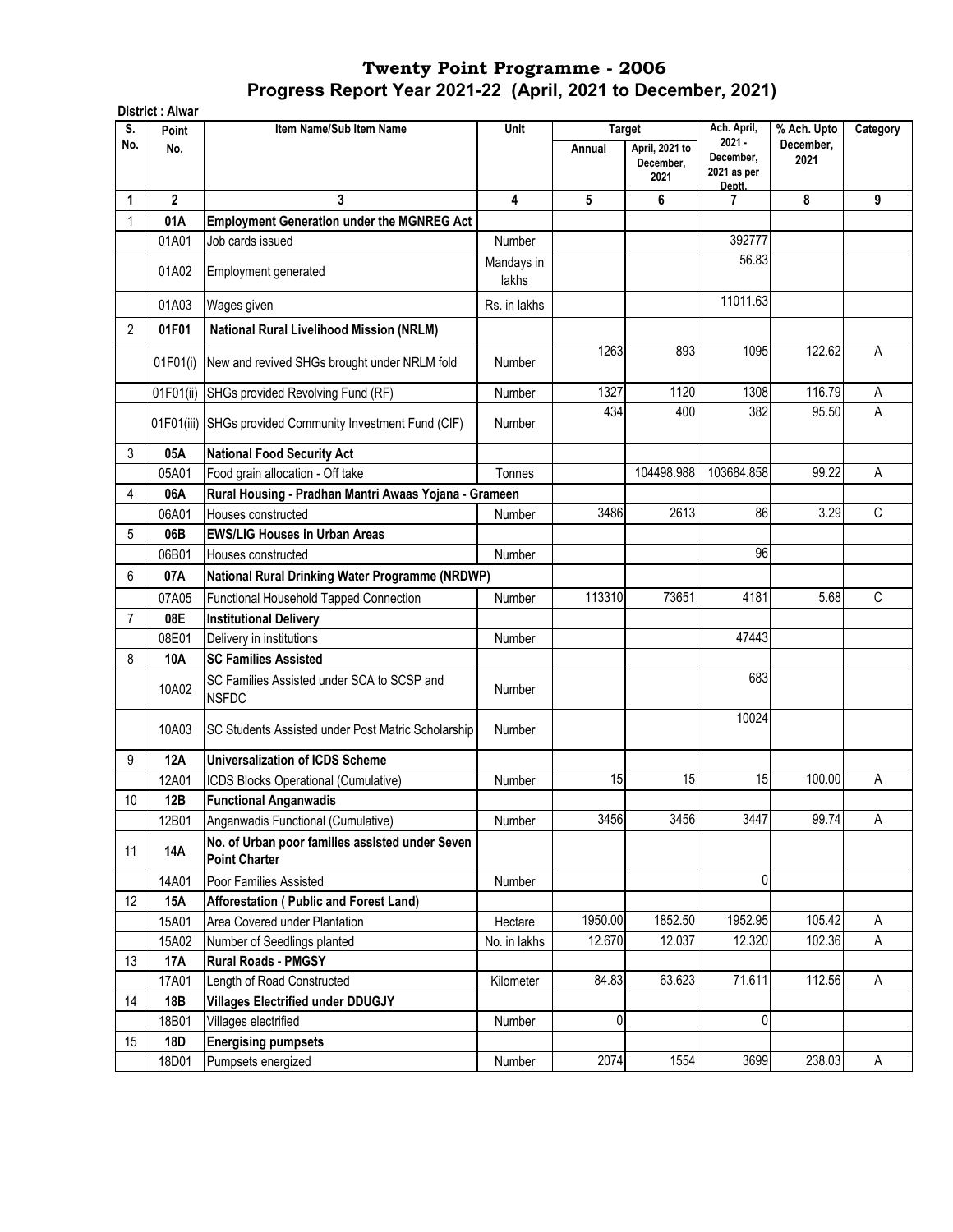|              | <b>District: Banswara</b> |                                                                         |                     |               |                                     |                                    |                          |             |
|--------------|---------------------------|-------------------------------------------------------------------------|---------------------|---------------|-------------------------------------|------------------------------------|--------------------------|-------------|
| S.<br>No.    | Point                     | Item Name/Sub Item Name                                                 | Unit                | <b>Target</b> |                                     | Ach. April,<br>$2021 -$            | % Ach. Upto<br>December, | Category    |
|              | No.                       |                                                                         |                     | Annual        | April, 2021 to<br>December,<br>2021 | December,<br>2021 as per<br>Deptt. | 2021                     |             |
| 1            | $\overline{2}$            | 3                                                                       | 4                   | 5             | 6                                   | 7                                  | 8                        | 9           |
| $\mathbf{1}$ | 01A                       | <b>Employment Generation under the MGNREG Act</b>                       |                     |               |                                     |                                    |                          |             |
|              | 01A01                     | Job cards issued                                                        | Number              |               |                                     | 452716                             |                          |             |
|              | 01A02                     | Employment generated                                                    | Mandays in<br>lakhs |               |                                     | 195.87                             |                          |             |
|              | 01A03                     | Wages given                                                             | Rs. in lakhs        |               |                                     | 39137.40                           |                          |             |
| 2            | 01F01                     | <b>National Rural Livelihood Mission (NRLM)</b>                         |                     |               |                                     |                                    |                          |             |
|              | 01F01(i)                  | New and revived SHGs brought under NRLM fold                            | Number              | 3500          | 3005                                | 1610                               | 53.58                    | C           |
|              | 01F01(ii)                 | SHGs provided Revolving Fund (RF)                                       | Number              | 4348          | 3470                                | 2384                               | 68.70                    | $\mathsf C$ |
|              | 01F01(iii)                | SHGs provided Community Investment Fund (CIF)                           | Number              | 800           | 700                                 | 646                                | 92.29                    | Α           |
| 3            | 05A                       | <b>National Food Security Act</b>                                       |                     |               |                                     |                                    |                          |             |
|              | 05A01                     | Food grain allocation - Off take                                        | Tonnes              |               | 67284.809                           | 66975.989                          | 99.54                    | A           |
| 4            | 06A                       | Rural Housing - Pradhan Mantri Awaas Yojana - Grameen                   |                     |               |                                     |                                    |                          |             |
|              | 06A01                     | Houses constructed                                                      | Number              | 29405         | 22053                               | 12745                              | 57.79                    | C           |
| 5            | 06B                       | <b>EWS/LIG Houses in Urban Areas</b>                                    |                     |               |                                     |                                    |                          |             |
|              | 06B01                     | Houses constructed                                                      | Number              |               |                                     | 16                                 |                          |             |
| 6            | 07A                       | National Rural Drinking Water Programme (NRDWP)                         |                     |               |                                     |                                    |                          |             |
|              | 07A05                     | Functional Household Tapped Connection                                  | Number              | 93595         | 60837                               | 2406                               | 3.95                     | C           |
| 7            | 08E                       | <b>Institutional Delivery</b>                                           |                     |               |                                     |                                    |                          |             |
|              | 08E01                     | Delivery in institutions                                                | Number              |               |                                     | 31062                              |                          |             |
| 8            | 10A                       | <b>SC Families Assisted</b>                                             |                     |               |                                     |                                    |                          |             |
|              | 10A02                     | SC Families Assisted under SCA to SCSP and<br><b>NSFDC</b>              | Number              |               |                                     | 854                                |                          |             |
|              | 10A03                     | SC Students Assisted under Post Matric Scholarship                      | Number              |               |                                     | 1759                               |                          |             |
| 9            | 12A                       | <b>Universalization of ICDS Scheme</b>                                  |                     |               |                                     |                                    |                          |             |
|              | 12A01                     | ICDS Blocks Operational (Cumulative)                                    | Number              | 10            | 10                                  | 10                                 | 100.00                   | Α           |
| 10           | 12B                       | <b>Functional Anganwadis</b>                                            |                     |               |                                     |                                    |                          |             |
|              | 12B01                     | Anganwadis Functional (Cumulative)                                      | Number              | 2119          | 2119                                | 2119                               | 100.00                   | Α           |
| 11           | <b>14A</b>                | No. of Urban poor families assisted under Seven<br><b>Point Charter</b> |                     |               |                                     |                                    |                          |             |
|              | 14A01                     | Poor Families Assisted                                                  | Number              |               |                                     | 0                                  |                          |             |
| 12           | <b>15A</b>                | Afforestation (Public and Forest Land)                                  |                     |               |                                     |                                    |                          |             |
|              | 15A01                     | Area Covered under Plantation                                           | Hectare             | 1780.00       | 1691.00                             | 1248.98                            | 73.86                    | C           |
|              | 15A02                     | Number of Seedlings planted                                             | No. in lakhs        | 11.570        | 10.992                              | 6.410                              | 58.32                    | C           |
| 13           | 17A                       | <b>Rural Roads - PMGSY</b>                                              |                     |               |                                     |                                    |                          |             |
|              | 17A01                     | Length of Road Constructed                                              | Kilometer           | 21.760        | 16.320                              | 21.250                             | 130.21                   | Α           |
| 14           | 18B                       | <b>Villages Electrified under DDUGJY</b>                                |                     |               |                                     |                                    |                          |             |
|              | 18B01                     | Villages electrified                                                    | Number              | 0             |                                     | $\overline{0}$                     |                          |             |
| 15           | <b>18D</b>                | <b>Energising pumpsets</b>                                              |                     |               |                                     |                                    |                          |             |
|              | 18D01                     | Pumpsets energized                                                      | Number              | 611           | 456                                 | 1050                               | 230.26                   | A           |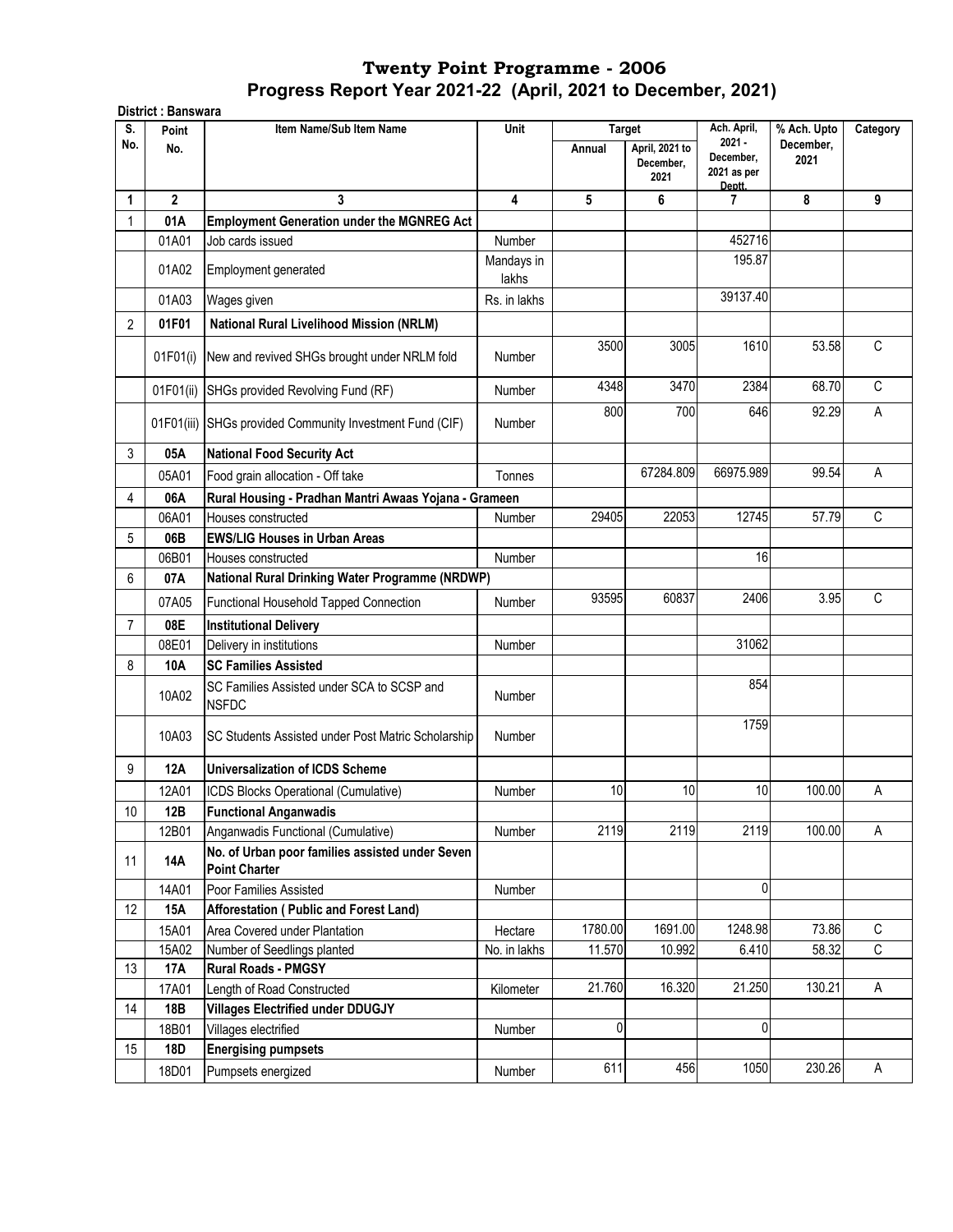|                | District: Baran |                                                                         |                     |                         |                                     |                                                     |                                  |          |
|----------------|-----------------|-------------------------------------------------------------------------|---------------------|-------------------------|-------------------------------------|-----------------------------------------------------|----------------------------------|----------|
| S.<br>No.      | Point<br>No.    | Item Name/Sub Item Name                                                 | Unit                | <b>Target</b><br>Annual | April, 2021 to<br>December,<br>2021 | Ach. April,<br>$2021 -$<br>December,<br>2021 as per | % Ach. Upto<br>December,<br>2021 | Category |
| 1              | $\overline{2}$  | 3                                                                       | 4                   | 5                       | 6                                   | Deptt.<br>7                                         | 8                                | 9        |
| 1              | 01A             | <b>Employment Generation under the MGNREG Act</b>                       |                     |                         |                                     |                                                     |                                  |          |
|                | 01A01           | Job cards issued                                                        | Number              |                         |                                     | 253477                                              |                                  |          |
|                | 01A02           | Employment generated                                                    | Mandays in<br>lakhs |                         |                                     | 36.98                                               |                                  |          |
|                | 01A03           | Wages given                                                             | Rs. in lakhs        |                         |                                     | 5867.02                                             |                                  |          |
| $\overline{c}$ | 01F01           | <b>National Rural Livelihood Mission (NRLM)</b>                         |                     |                         |                                     |                                                     |                                  |          |
|                | 01F01(i)        | New and revived SHGs brought under NRLM fold                            | Number              | 1080                    | 988                                 | 863                                                 | 87.35                            | B        |
|                | 01F01(ii)       | SHGs provided Revolving Fund (RF)                                       | Number              | 814                     | 689                                 | 788                                                 | 114.37                           | A        |
|                | 01F01(iii)      | SHGs provided Community Investment Fund (CIF)                           | Number              | 240                     | 200                                 | 504                                                 | 252.00                           | A        |
| 3              | 05A             | <b>National Food Security Act</b>                                       |                     |                         |                                     |                                                     |                                  |          |
|                | 05A01           | Food grain allocation - Off take                                        | Tonnes              |                         | 47594.880                           | 45862.972                                           | 96.36                            | A        |
| 4              | 06A             | Rural Housing - Pradhan Mantri Awaas Yojana - Grameen                   |                     |                         |                                     |                                                     |                                  |          |
|                | 06A01           | Houses constructed                                                      | Number              | 14766                   | 11076                               | 2661                                                | 24.02                            | C        |
| 5              | 06B             | <b>EWS/LIG Houses in Urban Areas</b>                                    |                     |                         |                                     |                                                     |                                  |          |
|                | 06B01           | Houses constructed                                                      | Number              |                         |                                     | 8                                                   |                                  |          |
| 6              | 07A             | National Rural Drinking Water Programme (NRDWP)                         |                     |                         |                                     |                                                     |                                  |          |
|                | 07A05           | Functional Household Tapped Connection                                  | Number              | 64840                   | 42146                               | 3817                                                | 9.06                             | C        |
| $\overline{7}$ | 08E             | <b>Institutional Delivery</b>                                           |                     |                         |                                     |                                                     |                                  |          |
|                | 08E01           | Delivery in institutions                                                | Number              |                         |                                     | 16638                                               |                                  |          |
| 8              | 10A             | <b>SC Families Assisted</b>                                             |                     |                         |                                     |                                                     |                                  |          |
|                | 10A02           | SC Families Assisted under SCA to SCSP and<br><b>NSFDC</b>              | Number              |                         |                                     | 794                                                 |                                  |          |
|                | 10A03           | SC Students Assisted under Post Matric Scholarship                      | Number              |                         |                                     | 3195                                                |                                  |          |
| 9              | <b>12A</b>      | <b>Universalization of ICDS Scheme</b>                                  |                     |                         |                                     |                                                     |                                  |          |
|                | 12A01           | ICDS Blocks Operational (Cumulative)                                    | Number              | 7                       | 7                                   | 7                                                   | 100.00                           | A        |
| 10             | 12B             | <b>Functional Anganwadis</b>                                            |                     |                         |                                     |                                                     |                                  |          |
|                | 12B01           | Anganwadis Functional (Cumulative)                                      | Number              | 1598                    | 1598                                | 1596                                                | 99.87                            | A        |
| 11             | 14A             | No. of Urban poor families assisted under Seven<br><b>Point Charter</b> |                     |                         |                                     |                                                     |                                  |          |
|                | 14A01           | Poor Families Assisted                                                  | Number              |                         |                                     | 349                                                 |                                  |          |
| 12             | 15A             | Afforestation (Public and Forest Land)                                  |                     |                         |                                     |                                                     |                                  |          |
|                | 15A01           | Area Covered under Plantation                                           | Hectare             | 1470.00                 | 1396.50                             | 950.00                                              | 68.03                            | C        |
|                | 15A02           | Number of Seedlings planted                                             | No. in lakhs        | 9.560                   | 9.082                               | 8.570                                               | 94.36                            | A        |
| 13             | 17A             | <b>Rural Roads - PMGSY</b>                                              |                     |                         |                                     |                                                     |                                  |          |
|                | 17A01           | Length of Road Constructed                                              | Kilometer           | 39.800                  | 29.850                              | 48.567                                              | 162.70                           | Α        |
| 14             | 18B             | <b>Villages Electrified under DDUGJY</b>                                |                     |                         |                                     |                                                     |                                  |          |
|                | 18B01           | Villages electrified                                                    | Number              |                         |                                     | 0                                                   |                                  |          |
| 15             | <b>18D</b>      | <b>Energising pumpsets</b>                                              |                     |                         |                                     |                                                     |                                  |          |
|                | 18D01           | Pumpsets energized                                                      | Number              | 1269                    | 951                                 | 1802                                                | 189.48                           | A        |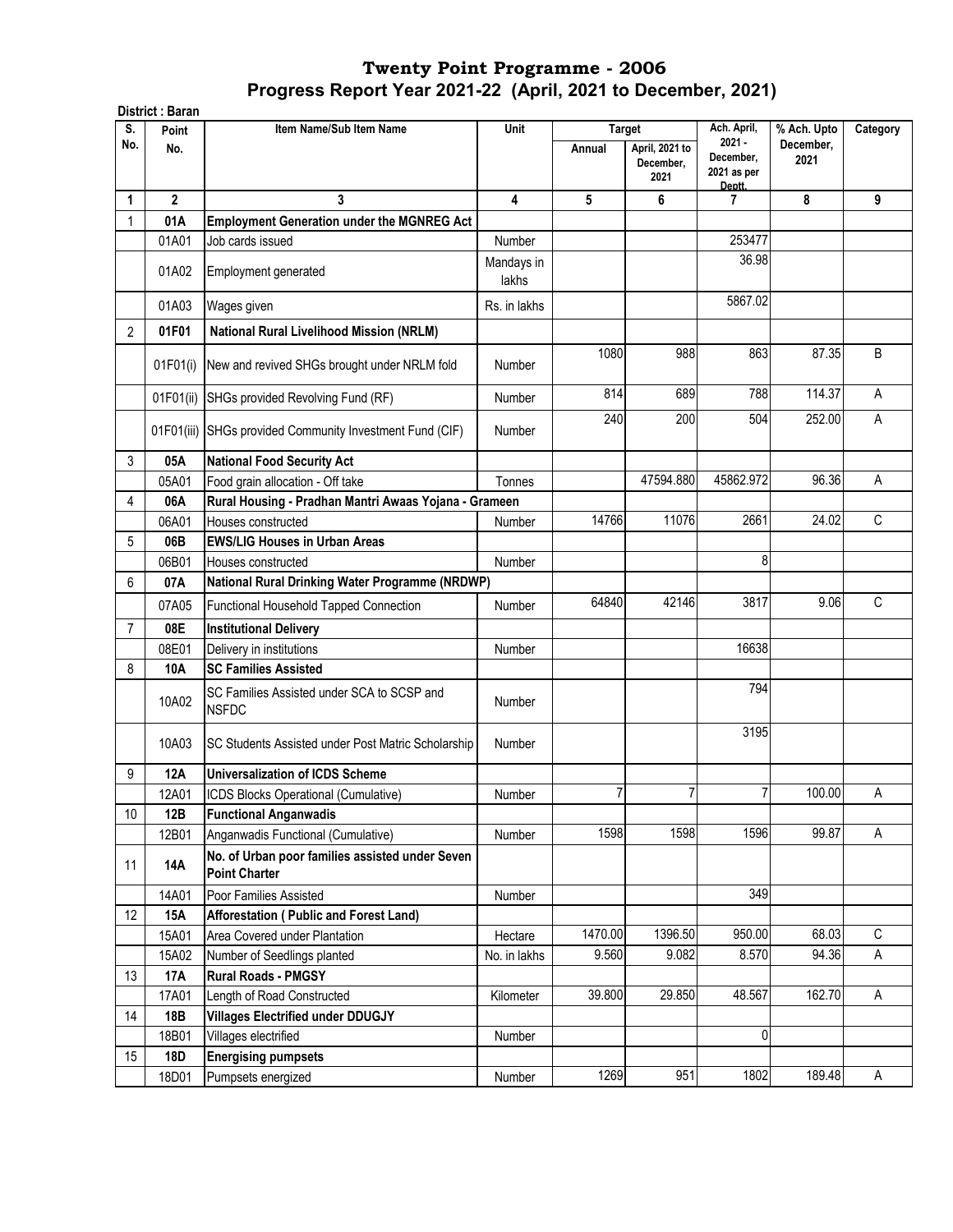|                | <b>District: Barmer</b> |                                                                         |                     |               |                                     |                                                |                   |             |
|----------------|-------------------------|-------------------------------------------------------------------------|---------------------|---------------|-------------------------------------|------------------------------------------------|-------------------|-------------|
| S.             | Point                   | Item Name/Sub Item Name                                                 | Unit                | <b>Target</b> |                                     | Ach. April,                                    | % Ach. Upto       | Category    |
| No.            | No.                     |                                                                         |                     | Annual        | April, 2021 to<br>December,<br>2021 | $2021 -$<br>December,<br>2021 as per<br>Deptt. | December,<br>2021 |             |
| 1              | $\overline{2}$          | 3                                                                       | 4                   | 5             | 6                                   | 7                                              | 8                 | 9           |
| 1              | 01A                     | <b>Employment Generation under the MGNREG Act</b>                       |                     |               |                                     |                                                |                   |             |
|                | 01A01                   | Job cards issued                                                        | Number              |               |                                     | 636404                                         |                   |             |
|                | 01A02                   | Employment generated                                                    | Mandays in<br>lakhs |               |                                     | 268.77                                         |                   |             |
|                | 01A03                   | Wages given                                                             | Rs. in lakhs        |               |                                     | 59338.61                                       |                   |             |
| $\overline{2}$ | 01F01                   | <b>National Rural Livelihood Mission (NRLM)</b>                         |                     |               |                                     |                                                |                   |             |
|                | 01F01(i)                | New and revived SHGs brought under NRLM fold                            | Number              | 3500          | 2625                                | 1232                                           | 46.93             | C           |
|                | 01F01(ii)               | SHGs provided Revolving Fund (RF)                                       | Number              | 4506          | 3378                                | 822                                            | 24.33             | C           |
|                | 01F01(iii)              | SHGs provided Community Investment Fund (CIF)                           | Number              | 886           | 664                                 | 70                                             | 10.54             | C           |
| 3              | 05A                     | <b>National Food Security Act</b>                                       |                     |               |                                     |                                                |                   |             |
|                | 05A01                   | Food grain allocation - Off take                                        | Tonnes              |               | 81894.667                           | 81870.683                                      | 99.97             | A           |
| 4              | 06A                     | Rural Housing - Pradhan Mantri Awaas Yojana - Grameen                   |                     |               |                                     |                                                |                   |             |
|                | 06A01                   | Houses constructed                                                      | Number              | 32376         | 24282                               | 18092                                          | 74.51             | $\mathbb C$ |
| 5              | 06B                     | <b>EWS/LIG Houses in Urban Areas</b>                                    |                     |               |                                     |                                                |                   |             |
|                | 06B01                   | Houses constructed                                                      | Number              |               |                                     | 15                                             |                   |             |
| 6              | 07A                     | National Rural Drinking Water Programme (NRDWP)                         |                     |               |                                     |                                                |                   |             |
|                | 07A05                   | Functional Household Tapped Connection                                  | Number              | 96152         | 62499                               | 1446                                           | 2.31              | C           |
| $\overline{7}$ | 08E                     | <b>Institutional Delivery</b>                                           |                     |               |                                     |                                                |                   |             |
|                | 08E01                   | Delivery in institutions                                                | Number              |               |                                     | 45074                                          |                   |             |
| 8              | 10A                     | <b>SC Families Assisted</b>                                             |                     |               |                                     |                                                |                   |             |
|                | 10A02                   | SC Families Assisted under SCA to SCSP and<br><b>NSFDC</b>              | Number              |               |                                     | 969                                            |                   |             |
|                | 10A03                   | SC Students Assisted under Post Matric Scholarship                      | Number              |               |                                     | 3571                                           |                   |             |
| 9              | 12A                     | <b>Universalization of ICDS Scheme</b>                                  |                     |               |                                     |                                                |                   |             |
|                | 12A01                   | ICDS Blocks Operational (Cumulative)                                    | Number              | 16            | 16                                  | 16                                             | 100.00            | Α           |
| 10             | 12B                     | <b>Functional Anganwadis</b>                                            |                     |               |                                     |                                                |                   |             |
|                | 12B01                   | Anganwadis Functional (Cumulative)                                      | Number              | 3558          | 3558                                | 3473                                           | 97.61             | A           |
| 11             | 14A                     | No. of Urban poor families assisted under Seven<br><b>Point Charter</b> |                     |               |                                     |                                                |                   |             |
|                | 14A01                   | Poor Families Assisted                                                  | Number              |               |                                     | $\mathbf 0$                                    |                   |             |
| 12             | 15A                     | Afforestation (Public and Forest Land)                                  |                     |               |                                     |                                                |                   |             |
|                | 15A01                   | Area Covered under Plantation                                           | Hectare             | 560.00        | 532.00                              | 560.00                                         | 105.26            | Α           |
|                | 15A02                   | Number of Seedlings planted                                             | No. in lakhs        | 3.640         | 3.458                               | 3.640                                          | 105.26            | A           |
| 13             | 17A                     | <b>Rural Roads - PMGSY</b>                                              |                     |               |                                     |                                                |                   |             |
|                | 17A01                   | Length of Road Constructed                                              | Kilometer           | 91.870        | 68.903                              | 138.705                                        | 201.31            | Α           |
| 14             | 18B                     | <b>Villages Electrified under DDUGJY</b>                                |                     |               |                                     |                                                |                   |             |
|                | 18B01                   | Villages electrified                                                    | Number              | 0             |                                     | 0                                              |                   |             |
| 15             | 18D                     | <b>Energising pumpsets</b>                                              |                     |               |                                     |                                                |                   |             |
|                | 18D01                   | Pumpsets energized                                                      | Number              | 1803          | 1350                                | 2004                                           | 148.44            | A           |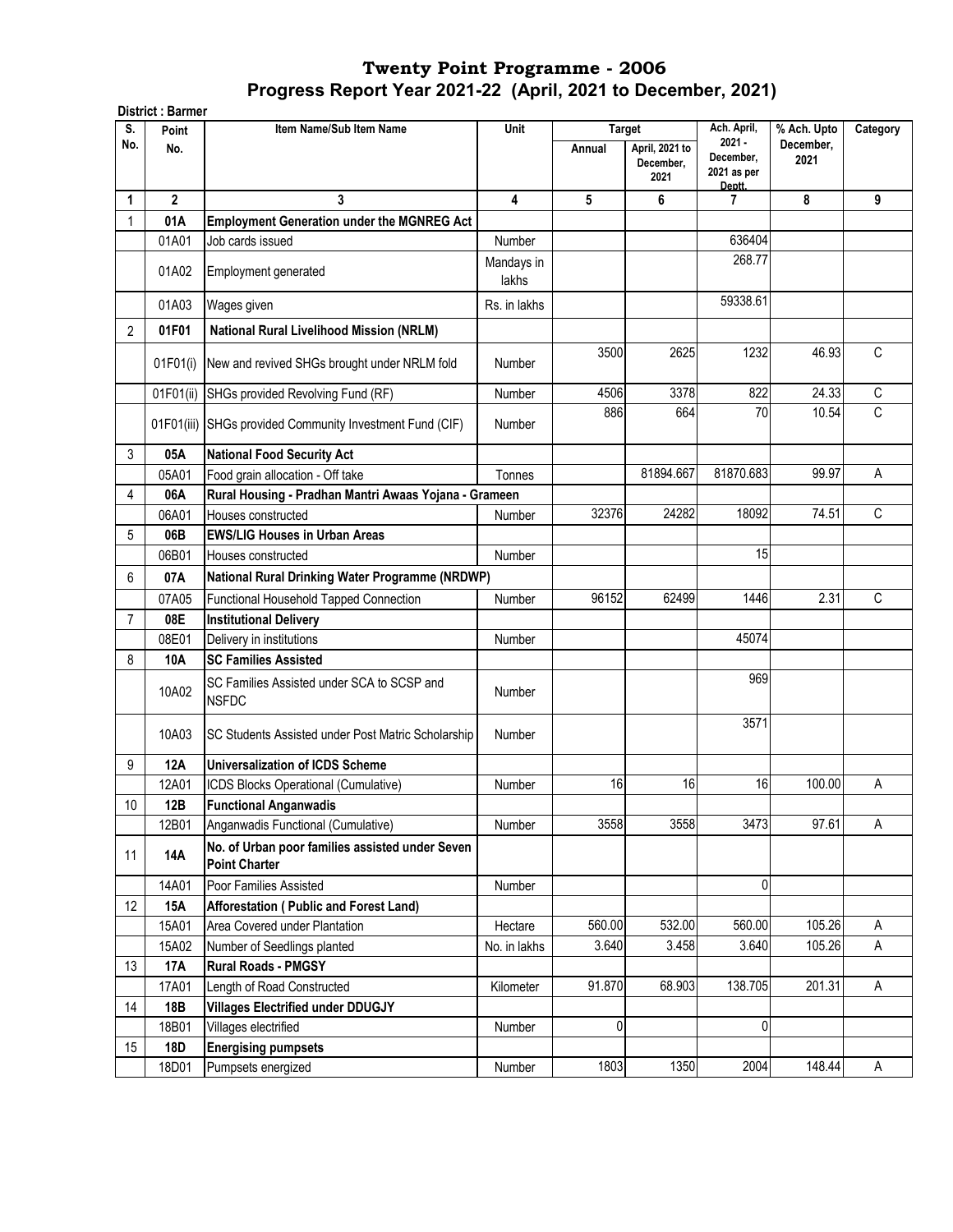**District : Bharatpur Point Item Name/Sub Item Name No. Annual April, 2021 to December, 2021 1 2 3 4 5 6 7 8 9** 1 **01A Employment Generation under the MGNREG Act**  01A01 Job cards issued Number Number 377620 01A02 Employment generated Mandays in lakhs 36.06 01A03 |Wages given | Rs. in lakhs | | | 6855.86 2 **01F01 National Rural Livelihood Mission (NRLM)** 01F01(i) New and revived SHGs brought under NRLM fold Number 2073| 1463| 1254| 85.71| B 01F01(ii) SHGs provided Revolving Fund (RF)  $\vert$  Number  $\vert$  2898 2298 802 34.90 C 01F01(iii) SHGs provided Community Investment Fund (CIF) Number 717 600 438 73.00 C 3 **05A National Food Security Act** 058.01 | Food grain allocation - Off take Tonnes | Tonnes | Tonnes | 68880.557 66730.743 96.88 A 4 **06A Rural Housing - Pradhan Mantri Awaas Yojana - Grameen**  06A01 Houses constructed The Constructed Number 337 252 597 236.90 A 5 **06B EWS/LIG Houses in Urban Areas**  06B01 Houses constructed and the Number 19 Number 19 Number 19 Number 19 Number 19 Number 19 Number 19 Number 19 6 **07A** 07A05 Functional Household Tapped Connection | Number | 108027 70218 2167 2167 3.09 C 7 **08E Institutional Delivery**  08E01 Delivery in institutions Number | Number | Number | 40614 8 **10A SC Families Assisted**  10A02 SC Families Assisted under SCA to SCSP and<br>NSFDC NSFDC Number Number Number 149 10A03 SC Students Assisted under Post Matric Scholarship Number 13865 9 **12A Universalization of ICDS Scheme**  12A01 |ICDS Blocks Operational (Cumulative) | Number | 10 10 10 10 10 100.00 A 10 **12B Functional Anganwadis**  12B01 Anganwadis Functional (Cumulative) Number 2083 2083 2078 99.76 A <sup>11</sup> **14A No. of Urban poor families assisted under Seven Point Charter**  14A01 Poor Families Assisted Number 1 Number 1 Number 1 Number 1 Number 1 Number 1 Number 1 Number 1 Number 1 12 **15A Afforestation ( Public and Forest Land)**  15A01 Area Covered under Plantation **Hectare | 780.00 741.00 724.970 97.84 A** 15A02 Number of Seedlings planted **No. in lakhs | Mo. in lakhs | 15.070** 4.817 4.920 102.15 A 13 **17A Rural Roads - PMGSY**  17A01 Length of Road Constructed The Rilometer | 66.440 49.830 11.980 24.04 C 14 **18B Villages Electrified under DDUGJY** 18B01 Villages electrified Number 0 0 15 **18D Energising pumpsets**  18D01 Pumpsets energized **Number 1433** 1074 2035 189.48 A **National Rural Drinking Water Programme (NRDWP) S. No.** Unit Target Ach. April, **2021 - December, 2021 as per Deptt. % Ach. Upto December, 2021 Category**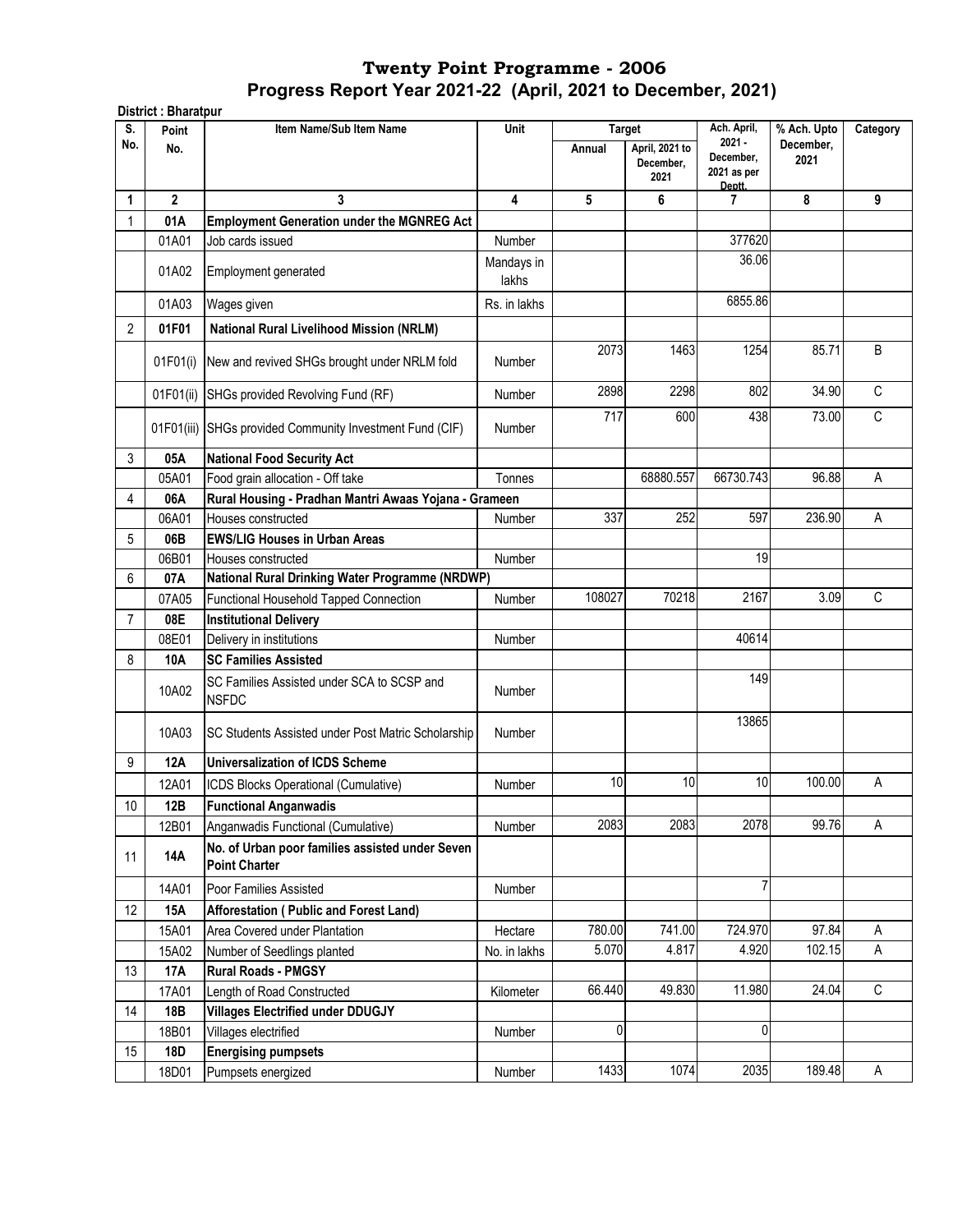|                 | District: Bhilwara |                                                                         |                     |               |                                     |                                                |                   |          |  |  |
|-----------------|--------------------|-------------------------------------------------------------------------|---------------------|---------------|-------------------------------------|------------------------------------------------|-------------------|----------|--|--|
| S.              | Point              | Item Name/Sub Item Name                                                 | <b>Unit</b>         | <b>Target</b> |                                     | Ach. April,                                    | % Ach. Upto       | Category |  |  |
| No.             | No.                |                                                                         |                     | Annual        | April, 2021 to<br>December,<br>2021 | $2021 -$<br>December,<br>2021 as per<br>Deptt. | December,<br>2021 |          |  |  |
| 1               | $\mathbf{2}$       | 3                                                                       | 4                   | 5             | 6                                   | 7                                              | 8                 | 9        |  |  |
| 1               | 01A                | <b>Employment Generation under the MGNREG Act</b>                       |                     |               |                                     |                                                |                   |          |  |  |
|                 | 01A01              | Job cards issued                                                        | Number              |               |                                     | 556735                                         |                   |          |  |  |
|                 | 01A02              | Employment generated                                                    | Mandays in<br>lakhs |               |                                     | 143.15                                         |                   |          |  |  |
|                 | 01A03              | Wages given                                                             | Rs. in lakhs        |               |                                     | 25859.95                                       |                   |          |  |  |
| 2               | 01F01              | <b>National Rural Livelihood Mission (NRLM)</b>                         |                     |               |                                     |                                                |                   |          |  |  |
|                 | 01F01(i)           | New and revived SHGs brought under NRLM fold                            | Number              | 1760          | 1440                                | 1621                                           | 112.57            | A        |  |  |
|                 | 01F01(ii)          | SHGs provided Revolving Fund (RF)                                       | Number              | 1781          | 1400                                | 1782                                           | 127.29            | А        |  |  |
|                 |                    | 01F01(iii) SHGs provided Community Investment Fund (CIF)                | Number              | 390           | 315                                 | 399                                            | 126.67            | A        |  |  |
| 3               | 05A                | <b>National Food Security Act</b>                                       |                     |               |                                     |                                                |                   |          |  |  |
|                 | 05A01              | Food grain allocation - Off take                                        | Tonnes              |               | 65581.490                           | 65240.478                                      | 99.48             | A        |  |  |
| 4               | 06A                | Rural Housing - Pradhan Mantri Awaas Yojana - Grameen                   |                     |               |                                     |                                                |                   |          |  |  |
|                 | 06A01              | Houses constructed                                                      | Number              | 18285         | 13715                               | 1437                                           | 10.48             | C        |  |  |
| 5               | 06B                | <b>EWS/LIG Houses in Urban Areas</b>                                    |                     |               |                                     |                                                |                   |          |  |  |
|                 | 06B01              | Houses constructed                                                      | Number              |               |                                     | 93                                             |                   |          |  |  |
| 6               | 07A                | National Rural Drinking Water Programme (NRDWP)                         |                     |               |                                     |                                                |                   |          |  |  |
|                 | 07A05              | Functional Household Tapped Connection                                  | Number              | 120506        | 78329                               | 21671                                          | 27.67             | C        |  |  |
| 7               | 08E                | <b>Institutional Delivery</b>                                           |                     |               |                                     |                                                |                   |          |  |  |
|                 | 08E01              | Delivery in institutions                                                | Number              |               |                                     | 32697                                          |                   |          |  |  |
| 8               | <b>10A</b>         | <b>SC Families Assisted</b>                                             |                     |               |                                     |                                                |                   |          |  |  |
|                 | 10A02              | SC Families Assisted under SCA to SCSP and<br><b>NSFDC</b>              | Number              |               |                                     | 252                                            |                   |          |  |  |
|                 | 10A03              | <b>SC Students Assisted under Post Matric Scholarship</b>               | Number              |               |                                     | 7065                                           |                   |          |  |  |
| 9               | <b>12A</b>         | <b>Universalization of ICDS Scheme</b>                                  |                     |               |                                     |                                                |                   |          |  |  |
|                 | 12A01              | ICDS Blocks Operational (Cumulative)                                    | Number              | 12            | 12                                  | 12                                             | 100.00            | Α        |  |  |
| 10 <sup>°</sup> | 12B                | <b>Functional Anganwadis</b>                                            |                     |               |                                     |                                                |                   |          |  |  |
|                 | 12B01              | Anganwadis Functional (Cumulative)                                      | Number              | 2217          | 2217                                | 2216                                           | 99.95             | Α        |  |  |
| 11              | <b>14A</b>         | No. of Urban poor families assisted under Seven<br><b>Point Charter</b> |                     |               |                                     |                                                |                   |          |  |  |
|                 | 14A01              | Poor Families Assisted                                                  | Number              |               |                                     | 357                                            |                   |          |  |  |
| 12              | <b>15A</b>         | Afforestation (Public and Forest Land)                                  |                     |               |                                     |                                                |                   |          |  |  |
|                 | 15A01              | Area Covered under Plantation                                           | Hectare             | 1190.00       | 1130.50                             | 1375.00                                        | 121.63            | Α        |  |  |
|                 | 15A02              | Number of Seedlings planted                                             | No. in lakhs        | 7.730         | 7.344                               | 7.740                                          | 105.40            | Α        |  |  |
| 13              | <b>17A</b>         | <b>Rural Roads - PMGSY</b>                                              |                     |               |                                     |                                                |                   |          |  |  |
|                 | 17A01              | Length of Road Constructed                                              | Kilometer           | 86.630        | 64.973                              | 73.249                                         | 112.74            | A        |  |  |
| 14              | 18B                | <b>Villages Electrified under DDUGJY</b>                                |                     |               |                                     |                                                |                   |          |  |  |
|                 | 18B01              | Villages electrified                                                    | Number              | $\pmb{0}$     |                                     | 0                                              |                   |          |  |  |
| 15              | 18D                | <b>Energising pumpsets</b>                                              |                     |               |                                     |                                                |                   |          |  |  |
|                 | 18D01              | Pumpsets energized                                                      | Number              | 2451          | 1836                                | 3698                                           | 201.42            | Α        |  |  |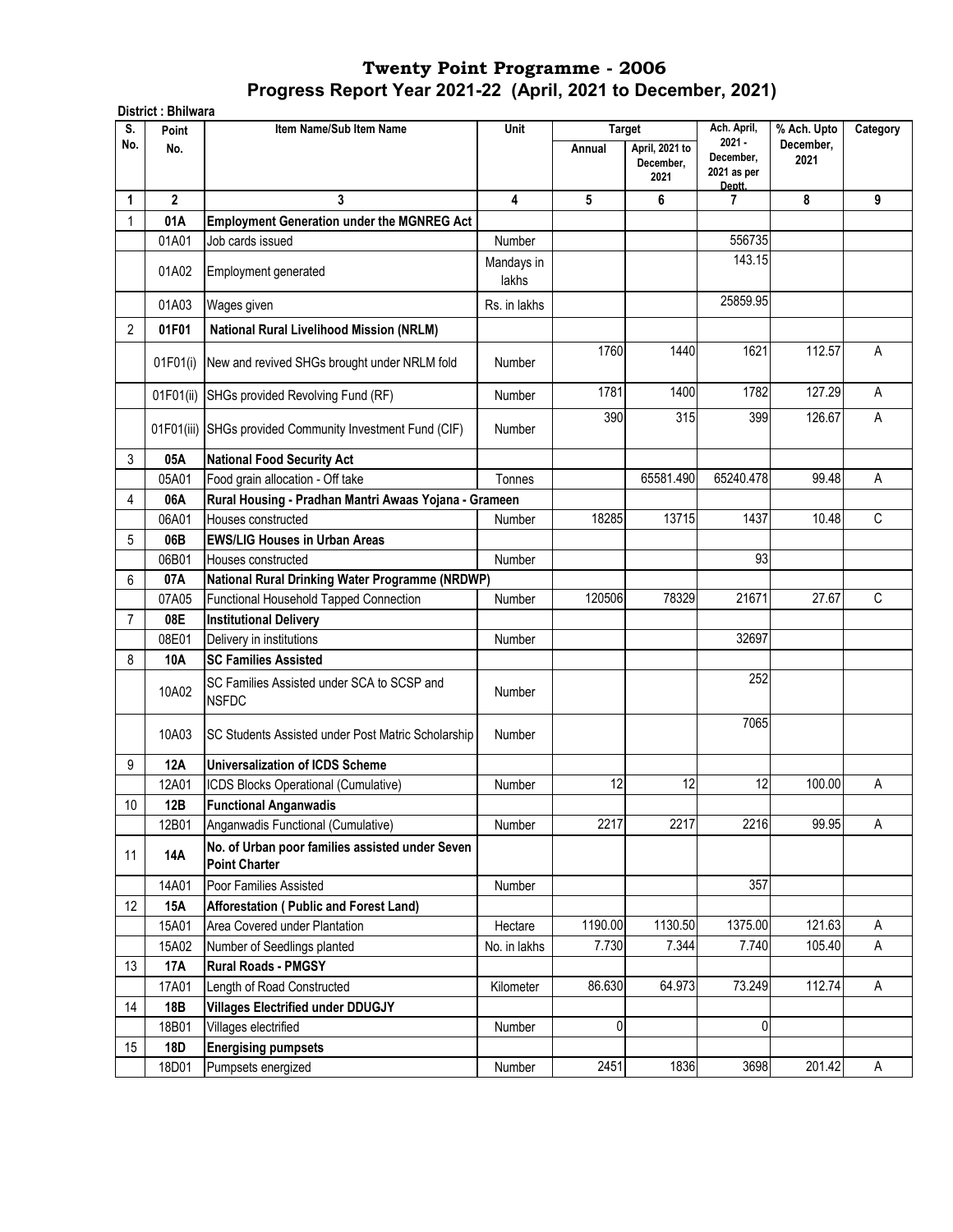|                 | District: Bikaner |                                                                         |                     |               |                                     |                                    |                   |              |
|-----------------|-------------------|-------------------------------------------------------------------------|---------------------|---------------|-------------------------------------|------------------------------------|-------------------|--------------|
| S.              | Point             | Item Name/Sub Item Name                                                 | Unit                | <b>Target</b> |                                     | Ach. April,<br>$2021 -$            | % Ach. Upto       | Category     |
| No.             | No.               |                                                                         |                     | Annual        | April, 2021 to<br>December,<br>2021 | December,<br>2021 as per<br>Deptt. | December.<br>2021 |              |
| 1               | $\overline{2}$    | 3                                                                       | 4                   | 5             | 6                                   | $\mathbf{7}$                       | 8                 | 9            |
| 1               | 01A               | <b>Employment Generation under the MGNREG Act</b>                       |                     |               |                                     |                                    |                   |              |
|                 | 01A01             | Job cards issued                                                        | Number              |               |                                     | 394178                             |                   |              |
|                 | 01A02             | Employment generated                                                    | Mandays in<br>lakhs |               |                                     | 86.05                              |                   |              |
|                 | 01A03             | Wages given                                                             | Rs. in lakhs        |               |                                     | 17217.56                           |                   |              |
| 2               | 01F01             | <b>National Rural Livelihood Mission (NRLM)</b>                         |                     |               |                                     |                                    |                   |              |
|                 | 01F01(i)          | New and revived SHGs brought under NRLM fold                            | Number              | 1031          | 784                                 | 390                                | 49.74             | C            |
|                 | 01F01(ii)         | SHGs provided Revolving Fund (RF)                                       | Number              | 1111          | 919                                 | 253                                | 27.53             | $\mathsf{C}$ |
|                 | 01F01(iii)        | SHGs provided Community Investment Fund (CIF)                           | Number              | 230           | 190                                 | 49                                 | 25.79             | $\mathsf C$  |
| 3               | 05A               | <b>National Food Security Act</b>                                       |                     |               |                                     |                                    |                   |              |
|                 | 05A01             | Food grain allocation - Off take                                        | Tonnes              |               | 53462.530                           | 53051.207                          | 99.23             | A            |
| 4               | 06A               | Rural Housing - Pradhan Mantri Awaas Yojana - Grameen                   |                     |               |                                     |                                    |                   |              |
|                 | 06A01             | Houses constructed                                                      | Number              | 17418         | 13062                               | 2263                               | 17.33             | C            |
| 5               | 06B               | <b>EWS/LIG Houses in Urban Areas</b>                                    |                     |               |                                     |                                    |                   |              |
|                 | 06B01             | Houses constructed                                                      | Number              |               |                                     | 21                                 |                   |              |
| 6               | 07A               | National Rural Drinking Water Programme (NRDWP)                         |                     |               |                                     |                                    |                   |              |
|                 | 07A05             | Functional Household Tapped Connection                                  | Number              | 111008        | 72155                               | 5677                               | 7.87              | $\mathsf C$  |
| $\overline{7}$  | 08E               | <b>Institutional Delivery</b>                                           |                     |               |                                     |                                    |                   |              |
|                 | 08E01             | Delivery in institutions                                                | Number              |               |                                     | 36610                              |                   |              |
| 8               | 10A               | <b>SC Families Assisted</b>                                             |                     |               |                                     |                                    |                   |              |
|                 | 10A02             | SC Families Assisted under SCA to SCSP and<br><b>NSFDC</b>              | Number              |               |                                     | 299                                |                   |              |
|                 | 10A03             | SC Students Assisted under Post Matric Scholarship                      | Number              |               |                                     | 3158                               |                   |              |
| 9               | <b>12A</b>        | <b>Universalization of ICDS Scheme</b>                                  |                     |               |                                     |                                    |                   |              |
|                 | 12A01             | ICDS Blocks Operational (Cumulative)                                    | Number              | 8             | 8                                   | 8                                  | 100.00            | Α            |
| 10 <sup>°</sup> | 12B               | <b>Functional Anganwadis</b>                                            |                     |               |                                     |                                    |                   |              |
|                 | 12B01             | Anganwadis Functional (Cumulative)                                      | Number              | 1505          | 1505                                | 1471                               | 97.74             | Α            |
| 11              | <b>14A</b>        | No. of Urban poor families assisted under Seven<br><b>Point Charter</b> |                     |               |                                     |                                    |                   |              |
|                 | 14A01             | Poor Families Assisted                                                  | Number              |               |                                     | 0                                  |                   |              |
| 12              | 15A               | Afforestation (Public and Forest Land)                                  |                     |               |                                     |                                    |                   |              |
|                 | 15A01             | Area Covered under Plantation                                           | Hectare             | 420.00        | 378.00                              | 437.000                            | 115.61            | Α            |
|                 | 15A02             | Number of Seedlings planted                                             | No. in lakhs        | 2.730         | 2.457                               | 2.980                              | 121.29            | Α            |
| 13              | <b>17A</b>        | <b>Rural Roads - PMGSY</b>                                              |                     |               |                                     |                                    |                   |              |
|                 | 17A01             | Length of Road Constructed                                              | Kilometer           | 54.580        | 40.935                              | 85.350                             | 208.50            | Α            |
| 14              | 18B               | <b>Villages Electrified under DDUGJY</b>                                |                     |               |                                     |                                    |                   |              |
|                 | 18B01             | Villages electrified                                                    | Number              | $\pmb{0}$     |                                     | 0                                  |                   |              |
| 15              | 18D               | <b>Energising pumpsets</b>                                              |                     |               |                                     |                                    |                   |              |
|                 | 18D01             | Pumpsets energized                                                      | Number              | 1664          | 1248                                | 2884                               | 231.09            | Α            |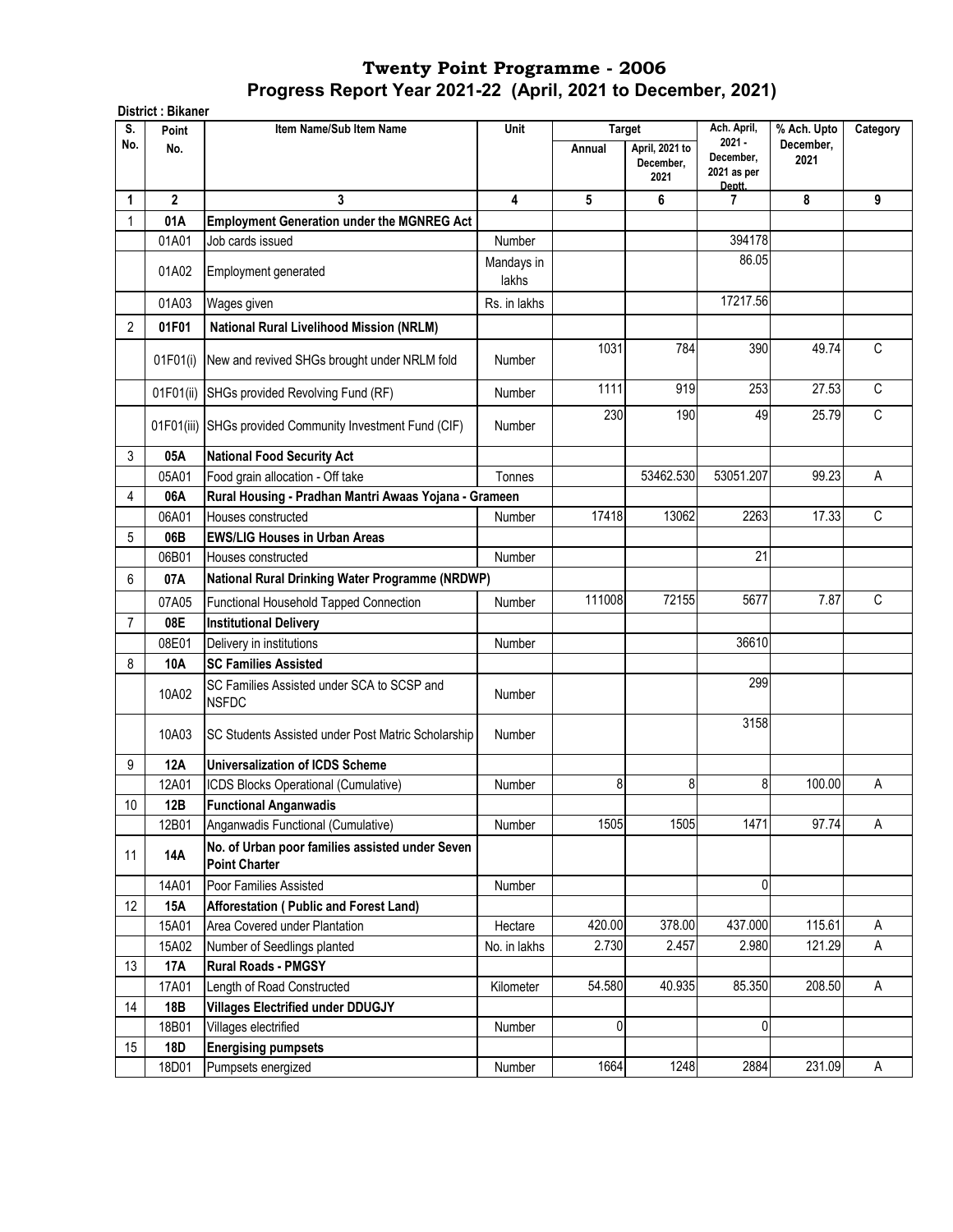|           | District: Bundi |                                                                         |                     |                  |                                     |                                                               |                                  |              |
|-----------|-----------------|-------------------------------------------------------------------------|---------------------|------------------|-------------------------------------|---------------------------------------------------------------|----------------------------------|--------------|
| S.<br>No. | Point<br>No.    | Item Name/Sub Item Name                                                 | Unit                | Target<br>Annual | April, 2021 to<br>December,<br>2021 | Ach. April,<br>$2021 -$<br>December,<br>2021 as per<br>Deptt. | % Ach. Upto<br>December,<br>2021 | Category     |
| 1         | $\overline{2}$  | 3                                                                       | 4                   | 5                | 6                                   | 7                                                             | 8                                | 9            |
| 1         | 01A             | <b>Employment Generation under the MGNREG Act</b>                       |                     |                  |                                     |                                                               |                                  |              |
|           | 01A01           | Job cards issued                                                        | Number              |                  |                                     | 229350                                                        |                                  |              |
|           | 01A02           | <b>Employment generated</b>                                             | Mandays in<br>lakhs |                  |                                     | 36.08                                                         |                                  |              |
|           | 01A03           | Wages given                                                             | Rs. in lakhs        |                  |                                     | 6612.38                                                       |                                  |              |
| 2         | 01F01           | <b>National Rural Livelihood Mission (NRLM)</b>                         |                     |                  |                                     |                                                               |                                  |              |
|           | 01F01(i)        | New and revived SHGs brought under NRLM fold                            | Number              | 1233             | 871                                 | 519                                                           | 59.59                            | $\mathsf{C}$ |
|           | 01F01(ii)       | SHGs provided Revolving Fund (RF)                                       | Number              | 1010             | 704                                 | 342                                                           | 48.58                            | C            |
|           |                 | 01F01(iii) SHGs provided Community Investment Fund (CIF)                | Number              | 270              | 180                                 | 104                                                           | 57.78                            | C            |
| 3         | 05A             | <b>National Food Security Act</b>                                       |                     |                  |                                     |                                                               |                                  |              |
|           | 05A01           | Food grain allocation - Off take                                        | Tonnes              |                  | 33428.937                           | 32672.432                                                     | 97.74                            | A            |
| 4         | 06A             | Rural Housing - Pradhan Mantri Awaas Yojana - Grameen                   |                     |                  |                                     |                                                               |                                  |              |
|           | 06A01           | Houses constructed                                                      | Number              | 10759            | 8070                                | 3917                                                          | 48.54                            | $\mathsf C$  |
| 5         | 06B             | <b>EWS/LIG Houses in Urban Areas</b>                                    |                     |                  |                                     |                                                               |                                  |              |
|           | 06B01           | Houses constructed                                                      | Number              |                  |                                     | 1                                                             |                                  |              |
| 6         | 07A             | National Rural Drinking Water Programme (NRDWP)                         |                     |                  |                                     |                                                               |                                  |              |
|           | 07A05           | Functional Household Tapped Connection                                  | Number              | 78238            | 50854                               | 4775                                                          | 9.39                             | C            |
| 7         | 08E             | <b>Institutional Delivery</b>                                           |                     |                  |                                     |                                                               |                                  |              |
|           | 08E01           | Delivery in institutions                                                | Number              |                  |                                     | 13018                                                         |                                  |              |
| 8         | 10A             | <b>SC Families Assisted</b>                                             |                     |                  |                                     |                                                               |                                  |              |
|           | 10A02           | SC Families Assisted under SCA to SCSP and<br><b>NSFDC</b>              | Number              |                  |                                     | 403                                                           |                                  |              |
|           | 10A03           | SC Students Assisted under Post Matric Scholarship                      | Number              |                  |                                     | 2310                                                          |                                  |              |
| 9         | <b>12A</b>      | <b>Universalization of ICDS Scheme</b>                                  |                     |                  |                                     |                                                               |                                  |              |
|           | 12A01           | ICDS Blocks Operational (Cumulative)                                    | Number              | 5                | 5                                   | 5                                                             | 100.00                           | Α            |
| 10        | 12B             | <b>Functional Anganwadis</b>                                            |                     |                  |                                     |                                                               |                                  |              |
|           | 12B01           | Anganwadis Functional (Cumulative)                                      | Number              | 1206             | 1206                                | 1204                                                          | 99.83                            | A            |
| 11        | 14A             | No. of Urban poor families assisted under Seven<br><b>Point Charter</b> |                     |                  |                                     |                                                               |                                  |              |
|           | 14A01           | Poor Families Assisted                                                  | Number              |                  |                                     | 0                                                             |                                  |              |
| 12        | <b>15A</b>      | Afforestation (Public and Forest Land)                                  |                     |                  |                                     |                                                               |                                  |              |
|           | 15A01           | Area Covered under Plantation                                           | Hectare             | 930.00           | 883.50                              | 652.14                                                        | 73.81                            | $\mathsf{C}$ |
|           | 15A02           | Number of Seedlings planted                                             | No. in lakhs        | 6.050            | 5.748                               | 2.940                                                         | 51.15                            | C            |
| 13        | 17A             | <b>Rural Roads - PMGSY</b>                                              |                     |                  |                                     |                                                               |                                  |              |
|           | 17A01           | Length of Road Constructed                                              | Kilometer           | 51.180           | 38.385                              | 41.800                                                        | 108.90                           | Α            |
| 14        | 18B             | <b>Villages Electrified under DDUGJY</b>                                |                     |                  |                                     |                                                               |                                  |              |
|           | 18B01           | Villages electrified                                                    | Number              | $\mathbf{0}$     |                                     | $\mathbf{0}$                                                  |                                  |              |
| 15        | 18D             | <b>Energising pumpsets</b>                                              |                     |                  |                                     |                                                               |                                  |              |
|           | 18D01           | Pumpsets energized                                                      | Number              | 1470             | 1101                                | 1851                                                          | 168.12                           | A            |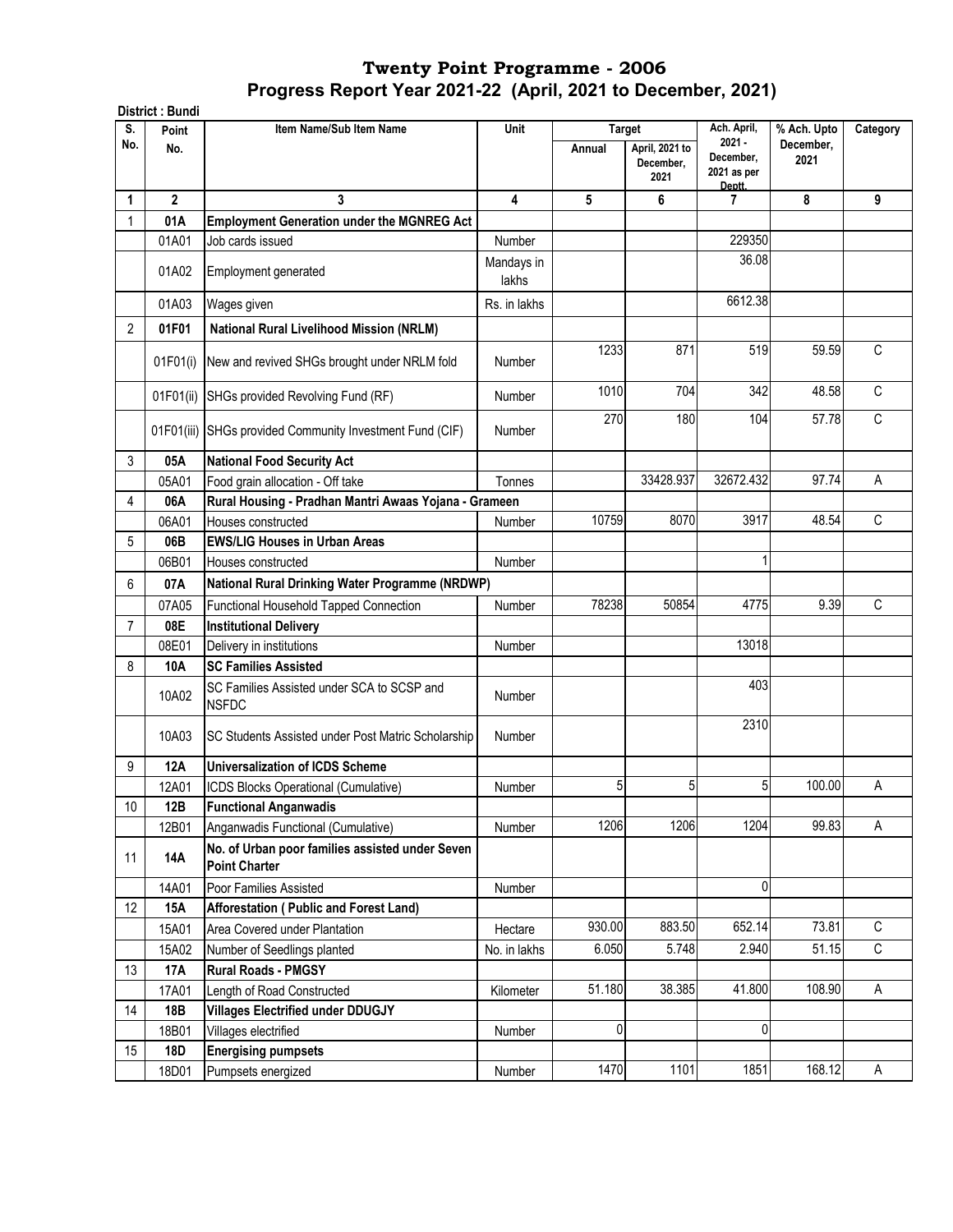**District : Chittorgarh**

| S.             | Point          | Item Name/Sub Item Name                                                 | Unit                | <b>Target</b> |                                     | Ach. April,                                    | % Ach. Upto       | Category    |
|----------------|----------------|-------------------------------------------------------------------------|---------------------|---------------|-------------------------------------|------------------------------------------------|-------------------|-------------|
| No.            | No.            |                                                                         |                     | Annual        | April, 2021 to<br>December,<br>2021 | $2021 -$<br>December,<br>2021 as per<br>Deptt. | December,<br>2021 |             |
| 1              | $\overline{2}$ | 3                                                                       | 4                   | 5             | 6                                   | 7                                              | 8                 | 9           |
|                | 01A            | <b>Employment Generation under the MGNREG Act</b>                       |                     |               |                                     |                                                |                   |             |
|                | 01A01          | Job cards issued                                                        | Number              |               |                                     | 284683                                         |                   |             |
|                | 01A02          | Employment generated                                                    | Mandays in<br>lakhs |               |                                     | 48.20                                          |                   |             |
|                | 01A03          | Wages given                                                             | Rs. in lakhs        |               |                                     | 8811.98                                        |                   |             |
| $\overline{2}$ | 01F01          | <b>National Rural Livelihood Mission (NRLM)</b>                         |                     |               |                                     |                                                |                   |             |
|                | 01F01(i)       | New and revived SHGs brought under NRLM fold                            | Number              | 3000          | 2250                                | 1421                                           | 63.16             | C           |
|                | 01F01(ii)      | SHGs provided Revolving Fund (RF)                                       | Number              | 2591          | 1944                                | 1297                                           | 66.72             | $\mathsf C$ |
|                |                | 01F01(iii) SHGs provided Community Investment Fund (CIF)                | Number              | 675           | 510                                 | 711                                            | 139.41            | А           |
| 3              | 05A            | <b>National Food Security Act</b>                                       |                     |               |                                     |                                                |                   |             |
|                | 05A01          | Food grain allocation - Off take                                        | Tonnes              |               | 42326.649                           | 42235.553                                      | 99.78             | Α           |
| 4              | 06A            | Rural Housing - Pradhan Mantri Awaas Yojana - Grameen                   |                     |               |                                     |                                                |                   |             |
|                | 06A01          | Houses constructed                                                      | Number              | 9879          | 7410                                | 2033                                           | 27.44             | C           |
| 5              | 06B            | <b>EWS/LIG Houses in Urban Areas</b>                                    |                     |               |                                     |                                                |                   |             |
|                | 06B01          | Houses constructed                                                      | Number              |               |                                     | 25                                             |                   |             |
| 6              | 07A            | National Rural Drinking Water Programme (NRDWP)                         |                     |               |                                     |                                                |                   |             |
|                | 07A05          | Functional Household Tapped Connection                                  | Number              | 27476         | 17860                               | 2607                                           | 14.60             | $\mathsf C$ |
| 7              | 08E            | <b>Institutional Delivery</b>                                           |                     |               |                                     |                                                |                   |             |
|                | 08E01          | Delivery in institutions                                                | Number              |               |                                     | 20102                                          |                   |             |
| 8              | 10A            | <b>SC Families Assisted</b>                                             |                     |               |                                     |                                                |                   |             |
|                | 10A02          | SC Families Assisted under SCA to SCSP and<br><b>NSFDC</b>              | Number              |               |                                     | 288                                            |                   |             |
|                | 10A03          | SC Students Assisted under Post Matric Scholarship                      | Number              |               |                                     | 1881                                           |                   |             |
| 9              | <b>12A</b>     | <b>Universalization of ICDS Scheme</b>                                  |                     |               |                                     |                                                |                   |             |
|                | 12A01          | ICDS Blocks Operational (Cumulative)                                    | Number              | 12            | 12                                  | 12                                             | 100.00            | А           |
| 10             | 12B            | <b>Functional Anganwadis</b>                                            |                     |               |                                     |                                                |                   |             |
|                | 12B01          | Anganwadis Functional (Cumulative)                                      | Number              | 1786          | 1786                                | 1783                                           | 99.83             | А           |
| 11             | 14A            | No. of Urban poor families assisted under Seven<br><b>Point Charter</b> |                     |               |                                     |                                                |                   |             |
|                | 14A01          | Poor Families Assisted                                                  | Number              |               |                                     | 0                                              |                   |             |
| 12             | <b>15A</b>     | Afforestation (Public and Forest Land)                                  |                     |               |                                     |                                                |                   |             |
|                | 15A01          | Area Covered under Plantation                                           | Hectare             | 3700.00       | 3515.00                             | 2083.480                                       | 59.27             | С           |
|                | 15A02          | Number of Seedlings planted                                             | No. in lakhs        | 24.050        | 22.848                              | 8.170                                          | 35.76             | С           |
| 13             | <b>17A</b>     | <b>Rural Roads - PMGSY</b>                                              |                     |               |                                     |                                                |                   |             |
|                | 17A01          | Length of Road Constructed                                              | Kilometer           | 87.090        | 65.318                              | 22.437                                         | 34.35             | $\mathsf C$ |
| 14             | 18B            | <b>Villages Electrified under DDUGJY</b>                                |                     |               |                                     |                                                |                   |             |
|                | 18B01          | Villages electrified                                                    | Number              | 0             |                                     | 0                                              |                   |             |
| 15             | 18D            | <b>Energising pumpsets</b>                                              |                     |               |                                     |                                                |                   |             |
|                | 18D01          | Pumpsets energized                                                      | Number              | 1825          | 1368                                | 3013                                           | 220.25            | Α           |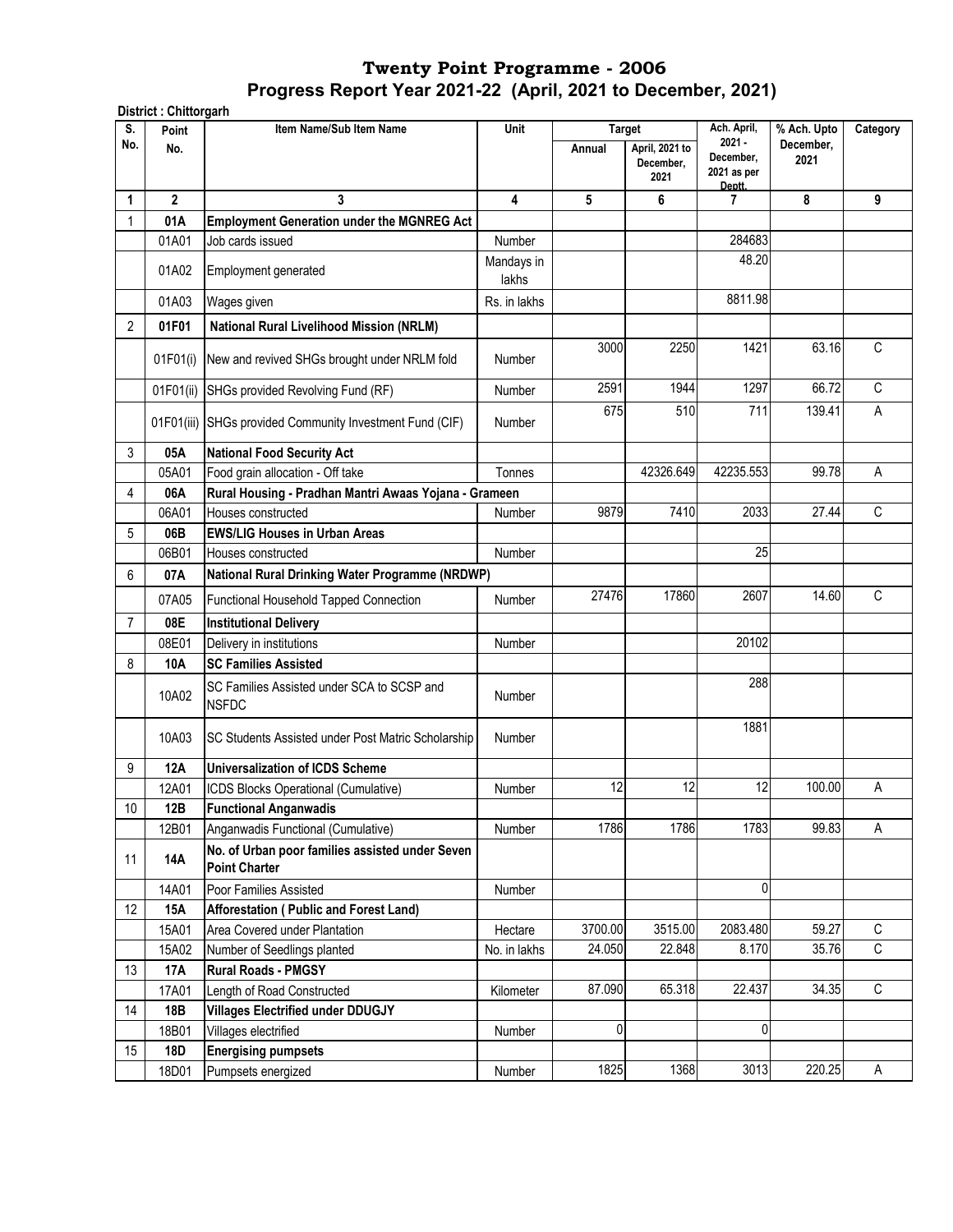|                | District: Churu |                                                                         |                     |                         |                                     |                                                               |                                  |              |
|----------------|-----------------|-------------------------------------------------------------------------|---------------------|-------------------------|-------------------------------------|---------------------------------------------------------------|----------------------------------|--------------|
| S.<br>No.      | Point<br>No.    | Item Name/Sub Item Name                                                 | Unit                | <b>Target</b><br>Annual | April, 2021 to<br>December,<br>2021 | Ach. April,<br>$2021 -$<br>December,<br>2021 as per<br>Deptt. | % Ach. Upto<br>December,<br>2021 | Category     |
| 1              | $\overline{2}$  | 3                                                                       | 4                   | 5                       | 6                                   | 7                                                             | 8                                | 9            |
| 1              | 01A             | <b>Employment Generation under the MGNREG Act</b>                       |                     |                         |                                     |                                                               |                                  |              |
|                | 01A01           | Job cards issued                                                        | Number              |                         |                                     | 344054                                                        |                                  |              |
|                | 01A02           | <b>Employment generated</b>                                             | Mandays in<br>lakhs |                         |                                     | 59.28                                                         |                                  |              |
|                | 01A03           | Wages given                                                             | Rs. in lakhs        |                         |                                     | 10850.11                                                      |                                  |              |
| $\overline{2}$ | 01F01           | <b>National Rural Livelihood Mission (NRLM)</b>                         |                     |                         |                                     |                                                               |                                  |              |
|                | 01F01(i)        | New and revived SHGs brought under NRLM fold                            | Number              | 1048                    | 972                                 | 702                                                           | 72.22                            | $\mathsf{C}$ |
|                | 01F01(ii)       | SHGs provided Revolving Fund (RF)                                       | Number              | 1201                    | 981                                 | 904                                                           | 92.15                            | Α            |
|                | 01F01(iii)      | SHGs provided Community Investment Fund (CIF)                           | Number              | 450                     | 387                                 | 285                                                           | 73.64                            | C            |
| 3              | 05A             | <b>National Food Security Act</b>                                       |                     |                         |                                     |                                                               |                                  |              |
|                | 05A01           | Food grain allocation - Off take                                        | Tonnes              |                         | 59811.163                           | 59426.264                                                     | 99.36                            | A            |
| 4              | 06A             | Rural Housing - Pradhan Mantri Awaas Yojana - Grameen                   |                     |                         |                                     |                                                               |                                  |              |
|                | 06A01           | Houses constructed                                                      | Number              | 7881                    | 5910                                | 1276                                                          | 21.59                            | C            |
| 5              | 06B             | <b>EWS/LIG Houses in Urban Areas</b>                                    |                     |                         |                                     |                                                               |                                  |              |
|                | 06B01           | Houses constructed                                                      | Number              |                         |                                     | 10                                                            |                                  |              |
| 6              | 07A             | National Rural Drinking Water Programme (NRDWP)                         |                     |                         |                                     |                                                               |                                  |              |
|                | 07A05           | Functional Household Tapped Connection                                  | Number              | 136260                  | 88569                               | 20344                                                         | 22.97                            | C            |
| $\overline{7}$ | 08E             | <b>Institutional Delivery</b>                                           |                     |                         |                                     |                                                               |                                  |              |
|                | 08E01           | Delivery in institutions                                                | Number              |                         |                                     | 23922                                                         |                                  |              |
| 8              | 10A             | <b>SC Families Assisted</b>                                             |                     |                         |                                     |                                                               |                                  |              |
|                | 10A02           | SC Families Assisted under SCA to SCSP and<br><b>NSFDC</b>              | Number              |                         |                                     | 1060                                                          |                                  |              |
|                | 10A03           | SC Students Assisted under Post Matric Scholarship                      | Number              |                         |                                     | 8250                                                          |                                  |              |
| 9              | <b>12A</b>      | <b>Universalization of ICDS Scheme</b>                                  |                     |                         |                                     |                                                               |                                  |              |
|                | 12A01           | ICDS Blocks Operational (Cumulative)                                    | Number              | 9                       | 9                                   | 9                                                             | 100.00                           | Α            |
| 10             | 12B             | <b>Functional Anganwadis</b>                                            |                     |                         |                                     |                                                               |                                  |              |
|                | 12B01           | Anganwadis Functional (Cumulative)                                      | Number              | 1677                    | 1677                                | 1677                                                          | 100.00                           | Α            |
| 11             | 14A             | No. of Urban poor families assisted under Seven<br><b>Point Charter</b> |                     |                         |                                     |                                                               |                                  |              |
|                | 14A01           | Poor Families Assisted                                                  | Number              |                         |                                     | 60                                                            |                                  |              |
| 12             | <b>15A</b>      | <b>Afforestation ( Public and Forest Land)</b>                          |                     |                         |                                     |                                                               |                                  |              |
|                | 15A01           | Area Covered under Plantation                                           | Hectare             | 650.00                  | 617.50                              | 1246.00                                                       | 201.78                           | Α            |
|                | 15A02           | Number of Seedlings planted                                             | No. in lakhs        | 4.220                   | 4.009                               | 5.930                                                         | 147.92                           | Α            |
| 13             | 17A             | <b>Rural Roads - PMGSY</b>                                              |                     |                         |                                     |                                                               |                                  |              |
|                | 17A01           | Length of Road Constructed                                              | Kilometer           | 62.970                  | 47.228                              | 98.650                                                        | 208.88                           | A            |
| 14             | 18B             | <b>Villages Electrified under DDUGJY</b>                                |                     |                         |                                     |                                                               |                                  |              |
|                | 18B01           | Villages electrified                                                    | Number              | 0                       |                                     | 0                                                             |                                  |              |
| 15             | 18D             | <b>Energising pumpsets</b>                                              |                     |                         |                                     |                                                               |                                  |              |
|                | 18D01           | Pumpsets energized                                                      | Number              | 1126                    | 843                                 | 1315                                                          | 155.99                           | A            |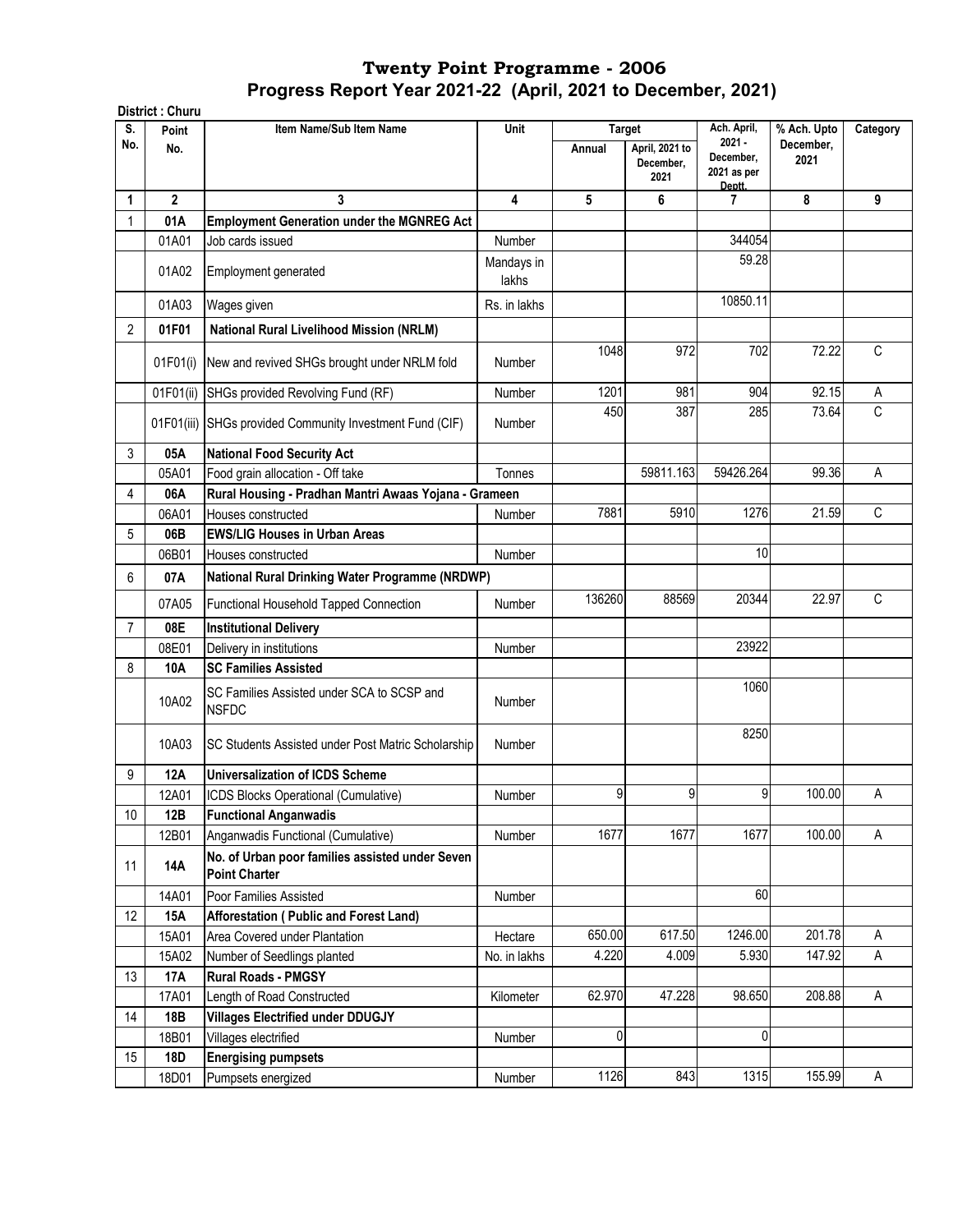| S.             | <b>District: Dausa</b> | Item Name/Sub Item Name                                                 | Unit                | <b>Target</b> |                                     | Ach. April,                                    | % Ach. Upto       | Category    |
|----------------|------------------------|-------------------------------------------------------------------------|---------------------|---------------|-------------------------------------|------------------------------------------------|-------------------|-------------|
| No.            | Point<br>No.           |                                                                         |                     | Annual        | April, 2021 to<br>December,<br>2021 | $2021 -$<br>December,<br>2021 as per<br>Deptt. | December,<br>2021 |             |
| 1              | $\mathbf{2}$           | 3                                                                       | 4                   | 5             | 6                                   | $\overline{7}$                                 | 8                 | 9           |
| $\mathbf{1}$   | 01A                    | <b>Employment Generation under the MGNREG Act</b>                       |                     |               |                                     |                                                |                   |             |
|                | 01A01                  | Job cards issued                                                        | Number              |               |                                     | 256818                                         |                   |             |
|                | 01A02                  | Employment generated                                                    | Mandays in<br>lakhs |               |                                     | 26.51                                          |                   |             |
|                | 01A03                  | Wages given                                                             | Rs. in lakhs        |               |                                     | 4851.30                                        |                   |             |
| $\overline{2}$ | 01F01                  | National Rural Livelihood Mission (NRLM)                                |                     |               |                                     |                                                |                   |             |
|                | 01F01(i)               | New and revived SHGs brought under NRLM fold                            | <b>Number</b>       | 1222          | 880                                 | 910                                            | 103.41            | A           |
|                | 01F01(ii)              | SHGs provided Revolving Fund (RF)                                       | Number              | 1651          | 1183                                | 764                                            | 64.58             | C           |
|                |                        | 01F01(iii) SHGs provided Community Investment Fund (CIF)                | <b>Number</b>       | 275           | 191                                 | 260                                            | 136.13            | Α           |
| 3              | 05A                    | <b>National Food Security Act</b>                                       |                     |               |                                     |                                                |                   |             |
|                | 05A01                  | Food grain allocation - Off take                                        | Tonnes              |               | 49491.063                           | 49310.594                                      | 99.64             | А           |
| 4              | 06A                    | Rural Housing - Pradhan Mantri Awaas Yojana - Grameen                   |                     |               |                                     |                                                |                   |             |
|                | 06A01                  | Houses constructed                                                      | Number              | 1892          | 1419                                | 56                                             | 3.95              | C           |
| 5              | 06B                    | <b>EWS/LIG Houses in Urban Areas</b>                                    |                     |               |                                     |                                                |                   |             |
|                | 06B01                  | Houses constructed                                                      | Number              |               |                                     | 6                                              |                   |             |
| 6              | 07A                    | National Rural Drinking Water Programme (NRDWP)                         |                     |               |                                     |                                                |                   |             |
|                | 07A05                  | Functional Household Tapped Connection                                  | Number              | 41175         | 26765                               | 4486                                           | 16.76             | C           |
| $\overline{7}$ | 08E                    | <b>Institutional Delivery</b>                                           |                     |               |                                     |                                                |                   |             |
|                | 08E01                  | Delivery in institutions                                                | Number              |               |                                     | 23132                                          |                   |             |
| 8              | 10A                    | <b>SC Families Assisted</b>                                             |                     |               |                                     |                                                |                   |             |
|                | 10A02                  | SC Families Assisted under SCA to SCSP and<br><b>NSFDC</b>              | Number              |               |                                     | 437                                            |                   |             |
|                | 10A03                  | SC Students Assisted under Post Matric Scholarship                      | <b>Number</b>       |               |                                     | 7557                                           |                   |             |
| 9              | 12A                    | <b>Universalization of ICDS Scheme</b>                                  |                     |               |                                     |                                                |                   |             |
|                | 12A01                  | ICDS Blocks Operational (Cumulative)                                    | Number              | 7             | 7                                   |                                                | 100.00            | A           |
| 10             | 12B                    | <b>Functional Anganwadis</b>                                            |                     |               |                                     |                                                |                   |             |
|                | 12B01                  | Anganwadis Functional (Cumulative)                                      | Number              | 1354          | 1354                                | 1354                                           | 100.00            | A           |
| 11             | <b>14A</b>             | No. of Urban poor families assisted under Seven<br><b>Point Charter</b> |                     |               |                                     |                                                |                   |             |
|                | 14A01                  | Poor Families Assisted                                                  | Number              |               |                                     | 0                                              |                   |             |
| 12             | <b>15A</b>             | <b>Afforestation ( Public and Forest Land)</b>                          |                     |               |                                     |                                                |                   |             |
|                | 15A01                  | Area Covered under Plantation                                           | Hectare             | 1700.00       | 1615.00                             | 1100.90                                        | 68.17             | $\mathsf C$ |
|                | 15A02                  | Number of Seedlings planted                                             | No. in lakhs        | 11.050        | 10.498                              | 4.440                                          | 42.30             | C           |
| 13             | <b>17A</b>             | Rural Roads - PMGSY                                                     |                     |               |                                     |                                                |                   |             |
|                | 17A01                  | Length of Road Constructed                                              | Kilometer           | 74.050        | 55.538                              | 48.075                                         | 86.56             | В           |
| 14             | 18B                    | <b>Villages Electrified under DDUGJY</b>                                |                     |               |                                     |                                                |                   |             |
|                | 18B01                  | Villages electrified                                                    | Number              | 0             |                                     | 0                                              |                   |             |
| 15             | 18D                    | <b>Energising pumpsets</b>                                              |                     |               |                                     |                                                |                   |             |
|                | 18D01                  | Pumpsets energized                                                      | Number              | 724           | 543                                 | 1009                                           | 185.82            | A           |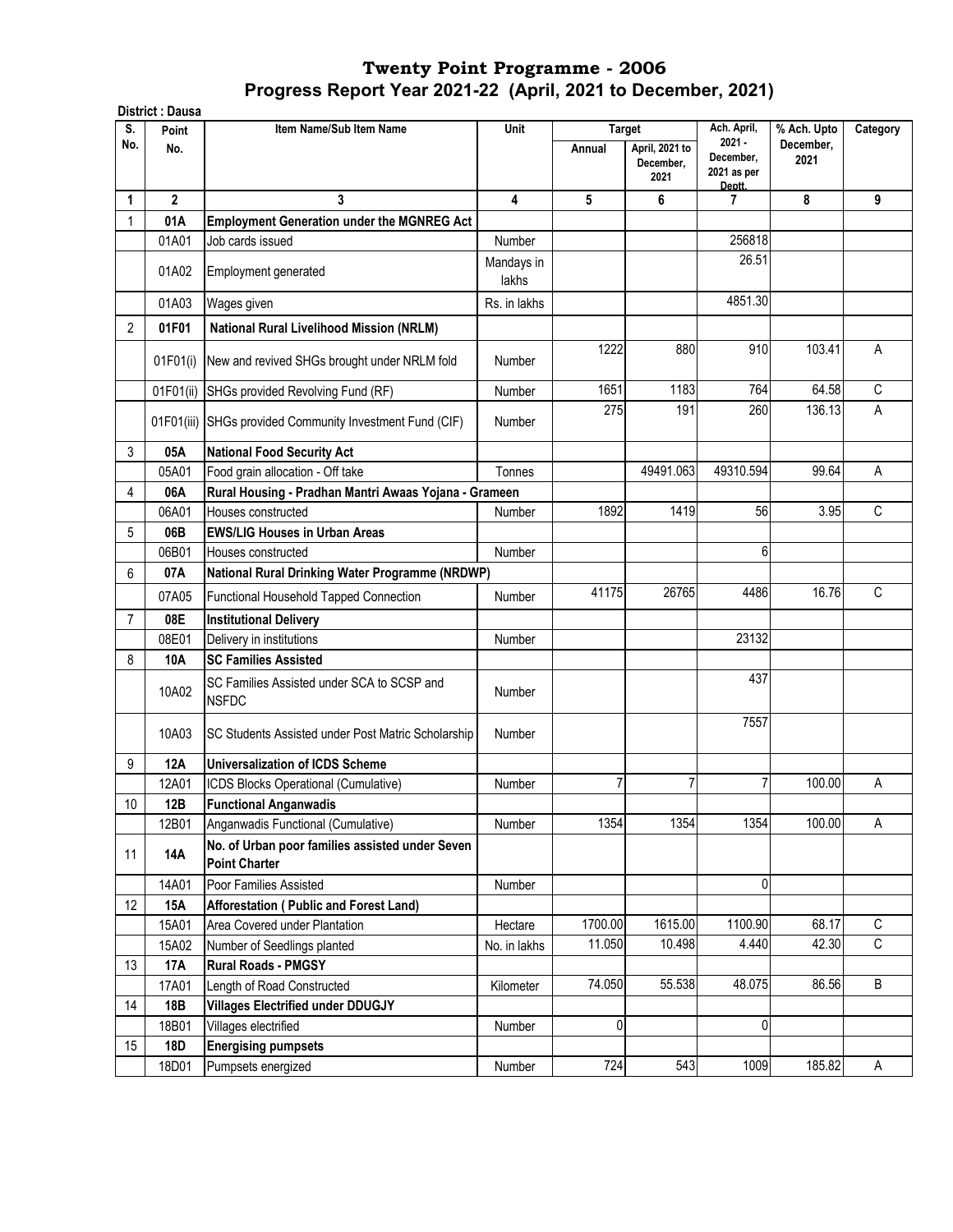|     | <b>District: Dholpur</b> |                                                                         |                     |               |                                     |                                                |                   |             |
|-----|--------------------------|-------------------------------------------------------------------------|---------------------|---------------|-------------------------------------|------------------------------------------------|-------------------|-------------|
| S.  | Point                    | Item Name/Sub Item Name                                                 | <b>Unit</b>         | <b>Target</b> |                                     | Ach. April,                                    | % Ach. Upto       | Category    |
| No. | No.                      |                                                                         |                     | Annual        | April, 2021 to<br>December,<br>2021 | $2021 -$<br>December,<br>2021 as per<br>Deptt. | December,<br>2021 |             |
| 1   | $\overline{2}$           | 3                                                                       | 4                   | 5             | 6                                   | 7                                              | 8                 | 9           |
| 1   | 01A                      | <b>Employment Generation under the MGNREG Act</b>                       |                     |               |                                     |                                                |                   |             |
|     | 01A01                    | Job cards issued                                                        | Number              |               |                                     | 196029                                         |                   |             |
|     | 01A02                    | Employment generated                                                    | Mandays in<br>lakhs |               |                                     | 32.18                                          |                   |             |
|     | 01A03                    | Wages given                                                             | Rs. in lakhs        |               |                                     | 6072.56                                        |                   |             |
| 2   | 01F01                    | National Rural Livelihood Mission (NRLM)                                |                     |               |                                     |                                                |                   |             |
|     | 01F01(i)                 | New and revived SHGs brought under NRLM fold                            | Number              | 989           | 770                                 | 286                                            | 37.14             | $\mathsf C$ |
|     | 01F01(ii)                | SHGs provided Revolving Fund (RF)                                       | Number              | 736           | 552                                 | 176                                            | 31.88             | С           |
|     | 01F01(iii)               | SHGs provided Community Investment Fund (CIF)                           | Number              | 200           | 150                                 | 125                                            | 83.33             | B           |
| 3   | 05A                      | <b>National Food Security Act</b>                                       |                     |               |                                     |                                                |                   |             |
|     | 05A01                    | Food grain allocation - Off take                                        | Tonnes              |               | 33383.392                           | 33383.392                                      | 100.00            | A           |
| 4   | 06A                      | Rural Housing - Pradhan Mantri Awaas Yojana - Grameen                   |                     |               |                                     |                                                |                   |             |
|     | 06A01                    | Houses constructed                                                      | Number              | 2374          | 1779                                | 807                                            | 45.36             | C           |
| 5   | 06B                      | <b>EWS/LIG Houses in Urban Areas</b>                                    |                     |               |                                     |                                                |                   |             |
|     | 06B01                    | Houses constructed                                                      | Number              |               |                                     | 1                                              |                   |             |
| 6   | 07A                      | National Rural Drinking Water Programme (NRDWP)                         |                     |               |                                     |                                                |                   |             |
|     | 07A05                    | Functional Household Tapped Connection                                  | Number              | 40825         | 26537                               | 1083                                           | 4.08              | C           |
| 7   | 08E                      | <b>Institutional Delivery</b>                                           |                     |               |                                     |                                                |                   |             |
|     | 08E01                    | Delivery in institutions                                                | Number              |               |                                     | 22526                                          |                   |             |
| 8   | 10A                      | <b>SC Families Assisted</b>                                             |                     |               |                                     |                                                |                   |             |
|     | 10A02                    | SC Families Assisted under SCA to SCSP and<br><b>NSFDC</b>              | Number              |               |                                     | 92                                             |                   |             |
|     | 10A03                    | SC Students Assisted under Post Matric Scholarship                      | Number              |               |                                     | 3219                                           |                   |             |
| 9   | 12A                      | <b>Universalization of ICDS Scheme</b>                                  |                     |               |                                     |                                                |                   |             |
|     | 12A01                    | ICDS Blocks Operational (Cumulative)                                    | Number              | 5             | 5                                   | 5                                              | 100.00            | A           |
| 10  | 12B                      | <b>Functional Anganwadis</b>                                            |                     |               |                                     |                                                |                   |             |
|     | 12B01                    | Anganwadis Functional (Cumulative)                                      | Number              | 1040          | 1040                                | 1033                                           | 99.33             | A           |
| 11  | 14A                      | No. of Urban poor families assisted under Seven<br><b>Point Charter</b> |                     |               |                                     |                                                |                   |             |
|     | 14A01                    | Poor Families Assisted                                                  | Number              |               |                                     | 335                                            |                   |             |
| 12  | 15A                      | Afforestation (Public and Forest Land)                                  |                     |               |                                     |                                                |                   |             |
|     | 15A01                    | Area Covered under Plantation                                           | Hectare             | 1225.00       | 1163.75                             | 2203.00                                        | 189.30            | Α           |
|     | 15A02                    | Number of Seedlings planted                                             | No. in lakhs        | 7.960         | 7.562                               | 12.790                                         | 169.14            | $\mathsf A$ |
| 13  | 17A                      | <b>Rural Roads - PMGSY</b>                                              |                     |               |                                     |                                                |                   |             |
|     | 17A01                    | Length of Road Constructed                                              | Kilometer           | 58.540        | 43.905                              | 57.950                                         | 131.99            | Α           |
| 14  | 18B                      | <b>Villages Electrified under DDUGJY</b>                                |                     |               |                                     |                                                |                   |             |
|     | 18B01                    | Villages electrified                                                    | Number              | 0             |                                     | $\mathbf 0$                                    |                   |             |
| 15  | 18D                      | <b>Energising pumpsets</b>                                              |                     |               |                                     |                                                |                   |             |
|     | 18D01                    | Pumpsets energized                                                      | Number              | 340           | 255                                 | 492                                            | 192.94            | A           |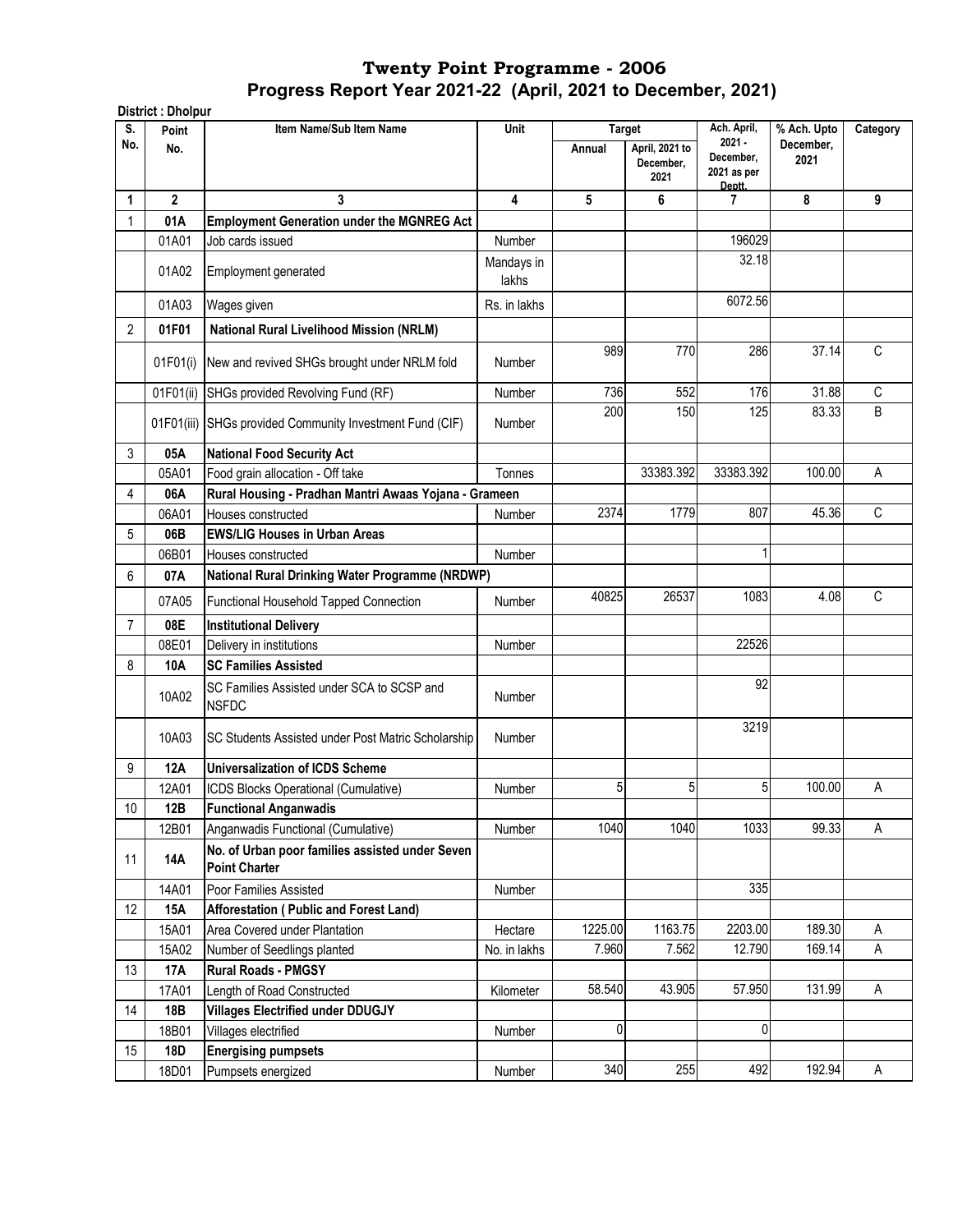**District : Dungarpur Point Item Name/Sub Item Name No. Annual April, 2021 to December, 2021 1 2 3 4 5 6 7 8 9** 1 **01A Employment Generation under the MGNREG Act**  01A01 Job cards issued Number Number 389539 01A02 Employment generated Mandays in lakhs 198.15 01A03 Wages given | Rs. in lakhs | | 38989.68 2 **01F01 National Rural Livelihood Mission (NRLM)** 01F01(i) New and revived SHGs brought under NRLM fold Number 867 786 785 99.87 A 01F01(ii) SHGs provided Revolving Fund (RF)  $\vert$  Number | 1804 1351 1096 81.13 B 01F01(iii) SHGs provided Community Investment Fund (CIF) Number 195 170 251 147.65 A 3 **05A National Food Security Act** 05A01 | Food grain allocation - Off take Tonnes | Tonnes | 55264.010 54370.548 98.38 A 4 **06A Rural Housing - Pradhan Mantri Awaas Yojana - Grameen**  06A01 Houses constructed **Number 15537** 5189 33.40 C 5 **06B EWS/LIG Houses in Urban Areas**  06B01 Houses constructed and a series of the Number 1 Number 1 Australia 1 Mumber 1 Australia 1 Mumber 1 Australia 6 **07A** 07A05 Functional Household Tapped Connection | Number | 56343 36623 2556 6.98 C 7 **08E Institutional Delivery**  08E01 Delivery in institutions and the Community Number 21194 8 **10A SC Families Assisted**  10A02 SC Families Assisted under SCA to SCSP and<br>Number 124 10A03 SC Students Assisted under Post Matric Scholarship Number 930 9 **12A Universalization of ICDS Scheme**  12A01 **ICDS Blocks Operational (Cumulative)** Number 9 9 9 9 100.00 A 10 **12B Functional Anganwadis**  12B01 Anganwadis Functional (Cumulative) Number 2117 2117 2117 100.00 A <sup>11</sup> **14A No. of Urban poor families assisted under Seven Point Charter**  14A01 Poor Families Assisted Number 0 12 **15A Afforestation ( Public and Forest Land)**  15A01 Area Covered under Plantation 
<br>
Hectare | 1340.00 1273.00 866.870 68.10 C 15A02 Number of Seedlings planted | No. in lakhs | 8.710 8.275 7.670 92.69 A 13 **17A Rural Roads - PMGSY**  17A01 Length of Road Constructed **Kilometer | 70.970** 53.228 113.860 213.91 A 14 **18B Villages Electrified under DDUGJY** 18B01 Villages electrified and the Number Number 1 and 18B01 Villages electrified 0 15 **18D Energising pumpsets**  18D01 Pumpsets energized Number | Number | 1252 939 1544 164.43 A **National Rural Drinking Water Programme (NRDWP) S. No.** Unit Target Ach. April, **2021 - December, 2021 as per Deptt. % Ach. Upto December, 2021 Category**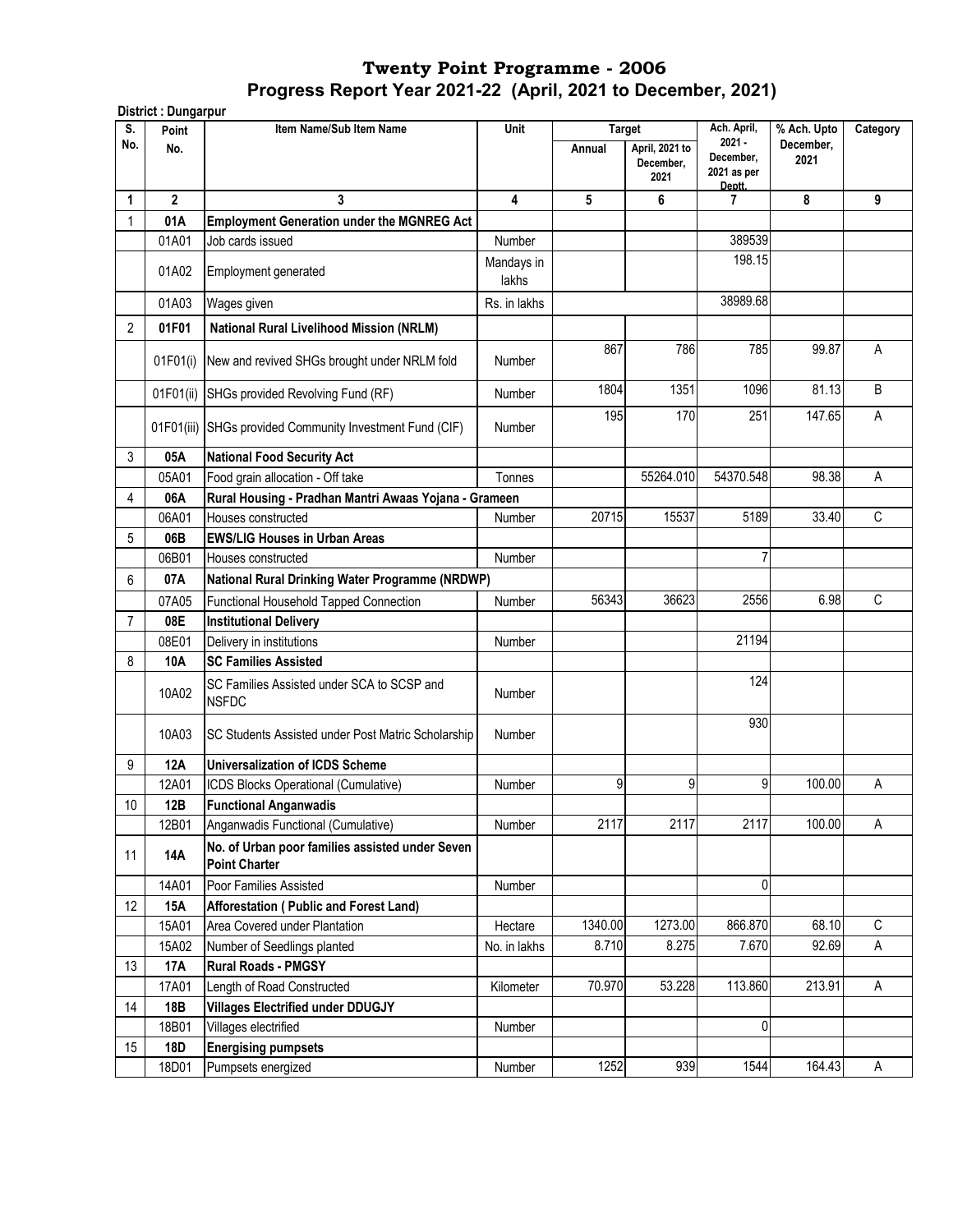|                | District: Ganganagar |                                                                         |                     |                         |                   |                                    |                          |             |
|----------------|----------------------|-------------------------------------------------------------------------|---------------------|-------------------------|-------------------|------------------------------------|--------------------------|-------------|
| S.<br>No.      | Point<br>No.         | Item Name/Sub Item Name                                                 | Unit                | <b>Target</b><br>Annual | April, 2021 to    | Ach. April,<br>$2021 -$            | % Ach. Upto<br>December, | Category    |
|                |                      |                                                                         |                     |                         | December,<br>2021 | December,<br>2021 as per<br>Deptt. | 2021                     |             |
| 1              | $\overline{2}$       | 3                                                                       | 4                   | 5                       | 6                 | 7                                  | 8                        | 9           |
| 1              | 01A                  | <b>Employment Generation under the MGNREG Act</b>                       |                     |                         |                   |                                    |                          |             |
|                | 01A01                | Job cards issued                                                        | Number              |                         |                   | 343012                             |                          |             |
|                | 01A02                | Employment generated                                                    | Mandays in<br>lakhs |                         |                   | 90.74                              |                          |             |
|                | 01A03                | Wages given                                                             | Rs. in lakhs        |                         |                   | 15636.84                           |                          |             |
| $\overline{2}$ | 01F01                | <b>National Rural Livelihood Mission (NRLM)</b>                         |                     |                         |                   |                                    |                          |             |
|                |                      |                                                                         |                     | 3000                    | 2250              | 1240                               | 55.11                    | C           |
|                | 01F01(i)             | New and revived SHGs brought under NRLM fold                            | Number              |                         |                   |                                    |                          |             |
|                | 01F01(ii)            | SHGs provided Revolving Fund (RF)                                       | Number              | 3082                    | 2191              | 446                                | 20.36                    | C           |
|                | 01F01(iii)           | SHGs provided Community Investment Fund (CIF)                           | Number              | 1000                    | 750               | 32                                 | 4.27                     | $\mathbb C$ |
| 3              | 05A                  | <b>National Food Security Act</b>                                       |                     |                         |                   |                                    |                          |             |
|                | 05A01                | Food grain allocation - Off take                                        | Tonnes              |                         | 50305.370         | 48289.886                          | 95.99                    | A           |
| 4              | 06A                  | Rural Housing - Pradhan Mantri Awaas Yojana - Grameen                   |                     |                         |                   |                                    |                          |             |
|                | 06A01                | Houses constructed                                                      | Number              | 15531                   | 11649             | 1132                               | 9.72                     | C           |
| 5              | 06B                  | <b>EWS/LIG Houses in Urban Areas</b>                                    |                     |                         |                   |                                    |                          |             |
|                | 06B01                | Houses constructed                                                      | Number              |                         |                   | 39                                 |                          |             |
| 6              | 07A                  | National Rural Drinking Water Programme (NRDWP)                         |                     |                         |                   |                                    |                          |             |
|                | 07A05                | Functional Household Tapped Connection                                  | Number              | 75007                   | 48755             | 16405                              | 33.65                    | C           |
| $\overline{7}$ | 08E                  | <b>Institutional Delivery</b>                                           |                     |                         |                   |                                    |                          |             |
|                | 08E01                | Delivery in institutions                                                | Number              |                         |                   | 24295                              |                          |             |
| 8              | 10A                  | <b>SC Families Assisted</b>                                             |                     |                         |                   |                                    |                          |             |
|                | 10A02                | SC Families Assisted under SCA to SCSP and<br><b>NSFDC</b>              | Number              |                         |                   | 694                                |                          |             |
|                | 10A03                | SC Students Assisted under Post Matric Scholarship                      | Number              |                         |                   | 6282                               |                          |             |
| 9              | 12A                  | <b>Universalization of ICDS Scheme</b>                                  |                     |                         |                   |                                    |                          |             |
|                | 12A01                | ICDS Blocks Operational (Cumulative)                                    | Number              | 9                       | $\overline{9}$    | 9                                  | 100.00                   | Α           |
| 10             | 12B                  | <b>Functional Anganwadis</b>                                            |                     |                         |                   |                                    |                          |             |
|                | 12B01                | Anganwadis Functional (Cumulative)                                      | Number              | 1974                    | 1974              | 1971                               | 99.85                    | A           |
| 11             | 14A                  | No. of Urban poor families assisted under Seven<br><b>Point Charter</b> |                     |                         |                   |                                    |                          |             |
|                | 14A01                | Poor Families Assisted                                                  | Number              |                         |                   | 0                                  |                          |             |
| 12             | <b>15A</b>           | Afforestation (Public and Forest Land)                                  |                     |                         |                   |                                    |                          |             |
|                | 15A01                | Area Covered under Plantation                                           | Hectare             | 550.00                  | 495.00            | 662.69                             | 133.88                   | A           |
|                | 15A02                | Number of Seedlings planted                                             | No. in lakhs        | 3.580                   | 3.222             | 4.420                              | 137.18                   | Α           |
| 13             | <b>17A</b>           | <b>Rural Roads - PMGSY</b>                                              |                     |                         |                   |                                    |                          |             |
|                | 17A01                | Length of Road Constructed                                              | Kilometer           | 46.130                  | 34.598            | 32.505                             | 93.95                    | Α           |
| 14             | 18B                  | <b>Villages Electrified under DDUGJY</b>                                |                     |                         |                   |                                    |                          |             |
|                | 18B01                | Villages electrified                                                    | Number              |                         |                   | 0                                  |                          |             |
| 15             | 18D                  | <b>Energising pumpsets</b>                                              |                     | 1080                    | 810               | 821                                | 101.36                   | A           |
|                | 18D01                | Pumpsets energized                                                      | Number              |                         |                   |                                    |                          |             |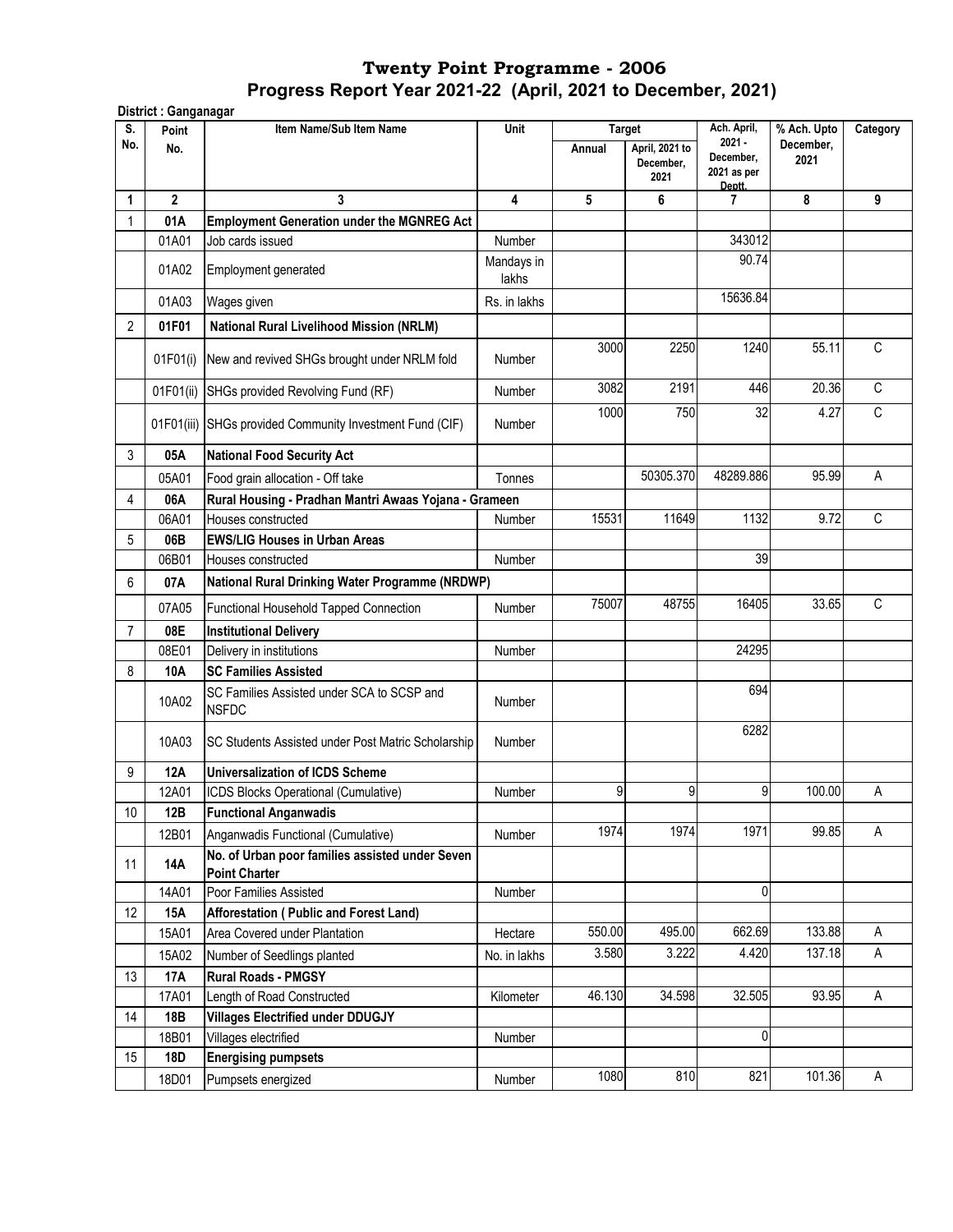**District : Hanumangarh**

| S.             | Point          | Item Name/Sub Item Name                                                 | Unit                | <b>Target</b> |                                     | Ach. April,                                    | % Ach. Upto       | Category     |
|----------------|----------------|-------------------------------------------------------------------------|---------------------|---------------|-------------------------------------|------------------------------------------------|-------------------|--------------|
| No.            | No.            |                                                                         |                     | Annual        | April, 2021 to<br>December,<br>2021 | $2021 -$<br>December.<br>2021 as per<br>Deptt. | December,<br>2021 |              |
| 1              | $\overline{2}$ | 3                                                                       | 4                   | 5             | 6                                   | 7                                              | 8                 | 9            |
|                | 01A            | <b>Employment Generation under the MGNREG Act</b>                       |                     |               |                                     |                                                |                   |              |
|                | 01A01          | Job cards issued                                                        | Number              |               |                                     | 308384                                         |                   |              |
|                | 01A02          | Employment generated                                                    | Mandays in<br>lakhs |               |                                     | 63.16                                          |                   |              |
|                | 01A03          | Wages given                                                             | Rs. in lakhs        |               |                                     | 10908.88                                       |                   |              |
| $\overline{2}$ | 01F01          | <b>National Rural Livelihood Mission (NRLM)</b>                         |                     |               |                                     |                                                |                   |              |
|                |                |                                                                         |                     | 3000          | 2388                                | 1286                                           | 53.85             | $\mathsf{C}$ |
|                | 01F01(i)       | New and revived SHGs brought under NRLM fold                            | Number              |               |                                     |                                                |                   |              |
|                | 01F01(ii)      | SHGs provided Revolving Fund (RF)                                       | Number              | 2574          | 2230                                | 686                                            | 30.76             | $\mathsf{C}$ |
|                | 01F01(iii)     | SHGs provided Community Investment Fund (CIF)                           | Number              | 708           | 528                                 | 708                                            | 134.09            | A            |
| 3              | 05A            | <b>National Food Security Act</b>                                       |                     |               |                                     |                                                |                   |              |
|                | 05A01          | Food grain allocation - Off take                                        | Tonnes              |               | 44423.841                           | 43564.937                                      | 98.07             | А            |
| 4              | 06A            | Rural Housing - Pradhan Mantri Awaas Yojana - Grameen                   |                     |               |                                     |                                                |                   |              |
|                | 06A01          | Houses constructed                                                      | Number              | 9404          | 7053                                | 693                                            | 9.83              | $\mathsf{C}$ |
| 5              | 06B            | <b>EWS/LIG Houses in Urban Areas</b>                                    |                     |               |                                     |                                                |                   |              |
|                | 06B01          | Houses constructed                                                      | Number              |               |                                     | 34                                             |                   |              |
| 6              | 07A            | National Rural Drinking Water Programme (NRDWP)                         |                     |               |                                     |                                                |                   |              |
|                | 07A05          | Functional Household Tapped Connection                                  | Number              | 122042        | 79327                               | 12464                                          | 15.71             | $\mathsf{C}$ |
| $\overline{7}$ | 08E            | <b>Institutional Delivery</b>                                           |                     |               |                                     |                                                |                   |              |
|                | 08E01          | Delivery in institutions                                                | Number              |               |                                     | 25734                                          |                   |              |
| 8              | 10A            | <b>SC Families Assisted</b>                                             |                     |               |                                     |                                                |                   |              |
|                | 10A02          | SC Families Assisted under SCA to SCSP and<br><b>NSFDC</b>              | Number              |               |                                     | 320                                            |                   |              |
|                | 10A03          | SC Students Assisted under Post Matric Scholarship                      | Number              |               |                                     | 13609                                          |                   |              |
| 9              | 12A            | <b>Universalization of ICDS Scheme</b>                                  |                     |               |                                     |                                                |                   |              |
|                | 12A01          | ICDS Blocks Operational (Cumulative)                                    | Number              | 7             |                                     | 7                                              | 100.00            | Α            |
| 10             | 12B            | <b>Functional Anganwadis</b>                                            |                     |               |                                     |                                                |                   |              |
|                | 12B01          | Anganwadis Functional (Cumulative)                                      | Number              | 1248          | 1248                                | 1247                                           | 99.92             | Α            |
| 11             | <b>14A</b>     | No. of Urban poor families assisted under Seven<br><b>Point Charter</b> |                     |               |                                     |                                                |                   |              |
|                | 14A01          | Poor Families Assisted                                                  | Number              |               |                                     | 953                                            |                   |              |
| 12             | <b>15A</b>     | Afforestation (Public and Forest Land)                                  |                     |               |                                     |                                                |                   |              |
|                | 15A01          | Area Covered under Plantation                                           | Hectare             | 1815.00       | 1633.50                             | 1804.94                                        | 110.50            | Α            |
|                | 15A02          | Number of Seedlings planted                                             | No. in lakhs        | 11.800        | 10.620                              | 9.390                                          | 88.42             | В            |
| 13             | <b>17A</b>     | <b>Rural Roads - PMGSY</b>                                              |                     |               |                                     |                                                |                   |              |
|                | 17A01          | Length of Road Constructed                                              | Kilometer           | 50.960        | 38.220                              | 64.275                                         | 168.17            | $\mathsf A$  |
| 14             | 18B            | <b>Villages Electrified under DDUGJY</b>                                |                     |               |                                     |                                                |                   |              |
|                | 18B01          | Villages electrified                                                    | Number              | 0             |                                     | 0                                              |                   |              |
| 15             | <b>18D</b>     | <b>Energising pumpsets</b>                                              |                     |               |                                     |                                                |                   |              |
|                | 18D01          | Pumpsets energized                                                      | Number              | 1409          | 1056                                | 1532                                           | 145.08            | Α            |
|                |                |                                                                         |                     |               |                                     |                                                |                   |              |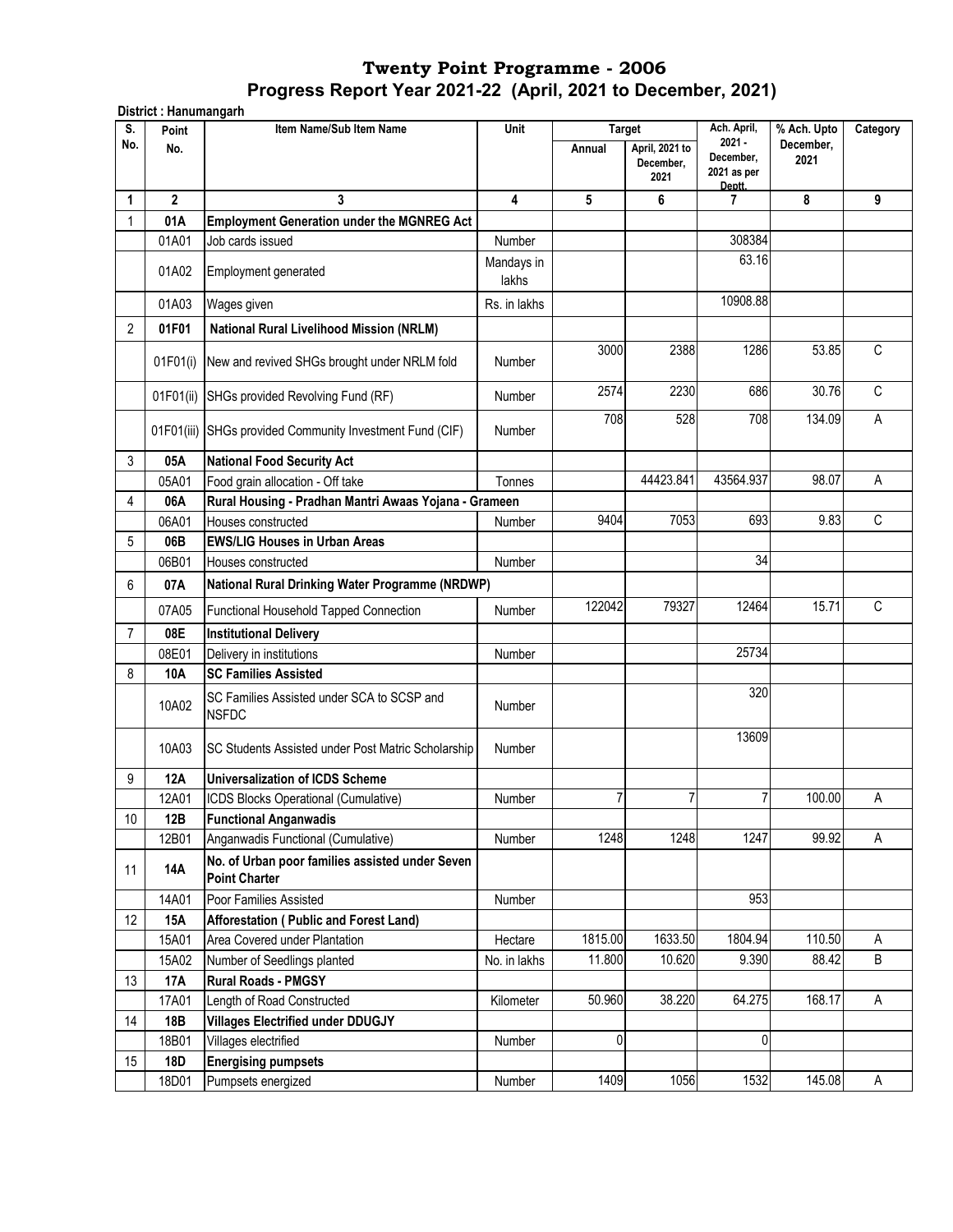|                | District : Jaipur |                                                                         |                     |                         |                                     |                                                               |                                  |              |
|----------------|-------------------|-------------------------------------------------------------------------|---------------------|-------------------------|-------------------------------------|---------------------------------------------------------------|----------------------------------|--------------|
| S.<br>No.      | Point<br>No.      | Item Name/Sub Item Name                                                 | Unit                | <b>Target</b><br>Annual | April, 2021 to<br>December,<br>2021 | Ach. April,<br>$2021 -$<br>December,<br>2021 as per<br>Deptt. | % Ach. Upto<br>December,<br>2021 | Category     |
| 1              | $\overline{2}$    | 3                                                                       | 4                   | 5                       | 6                                   | 7                                                             | 8                                | 9            |
| 1              | 01A               | <b>Employment Generation under the MGNREG Act</b>                       |                     |                         |                                     |                                                               |                                  |              |
|                | 01A01             | Job cards issued                                                        | Number              |                         |                                     | 509256                                                        |                                  |              |
|                | 01A02             | Employment generated                                                    | Mandays in<br>lakhs |                         |                                     | 69.05                                                         |                                  |              |
|                | 01A03             | Wages given                                                             | Rs. in lakhs        |                         |                                     | 11902.62                                                      |                                  |              |
| $\overline{2}$ | 01F01             | <b>National Rural Livelihood Mission (NRLM)</b>                         |                     |                         |                                     |                                                               |                                  |              |
|                | 01F01(i)          | New and revived SHGs brought under NRLM fold                            | Number              | 2140                    | 1839                                | 1172                                                          | 63.73                            | $\mathsf{C}$ |
|                | 01F01(ii)         | SHGs provided Revolving Fund (RF)                                       | Number              | 2043                    | 1679                                | 1276                                                          | 76.00                            | C            |
|                | 01F01(iii)        | SHGs provided Community Investment Fund (CIF)                           | Number              | 482                     | 447                                 | 464                                                           | 103.80                           | A            |
| 3              | 05A               | <b>National Food Security Act</b>                                       |                     |                         |                                     |                                                               |                                  |              |
|                | 05A01             | Food grain allocation - Off take                                        | Tonnes              |                         | 133479.670                          | 129445.680                                                    | 96.98                            | A            |
| 4              | 06A               | Rural Housing - Pradhan Mantri Awaas Yojana - Grameen                   |                     |                         |                                     |                                                               |                                  |              |
|                | 06A01             | Houses constructed                                                      | Number              | 4576                    | 3432                                | 237                                                           | 6.91                             | $\mathsf{C}$ |
| 5              | 06B               | <b>EWS/LIG Houses in Urban Areas</b>                                    |                     |                         |                                     |                                                               |                                  |              |
|                | 06B01             | Houses constructed                                                      | Number              |                         |                                     | 876                                                           |                                  |              |
| 6              | 07A               | National Rural Drinking Water Programme (NRDWP)                         |                     |                         |                                     |                                                               |                                  |              |
|                | 07A05             | Functional Household Tapped Connection                                  | Number              | 231063                  | 150191                              | 17930                                                         | 11.94                            | $\mathsf C$  |
| $\overline{7}$ | 08E               | <b>Institutional Delivery</b>                                           |                     |                         |                                     |                                                               |                                  |              |
|                | 08E01             | Delivery in institutions                                                | Number              |                         |                                     | 84394                                                         |                                  |              |
| 8              | 10A               | <b>SC Families Assisted</b>                                             |                     |                         |                                     |                                                               |                                  |              |
|                | 10A02             | SC Families Assisted under SCA to SCSP and<br><b>NSFDC</b>              | Number              |                         |                                     | 478                                                           |                                  |              |
|                | 10A03             | SC Students Assisted under Post Matric Scholarship                      | Number              |                         |                                     | 18425                                                         |                                  |              |
| 9              | 12A               | <b>Universalization of ICDS Scheme</b>                                  |                     |                         |                                     |                                                               |                                  |              |
|                | 12A01             | ICDS Blocks Operational (Cumulative)                                    | Number              | 21                      | 21                                  | 21                                                            | 100.00                           | А            |
| 10             | 12B               | <b>Functional Anganwadis</b>                                            |                     |                         |                                     |                                                               |                                  |              |
|                | 12B01             | Anganwadis Functional (Cumulative)                                      | Number              | 4254                    | 4254                                | 4254                                                          | 100.00                           | Α            |
| 11             | 14A               | No. of Urban poor families assisted under Seven<br><b>Point Charter</b> |                     |                         |                                     |                                                               |                                  |              |
|                | 14A01             | Poor Families Assisted                                                  | Number              |                         |                                     | 0                                                             |                                  |              |
| 12             | <b>15A</b>        | Afforestation (Public and Forest Land)                                  |                     |                         |                                     |                                                               |                                  |              |
|                | 15A01             | Area Covered under Plantation                                           | Hectare             | 3000.00                 | 2850.00                             | 1850.000                                                      | 64.91                            | C            |
|                | 15A02             | Number of Seedlings planted                                             | No. in lakhs        | 19.500                  | 18.525                              | 8.450                                                         | 45.61                            | C            |
| 13             | 17A               | <b>Rural Roads - PMGSY</b>                                              |                     |                         |                                     |                                                               |                                  |              |
|                | 17A01             | Length of Road Constructed                                              | Kilometer           | 171.460                 | 128.595                             | 231.973                                                       | 180.39                           | Α            |
| 14             | 18B               | <b>Villages Electrified under DDUGJY</b>                                |                     |                         |                                     |                                                               |                                  |              |
|                | 18B01             | Villages electrified                                                    | Number              | 0                       |                                     | 0                                                             |                                  |              |
| 15             | 18D               | <b>Energising pumpsets</b>                                              |                     |                         |                                     |                                                               |                                  |              |
|                | 18D01             | Pumpsets energized                                                      | Number              | 960                     | 720                                 | 1807                                                          | 250.97                           | A            |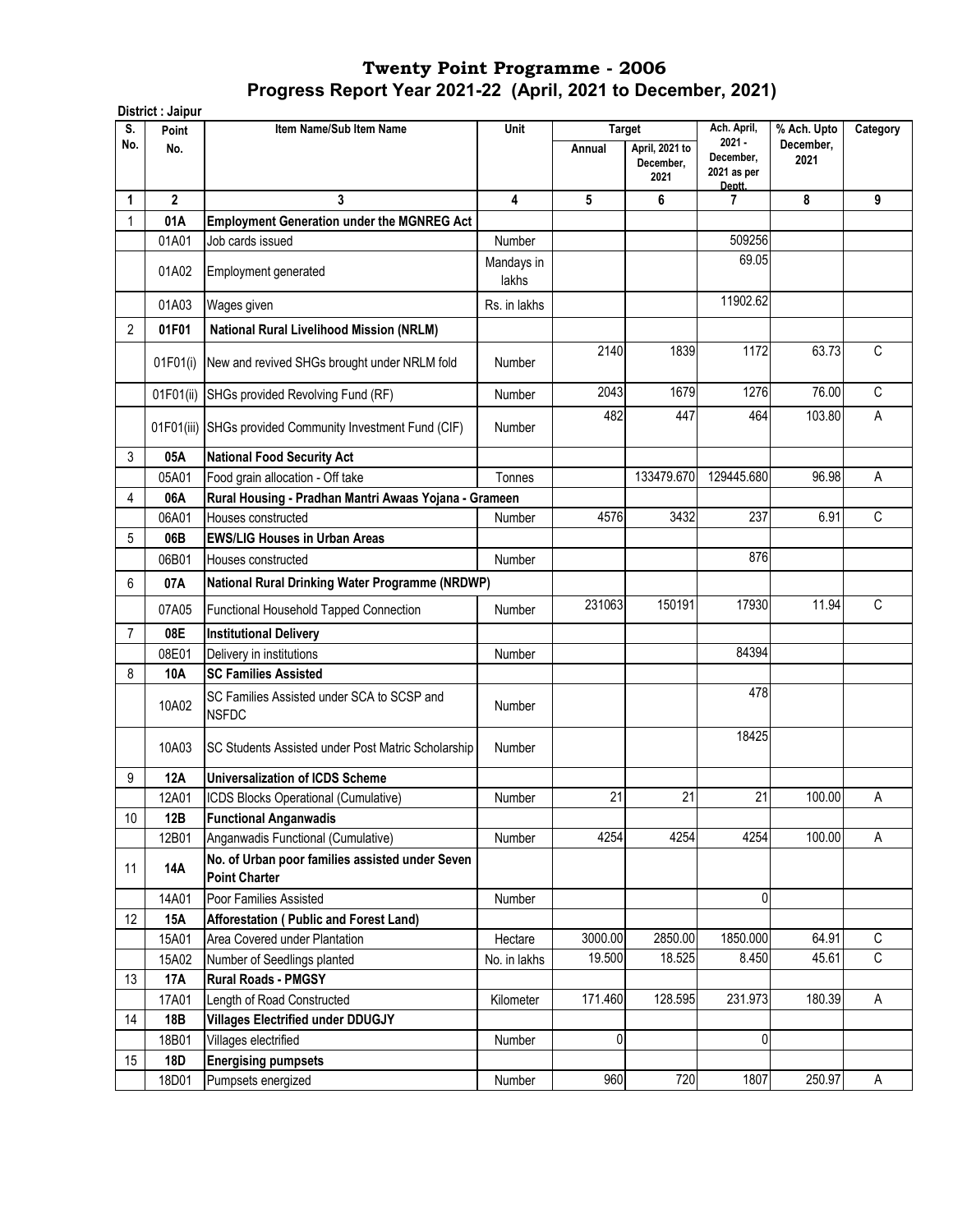| S.             | District : Jaisalmer | Item Name/Sub Item Name                                                               | Unit                | <b>Target</b> |                                     | Ach. April,                                    | % Ach. Upto       | Category |
|----------------|----------------------|---------------------------------------------------------------------------------------|---------------------|---------------|-------------------------------------|------------------------------------------------|-------------------|----------|
| No.            | Point<br>No.         |                                                                                       |                     | Annual        | April, 2021 to<br>December,<br>2021 | $2021 -$<br>December,<br>2021 as per<br>Deptt. | December,<br>2021 |          |
| 1              | $\mathbf 2$          | 3                                                                                     | 4                   | 5             | 6                                   | 7                                              | 8                 | 9        |
| $\mathbf{1}$   | 01A                  | <b>Employment Generation under the MGNREG Act</b>                                     |                     |               |                                     |                                                |                   |          |
|                | 01A01                | Job cards issued                                                                      | Number              |               |                                     | 161540                                         |                   |          |
|                | 01A02                | Employment generated                                                                  | Mandays in<br>lakhs |               |                                     | 80.60                                          |                   |          |
|                | 01A03                | Wages given                                                                           | Rs. in lakhs        |               |                                     | 15820.18                                       |                   |          |
| $\overline{2}$ | 01F01                | <b>National Rural Livelihood Mission (NRLM)</b>                                       |                     |               |                                     |                                                |                   |          |
|                | 01F01(i)             | New and revived SHGs brought under NRLM fold                                          | Number              | 2007          | 1405                                | 864                                            | 61.49             | C        |
|                | 01F01(ii)            | SHGs provided Revolving Fund (RF)                                                     | Number              | 1648          | 1063                                | 234                                            | 22.01             | C        |
|                |                      | 01F01(iii) SHGs provided Community Investment Fund (CIF)                              | Number              | 577           | 313                                 | 74                                             | 23.64             | C        |
| 3              | 05A                  | <b>National Food Security Act</b>                                                     |                     |               |                                     |                                                |                   |          |
|                | 05A01                | Food grain allocation - Off take                                                      | Tonnes              |               | 18360.620                           | 18152.727                                      | 98.87             | Α        |
| 4              | 06A                  | Rural Housing - Pradhan Mantri Awaas Yojana - Grameen                                 |                     |               |                                     |                                                |                   |          |
|                | 06A01                | Houses constructed                                                                    | Number              | 12977         | 9735                                | 4700                                           | 48.28             | C        |
| 5              | 06B                  | <b>EWS/LIG Houses in Urban Areas</b>                                                  |                     |               |                                     |                                                |                   |          |
|                | 06B01                | Houses constructed                                                                    | Number              |               |                                     | 0                                              |                   |          |
| 6              | 07A                  | National Rural Drinking Water Programme (NRDWP)                                       |                     |               |                                     |                                                |                   |          |
|                | 07A05                | Functional Household Tapped Connection                                                | Number              | 53727         | 34923                               | 234                                            | 0.67              | C        |
| $\overline{7}$ | 08E                  | <b>Institutional Delivery</b>                                                         |                     |               |                                     |                                                |                   |          |
|                | 08E01                | Delivery in institutions                                                              | Number              |               |                                     | 11804                                          |                   |          |
| 8              | 10A                  | <b>SC Families Assisted</b>                                                           |                     |               |                                     |                                                |                   |          |
|                | 10A02                | SC Families Assisted under SCA to SCSP and<br><b>NSFDC</b>                            | Number              |               |                                     | 341                                            |                   |          |
|                | 10A03                | <b>ISC Students Assisted under Post Matric Scholarship</b>                            | Number              |               |                                     | 795                                            |                   |          |
| 9              | <b>12A</b>           | <b>Universalization of ICDS Scheme</b>                                                |                     |               |                                     |                                                |                   |          |
|                | 12A01                | ICDS Blocks Operational (Cumulative)                                                  | Number              | 3             | 3                                   | 3                                              | 100.00            | Α        |
| 10             | 12B                  | <b>Functional Anganwadis</b>                                                          |                     |               |                                     |                                                |                   |          |
|                | 12B01                | Anganwadis Functional (Cumulative)<br>No. of Urban poor families assisted under Seven | Number              | 820           | 820                                 | 751                                            | 91.59             | А        |
| 11             | 14A                  | <b>Point Charter</b>                                                                  |                     |               |                                     |                                                |                   |          |
|                | 14A01                | Poor Families Assisted                                                                | Number              |               |                                     | 923                                            |                   |          |
| 12             | 15A                  | Afforestation (Public and Forest Land)                                                |                     |               |                                     |                                                |                   |          |
|                | 15A01                | Area Covered under Plantation                                                         | Hectare             | 2250.00       | 2025.00                             | 1752.00                                        | 86.52             | В        |
|                | 15A02                | Number of Seedlings planted                                                           | No. in lakhs        | 14.630        | 13.167                              | 10.520                                         | 79.90             | C        |
| 13             | 17A                  | <b>Rural Roads - PMGSY</b>                                                            |                     |               |                                     |                                                |                   |          |
|                | 17A01                | Length of Road Constructed                                                            | Kilometer           | 55.260        | 41.445                              | 91.330                                         | 220.36            | Α        |
| 14             | 18B                  | <b>Villages Electrified under DDUGJY</b>                                              |                     |               |                                     |                                                |                   |          |
|                | 18B01                | Villages electrified                                                                  | Number              | 0             |                                     | 0                                              |                   |          |
| 15             | <b>18D</b>           | <b>Energising pumpsets</b>                                                            |                     |               |                                     |                                                |                   |          |
|                | 18D01                | Pumpsets energized                                                                    | Number              | 854           | 639                                 | 925                                            | 144.76            | A        |
|                |                      |                                                                                       |                     |               |                                     |                                                |                   |          |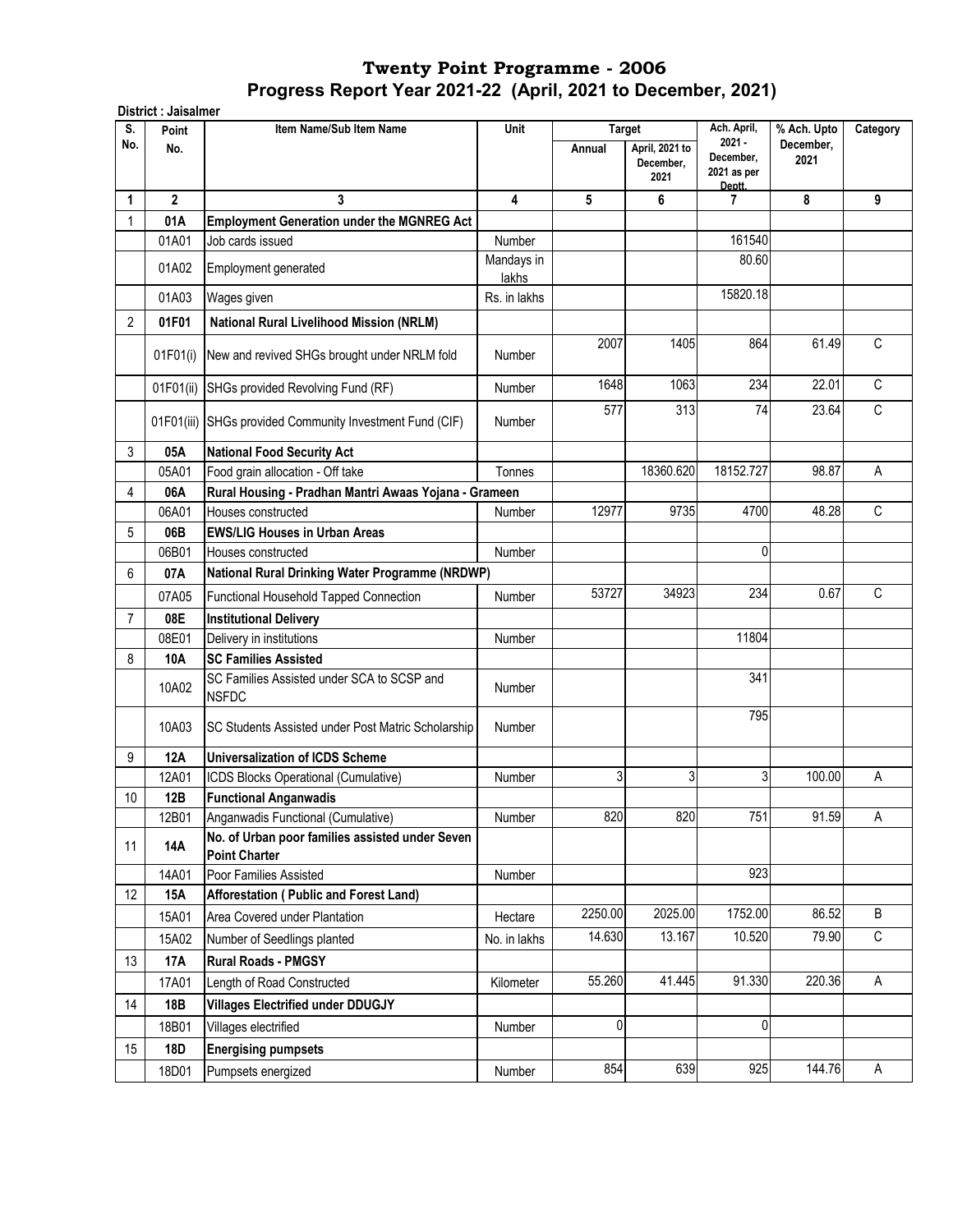|                | District : Jalore |                                                                         |                     |                         |                   |                                    |                          |                |
|----------------|-------------------|-------------------------------------------------------------------------|---------------------|-------------------------|-------------------|------------------------------------|--------------------------|----------------|
| S.<br>No.      | Point<br>No.      | Item Name/Sub Item Name                                                 | Unit                | <b>Target</b><br>Annual | April, 2021 to    | Ach. April,<br>$2021 -$            | % Ach. Upto<br>December, | Category       |
|                |                   |                                                                         |                     |                         | December,<br>2021 | December,<br>2021 as per<br>Deptt. | 2021                     |                |
| 1              | $\overline{2}$    | 3                                                                       | 4                   | 5                       | 6                 | 7                                  | 8                        | 9              |
| 1              | 01A               | <b>Employment Generation under the MGNREG Act</b>                       |                     |                         |                   |                                    |                          |                |
|                | 01A01             | Job cards issued                                                        | Number              |                         |                   | 331652                             |                          |                |
|                | 01A02             | Employment generated                                                    | Mandays in<br>lakhs |                         |                   | 82.93                              |                          |                |
|                | 01A03             | Wages given                                                             | Rs. in lakhs        |                         |                   | 15024.04                           |                          |                |
| $\overline{2}$ | 01F01             | <b>National Rural Livelihood Mission (NRLM)</b>                         |                     |                         |                   |                                    |                          |                |
|                | 01F01(i)          | New and revived SHGs brought under NRLM fold                            | Number              | 3500                    | 2505              | 1198                               | 47.82                    | C              |
|                |                   |                                                                         |                     |                         |                   |                                    |                          |                |
|                | 01F01(ii)         | SHGs provided Revolving Fund (RF)                                       | Number              | 2593                    | 1885              | 404                                | 21.43                    | C              |
|                | 01F01(iii)        | SHGs provided Community Investment Fund (CIF)                           | Number              | 881                     | 629               | 186                                | 29.57                    | $\overline{C}$ |
| 3              | 05A               | <b>National Food Security Act</b>                                       |                     |                         |                   |                                    |                          |                |
|                | 05A01             | Food grain allocation - Off take                                        | Tonnes              |                         | 53076.756         | 51853.214                          | 97.69                    | A              |
| 4              | 06A               | Rural Housing - Pradhan Mantri Awaas Yojana - Grameen                   |                     |                         |                   |                                    |                          |                |
|                | 06A01             | Houses constructed                                                      | Number              | 7344                    | 5508              | 3567                               | 64.76                    | C              |
| 5              | 06B               | <b>EWS/LIG Houses in Urban Areas</b>                                    |                     |                         |                   |                                    |                          |                |
|                | 06B01             | Houses constructed                                                      | Number              |                         |                   | 3                                  |                          |                |
| 6              | 07A               | National Rural Drinking Water Programme (NRDWP)                         |                     |                         |                   |                                    |                          |                |
|                | 07A05             | Functional Household Tapped Connection                                  | Number              | 109198                  | 70979             | 2532                               | 3.57                     | C              |
| 7              | 08E               | <b>Institutional Delivery</b>                                           |                     |                         |                   |                                    |                          |                |
|                | 08E01             | Delivery in institutions                                                | Number              |                         |                   | 31534                              |                          |                |
| 8              | 10A               | <b>SC Families Assisted</b>                                             |                     |                         |                   |                                    |                          |                |
|                | 10A02             | SC Families Assisted under SCA to SCSP and<br><b>NSFDC</b>              | Number              |                         |                   | 212                                |                          |                |
|                | 10A03             | SC Students Assisted under Post Matric Scholarship                      | Number              |                         |                   | 3766                               |                          |                |
| 9              | 12A               | <b>Universalization of ICDS Scheme</b>                                  |                     |                         |                   |                                    |                          |                |
|                | 12A01             | ICDS Blocks Operational (Cumulative)                                    | Number              | 8                       | 8                 | 8                                  | 100.00                   | Α              |
| 10             | 12B               | <b>Functional Anganwadis</b>                                            |                     |                         |                   |                                    |                          |                |
|                | 12B01             | Anganwadis Functional (Cumulative)                                      | Number              | 1881                    | 1881              | 1758                               | 93.46                    | A              |
| 11             | 14A               | No. of Urban poor families assisted under Seven<br><b>Point Charter</b> |                     |                         |                   |                                    |                          |                |
|                | 14A01             | Poor Families Assisted                                                  | Number              |                         |                   | 109                                |                          |                |
| 12             | <b>15A</b>        | Afforestation (Public and Forest Land)                                  |                     |                         |                   |                                    |                          |                |
|                | 15A01             | Area Covered under Plantation                                           | Hectare             | 1010.00                 | 959.50            | 1022.20                            | 106.53                   | Α              |
|                | 15A02             | Number of Seedlings planted                                             | No. in lakhs        | 6.560                   | 6.232             | 5.960                              | 95.64                    | A              |
| 13             | 17A               | <b>Rural Roads - PMGSY</b>                                              |                     |                         |                   |                                    |                          |                |
|                | 17A01             | Length of Road Constructed                                              | Kilometer           | 36.480                  | 27.360            | 47.710                             | 174.38                   | A              |
| 14             | 18B               | <b>Villages Electrified under DDUGJY</b>                                |                     |                         |                   |                                    |                          |                |
|                | 18B01             | Villages electrified                                                    | Number              | $\pmb{0}$               |                   | 0                                  |                          |                |
| 15             | 18D               | <b>Energising pumpsets</b>                                              |                     |                         |                   |                                    |                          |                |
|                | 18D01             | Pumpsets energized                                                      | Number              | 1008                    | 756               | 896                                | 118.52                   | A              |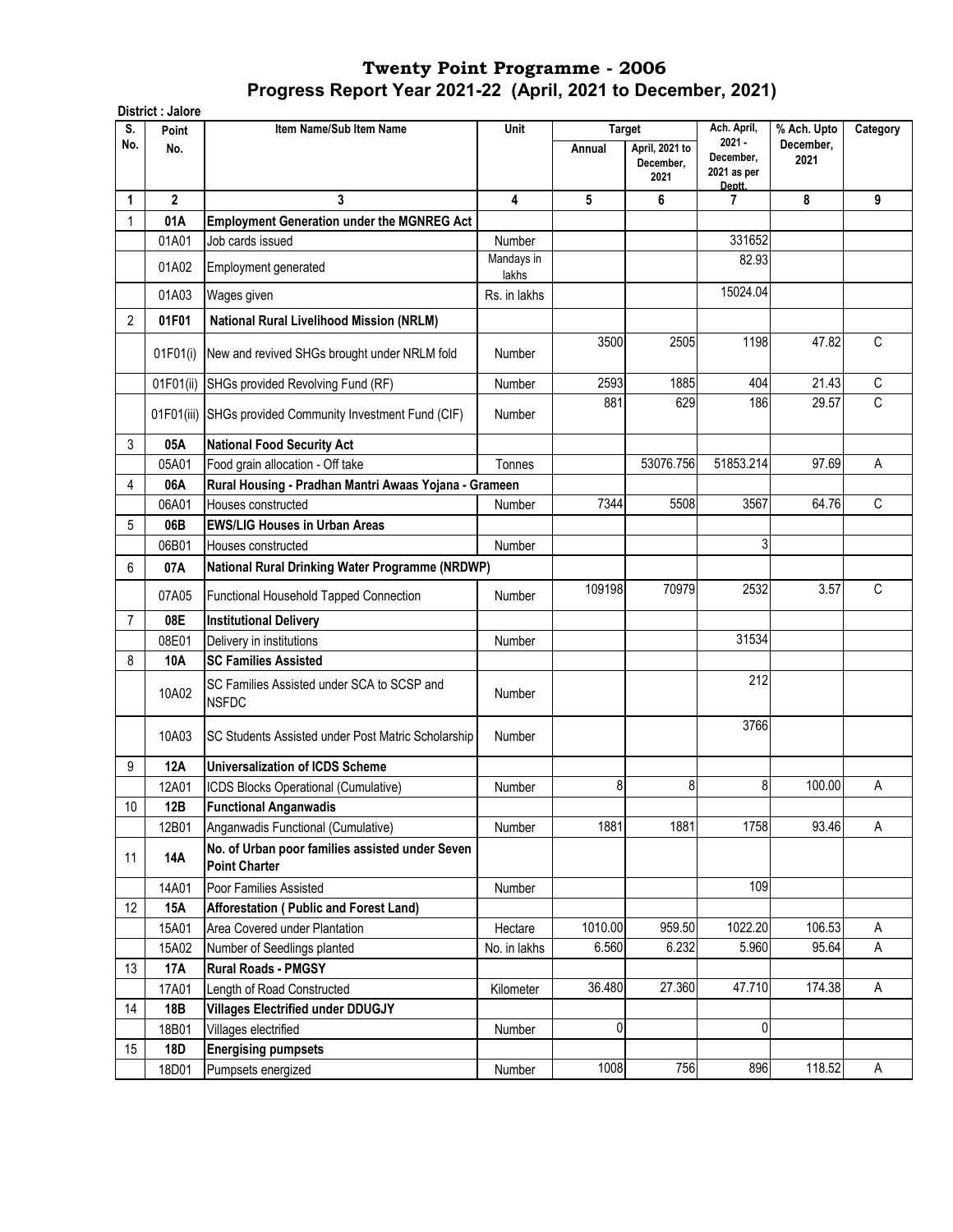|                | District : Jhalawar |                                                                         |                     |               |                                     |                                    |                          |             |  |  |
|----------------|---------------------|-------------------------------------------------------------------------|---------------------|---------------|-------------------------------------|------------------------------------|--------------------------|-------------|--|--|
| S.             | Point               | Item Name/Sub Item Name                                                 | <b>Unit</b>         | <b>Target</b> |                                     | Ach. April,<br>$2021 -$            | % Ach. Upto<br>December, | Category    |  |  |
| No.            | No.                 |                                                                         |                     | Annual        | April, 2021 to<br>December,<br>2021 | December,<br>2021 as per<br>Deptt. | 2021                     |             |  |  |
| 1              | $\overline{2}$      | 3                                                                       | 4                   | 5             | 6                                   | 7                                  | 8                        | 9           |  |  |
| 1              | 01A                 | <b>Employment Generation under the MGNREG Act</b>                       |                     |               |                                     |                                    |                          |             |  |  |
|                | 01A01               | Job cards issued                                                        | Number              |               |                                     | 352552                             |                          |             |  |  |
|                | 01A02               | Employment generated                                                    | Mandays in<br>lakhs |               |                                     | 108.74                             |                          |             |  |  |
|                | 01A03               | Wages given                                                             | Rs. in lakhs        |               |                                     | 21903.50                           |                          |             |  |  |
| 2              | 01F01               | <b>National Rural Livelihood Mission (NRLM)</b>                         |                     |               |                                     |                                    |                          |             |  |  |
|                | 01F01(i)            | New and revived SHGs brought under NRLM fold                            | Number              | 1778          | 1330                                | 814                                | 61.20                    | C           |  |  |
|                | 01F01(ii)           | SHGs provided Revolving Fund (RF)                                       | Number              | 1884          | 1446                                | 794                                | 54.91                    | C           |  |  |
|                | 01F01(iii)          | SHGs provided Community Investment Fund (CIF)                           | Number              | 400           | 400                                 | 473                                | 118.25                   | A           |  |  |
| 3              | 05A                 | <b>National Food Security Act</b>                                       |                     |               |                                     |                                    |                          |             |  |  |
|                | 05A01               | Food grain allocation - Off take                                        | Tonnes              |               | 48625.181                           | 47109.632                          | 96.88                    | Α           |  |  |
| 4              | 06A                 | Rural Housing - Pradhan Mantri Awaas Yojana - Grameen                   |                     |               |                                     |                                    |                          |             |  |  |
|                | 06A01               | Houses constructed                                                      | Number              | 25471         | 19104                               | 2832                               | 14.82                    | C           |  |  |
| 5              | 06B                 | <b>EWS/LIG Houses in Urban Areas</b>                                    |                     |               |                                     |                                    |                          |             |  |  |
|                | 06B01               | Houses constructed                                                      | Number              |               |                                     | 14                                 |                          |             |  |  |
| 6              | 07A                 | National Rural Drinking Water Programme (NRDWP)                         |                     |               |                                     |                                    |                          |             |  |  |
|                | 07A05               | Functional Household Tapped Connection                                  | Number              | 73557         | 47812                               | 3744                               | 7.83                     | C           |  |  |
| $\overline{7}$ | 08E                 | <b>Institutional Delivery</b>                                           |                     |               |                                     |                                    |                          |             |  |  |
|                | 08E01               | Delivery in institutions                                                | Number              |               |                                     | 21826                              |                          |             |  |  |
| 8              | 10A                 | <b>SC Families Assisted</b>                                             |                     |               |                                     | 381                                |                          |             |  |  |
|                | 10A02               | SC Families Assisted under SCA to SCSP and<br><b>NSFDC</b>              | Number              |               |                                     |                                    |                          |             |  |  |
|                | 10A03               | SC Students Assisted under Post Matric Scholarship                      | Number              |               |                                     | 1546                               |                          |             |  |  |
| 9              | <b>12A</b>          | <b>Universalization of ICDS Scheme</b>                                  |                     |               |                                     |                                    |                          |             |  |  |
|                | 12A01               | ICDS Blocks Operational (Cumulative)                                    | Number              | 8             | 8                                   | 8                                  | 100.00                   | Α           |  |  |
| $10$           | 12B                 | <b>Functional Anganwadis</b>                                            |                     |               |                                     |                                    |                          |             |  |  |
|                | 12B01               | Anganwadis Functional (Cumulative)                                      | Number              | 1516          | 1516                                | 1510                               | 99.60                    | Α           |  |  |
| 11             | <b>14A</b>          | No. of Urban poor families assisted under Seven<br><b>Point Charter</b> |                     |               |                                     |                                    |                          |             |  |  |
|                | 14A01               | Poor Families Assisted                                                  | Number              |               |                                     | 11                                 |                          |             |  |  |
| 12             | <b>15A</b>          | Afforestation (Public and Forest Land)                                  |                     |               |                                     |                                    |                          |             |  |  |
|                | 15A01               | Area Covered under Plantation                                           | Hectare             | 1250.00       | 1187.50                             | 781.21                             | 65.79                    | C           |  |  |
|                | 15A02               | Number of Seedlings planted                                             | No. in lakhs        | 8.130         | 7.724                               | 5.440                              | 70.43                    | $\mathbb C$ |  |  |
| 13             | 17A                 | <b>Rural Roads - PMGSY</b>                                              |                     |               |                                     |                                    |                          |             |  |  |
|                | 17A01               | Length of Road Constructed                                              | Kilometer           | 8.020         | 6.015                               | 7.850                              | 130.51                   | $\mathsf A$ |  |  |
| 14             | 18B                 | <b>Villages Electrified under DDUGJY</b>                                |                     |               |                                     |                                    |                          |             |  |  |
|                | 18B01               | Villages electrified                                                    | Number              | 0             |                                     | $\mathbf{0}$                       |                          |             |  |  |
| 15             | 18D                 | <b>Energising pumpsets</b>                                              |                     |               |                                     |                                    |                          |             |  |  |
|                | 18D01               | Pumpsets energized                                                      | Number              | 1659          | 1242                                | 2244                               | 180.68                   | $\sf A$     |  |  |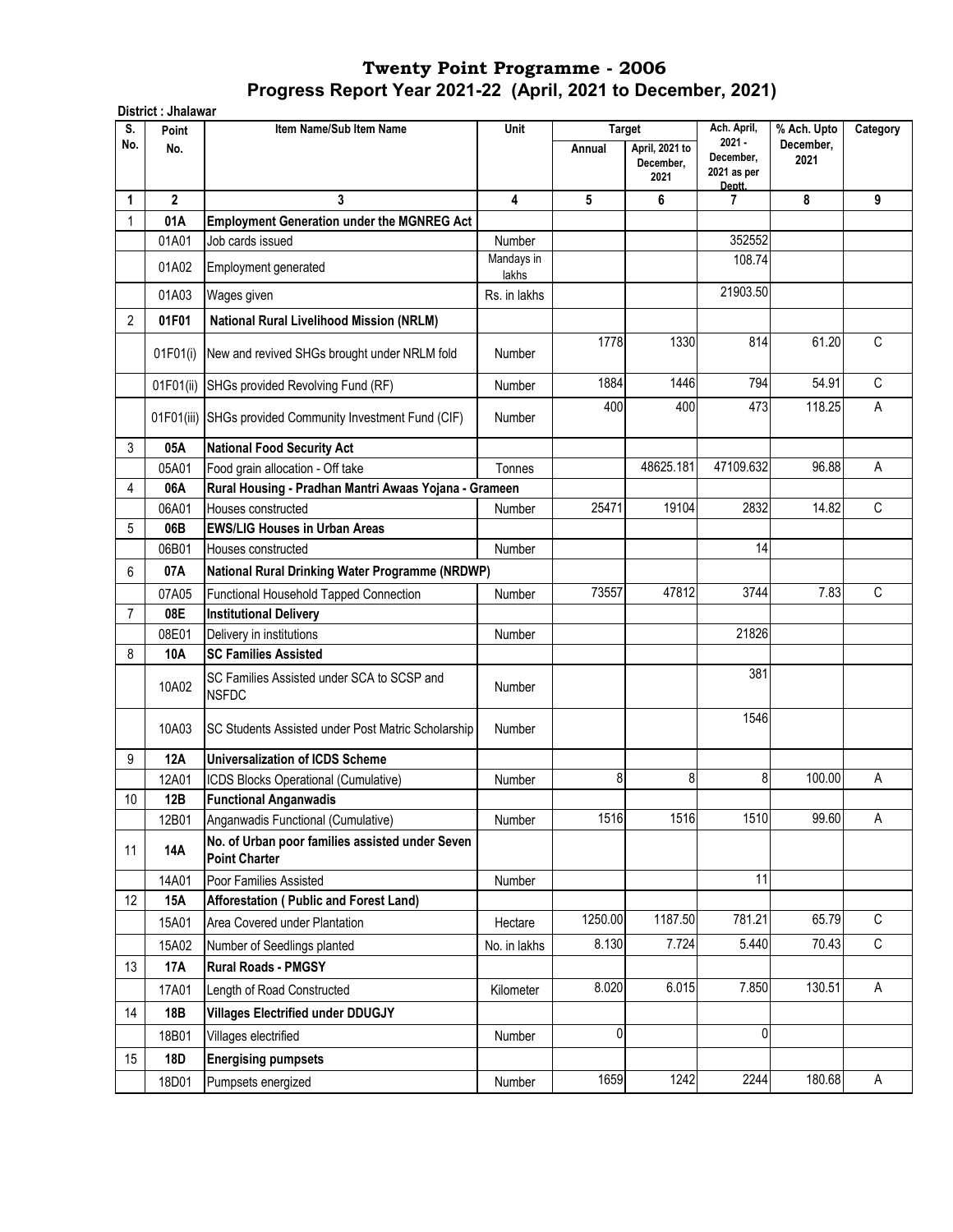**District : Jhunjhunu Point Item Name/Sub Item Name No. Annual April, 2021 to December, 2021 1 2 3 4 5 6 7 8 9** 1 **01A Employment Generation under the MGNREG Act**  01A01 Job cards issued Number Number 194074 01A02 Employment generated Mandays in lakhs 28.21 01A03 Wages given Rs. in lakhs 5156.81 2 **01F01 National Rural Livelihood Mission (NRLM)** 01F01(i) New and revived SHGs brought under NRLM fold Number 668 510 432 84.71 B 01F01(ii) SHGs provided Revolving Fund (RF) Mumber 826 671 826 671 826 123.10 A 01F01(iii) SHGs provided Community Investment Fund (CIF) Number 441 294 432 146.94 A 3 **05A National Food Security Act** 05A01 Food grain allocation - Off take Tonnes | Tonnes | 56070.021 54812.362 97.76 A 4 **06A Rural Housing - Pradhan Mantri Awaas Yojana - Grameen**  06A01 Houses constructed To Number 1 751 564 1 0.18 C 5 **06B EWS/LIG Houses in Urban Areas**  06B01 Houses constructed and the Number Number and Number 1 (1990) 9 6 **07A** 07A05 Functional Household Tapped Connection | Number | 116682 75844 4259 4259 5.62 C 7 **08E Institutional Delivery**  08E01 Delivery in institutions and the Company of Number 21073 8 **10A SC Families Assisted**  10A02 SC Families Assisted under SCA to SCSP and<br>NSEDC NSFDC Number Resisted and Discrete Secret and Number 412 10A03 SC Students Assisted under Post Matric Scholarship Number 10064 9 **12A Universalization of ICDS Scheme**  12A01 ICDS Blocks Operational (Cumulative) Number | 8 8 8 100.00 A 10 **12B Functional Anganwadis**  12B01 Anganwadis Functional (Cumulative) Number 1595 1595 1595 100.00 A <sup>11</sup> **14A No. of Urban poor families assisted under Seven Point Charter**  14A01 Poor Families Assisted Number 1 Number 1 Number 1 Number 1 Number 1 Number 1 Number 1 Number 1 Number 1 12 **15A Afforestation ( Public and Forest Land)**  15A01 Area Covered under Plantation **Hectare 1870.00** 1776.50 1870.02 105.26 A 15A02 Number of Seedlings planted No. in lakhs 12.150 11.543 12.530 108.56 A 13 **17A Rural Roads - PMGSY**  17A01 Length of Road Constructed **Kilometer** Kilometer 63.410 47.558 48.050 101.04 A 14 **18B Villages Electrified under DDUGJY** 18B01 Villages electrified Number 0 0 15 **18D Energising pumpsets**  18D01 Pumpsets energized **Number 1893** 519 2409 464.16 A **National Rural Drinking Water Programme (NRDWP) S. No.** Unit Target Ach. April, **2021 - December, 2021 as per Deptt. % Ach. Upto December, 2021 Category**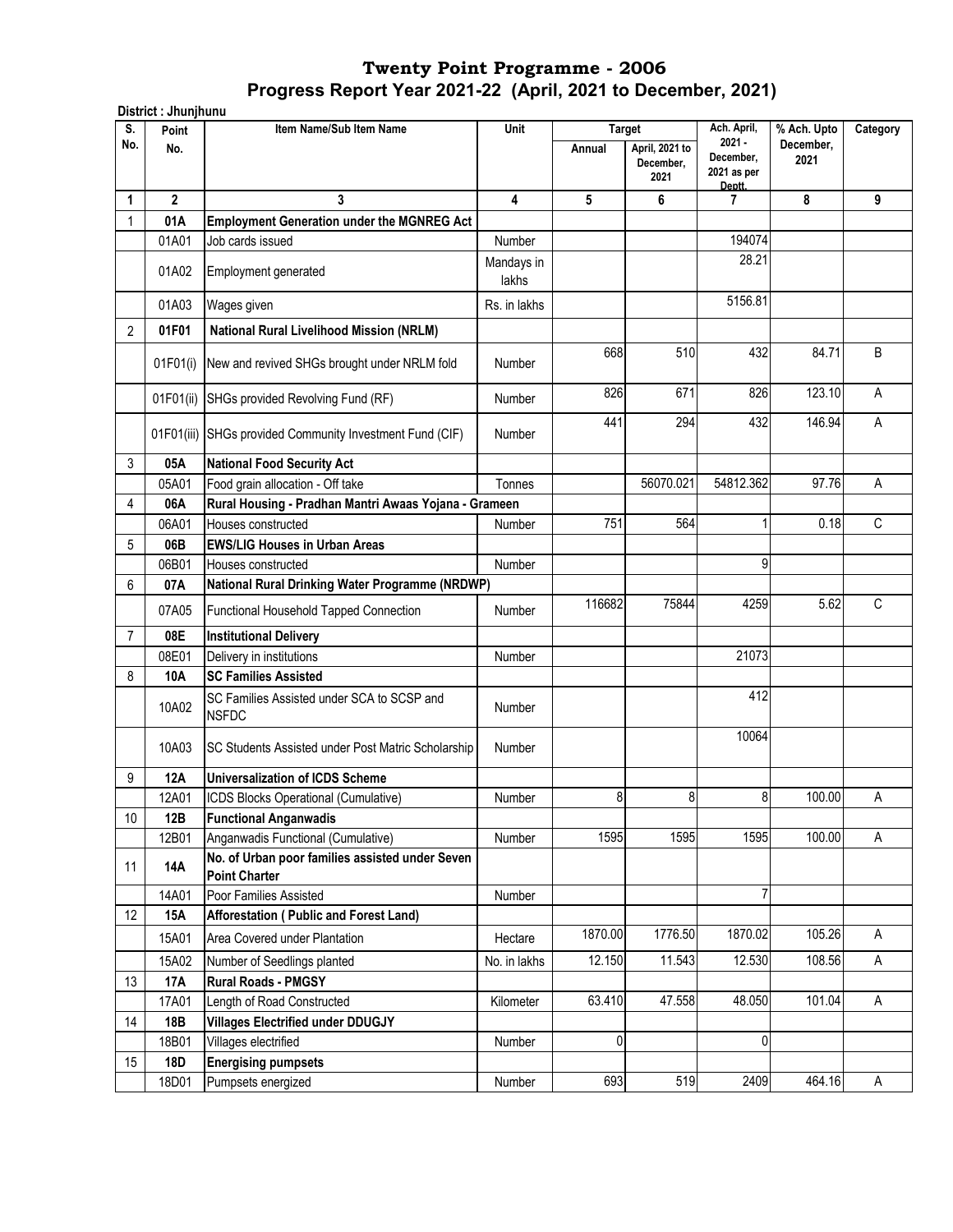|                | District : Jodhpur |                                                                         |                     |               |                                     |                                    |                          |             |
|----------------|--------------------|-------------------------------------------------------------------------|---------------------|---------------|-------------------------------------|------------------------------------|--------------------------|-------------|
| S.<br>No.      | Point              | Item Name/Sub Item Name                                                 | Unit                | <b>Target</b> |                                     | Ach. April,<br>$2021 -$            | % Ach. Upto<br>December, | Category    |
|                | No.                |                                                                         |                     | Annual        | April, 2021 to<br>December,<br>2021 | December,<br>2021 as per<br>Deptt. | 2021                     |             |
| 1              | $\overline{2}$     | 3                                                                       | 4                   | 5             | 6                                   | 7                                  | 8                        | 9           |
| 1              | 01A                | <b>Employment Generation under the MGNREG Act</b>                       |                     |               |                                     |                                    |                          |             |
|                | 01A01              | Job cards issued                                                        | Number              |               |                                     | 545614                             |                          |             |
|                | 01A02              | Employment generated                                                    | Mandays in<br>lakhs |               |                                     | 158.27                             |                          |             |
|                | 01A03              | Wages given                                                             | Rs. in lakhs        |               |                                     | 28844.96                           |                          |             |
| 2              | 01F01              | <b>National Rural Livelihood Mission (NRLM)</b>                         |                     |               |                                     |                                    |                          |             |
|                |                    |                                                                         |                     | 3500          | 2500                                | 1842                               | 73.68                    | С           |
|                | 01F01(i)           | New and revived SHGs brought under NRLM fold                            | Number              |               |                                     |                                    |                          |             |
|                | 01F01(ii)          | SHGs provided Revolving Fund (RF)                                       | Number              | 3310          | 2000                                | 1109                               | 55.45                    | C           |
|                | 01F01(iii)         | SHGs provided Community Investment Fund (CIF)                           | Number              | 1062          | 700                                 | 771                                | 110.14                   | А           |
| 3              | 05A                | <b>National Food Security Act</b>                                       |                     |               |                                     |                                    |                          |             |
|                | 05A01              | Food grain allocation - Off take                                        | Tonnes              |               | 89531.847                           | 89367.746                          | 99.82                    | Α           |
| 4              | 06A                | Rural Housing - Pradhan Mantri Awaas Yojana - Grameen                   |                     |               |                                     |                                    |                          |             |
|                | 06A01              | Houses constructed                                                      | Number              | 18670         | 14001                               | 5717                               | 40.83                    | C           |
| 5              | 06B                | <b>EWS/LIG Houses in Urban Areas</b>                                    |                     |               |                                     |                                    |                          |             |
|                | 06B01              | Houses constructed                                                      | Number              |               |                                     | 87                                 |                          |             |
| 6              | 07A                | National Rural Drinking Water Programme (NRDWP)                         |                     |               |                                     |                                    |                          |             |
|                | 07A05              | Functional Household Tapped Connection                                  | Number              | 181092        | 117710                              | 11908                              | 10.12                    | $\mathsf C$ |
| $\overline{7}$ | 08E                | <b>Institutional Delivery</b>                                           |                     |               |                                     |                                    |                          |             |
|                | 08E01              | Delivery in institutions                                                | Number              |               |                                     | 51938                              |                          |             |
| 8              | 10A                | <b>SC Families Assisted</b>                                             |                     |               |                                     |                                    |                          |             |
|                | 10A02              | SC Families Assisted under SCA to SCSP and<br><b>NSFDC</b>              | Number              |               |                                     | 1419                               |                          |             |
|                | 10A03              | SC Students Assisted under Post Matric Scholarship                      | Number              |               |                                     | 4601                               |                          |             |
| 9              | 12A                | <b>Universalization of ICDS Scheme</b>                                  |                     |               |                                     |                                    |                          |             |
|                | 12A01              | ICDS Blocks Operational (Cumulative)                                    | Number              | 12            | 12                                  | 12                                 | 100.00                   | Α           |
| 10             | 12B                | <b>Functional Anganwadis</b>                                            |                     |               |                                     |                                    |                          |             |
|                | 12B01              | Anganwadis Functional (Cumulative)                                      | Number              | 2541          | 2541                                | 2530                               | 99.57                    | A           |
| 11             | 14A                | No. of Urban poor families assisted under Seven<br><b>Point Charter</b> |                     |               |                                     |                                    |                          |             |
|                | 14A01              | Poor Families Assisted                                                  | Number              |               |                                     | 1662                               |                          |             |
| 12             | 15A                | Afforestation (Public and Forest Land)                                  |                     |               |                                     |                                    |                          |             |
|                | 15A01              | Area Covered under Plantation                                           | Hectare             | 760.00        | 722.00                              | 2725.50                            | 377.49                   | Α           |
|                | 15A02              | Number of Seedlings planted                                             | No. in lakhs        | 4.940         | 4.693                               | 4.050                              | 86.30                    | $\sf B$     |
| 13             | 17A                | <b>Rural Roads - PMGSY</b>                                              |                     |               |                                     |                                    |                          |             |
|                | 17A01              | Length of Road Constructed                                              | Kilometer           | 136.840       | 102.630                             | 174.310                            | 169.84                   | A           |
| 14             | 18B                | <b>Villages Electrified under DDUGJY</b>                                |                     |               |                                     |                                    |                          |             |
|                | 18B01              | Villages electrified                                                    | Number              | $\mathbf{0}$  |                                     | $\overline{0}$                     |                          |             |
| 15             | 18D                | <b>Energising pumpsets</b>                                              |                     |               |                                     |                                    |                          |             |
|                | 18D01              | Pumpsets energized                                                      | Number              | 2942          | 2205                                | 4065                               | 184.35                   | A           |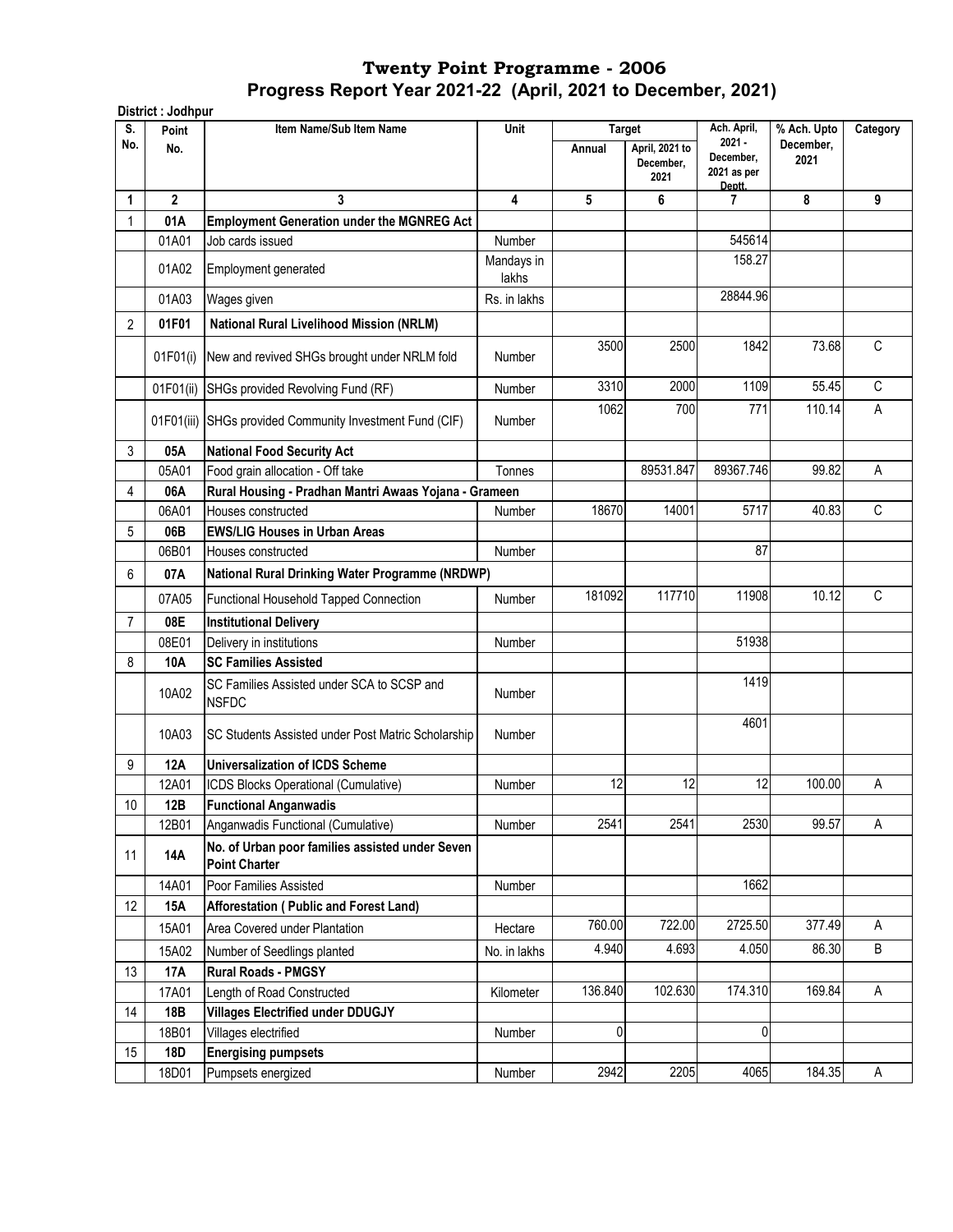|                | District: Karauli |                                                                         |                     |                  |                                     |                                                               |                                  |             |
|----------------|-------------------|-------------------------------------------------------------------------|---------------------|------------------|-------------------------------------|---------------------------------------------------------------|----------------------------------|-------------|
| S.<br>No.      | Point<br>No.      | Item Name/Sub Item Name                                                 | Unit                | Target<br>Annual | April, 2021 to<br>December,<br>2021 | Ach. April,<br>$2021 -$<br>December,<br>2021 as per<br>Deptt. | % Ach. Upto<br>December,<br>2021 | Category    |
| 1              | $\overline{2}$    | 3                                                                       | 4                   | 5                | 6                                   | 7                                                             | 8                                | 9           |
| 1              | 01A               | <b>Employment Generation under the MGNREG Act</b>                       |                     |                  |                                     |                                                               |                                  |             |
|                | 01A01             | Job cards issued                                                        | Number              |                  |                                     | 275183                                                        |                                  |             |
|                | 01A02             | <b>Employment generated</b>                                             | Mandays in<br>lakhs |                  |                                     | 42.11                                                         |                                  |             |
|                | 01A03             | Wages given                                                             | Rs. in lakhs        |                  |                                     | 8344.01                                                       |                                  |             |
| 2              | 01F01             | <b>National Rural Livelihood Mission (NRLM)</b>                         |                     |                  |                                     |                                                               |                                  |             |
|                | 01F01(i)          | New and revived SHGs brought under NRLM fold                            | Number              | 3000             | 2242                                | 1563                                                          | 69.71                            | C           |
|                | 01F01(ii)         | SHGs provided Revolving Fund (RF)                                       | Number              | 3231             | 2116                                | 581                                                           | 27.46                            | С           |
|                |                   | 01F01(iii) SHGs provided Community Investment Fund (CIF)                | Number              | 670              | 534                                 | 254                                                           | 47.57                            | C           |
| 3              | 05A               | <b>National Food Security Act</b>                                       |                     |                  |                                     |                                                               |                                  |             |
|                | 05A01             | Food grain allocation - Off take                                        | Tonnes              |                  | 39868.089                           | 38978.065                                                     | 97.77                            | Α           |
| 4              | 06A               | Rural Housing - Pradhan Mantri Awaas Yojana - Grameen                   |                     |                  |                                     |                                                               |                                  |             |
|                | 06A01             | Houses constructed                                                      | Number              | 8224             | 6168                                | 2014                                                          | 32.65                            | $\mathsf C$ |
| 5              | 06B               | <b>EWS/LIG Houses in Urban Areas</b>                                    |                     |                  |                                     |                                                               |                                  |             |
|                | 06B01             | Houses constructed                                                      | Number              |                  |                                     | 1                                                             |                                  |             |
| 6              | 07A               | National Rural Drinking Water Programme (NRDWP)                         |                     |                  |                                     |                                                               |                                  |             |
|                | 07A05             | Functional Household Tapped Connection                                  | Number              | 119128           | 77433                               | 6957                                                          | 8.98                             | $\mathsf C$ |
| $\overline{7}$ | 08E               | <b>Institutional Delivery</b>                                           |                     |                  |                                     |                                                               |                                  |             |
|                | 08E01             | Delivery in institutions                                                | Number              |                  |                                     | 21406                                                         |                                  |             |
| 8              | 10A               | <b>SC Families Assisted</b>                                             |                     |                  |                                     |                                                               |                                  |             |
|                | 10A02             | SC Families Assisted under SCA to SCSP and<br><b>NSFDC</b>              | Number              |                  |                                     | 532                                                           |                                  |             |
|                | 10A03             | SC Students Assisted under Post Matric Scholarship                      | Number              |                  |                                     | 3797                                                          |                                  |             |
| 9              | 12A               | <b>Universalization of ICDS Scheme</b>                                  |                     |                  |                                     |                                                               |                                  |             |
|                | 12A01             | ICDS Blocks Operational (Cumulative)                                    | Number              | 6                | 6                                   | 6                                                             | 100.00                           | Α           |
| 10             | 12B               | <b>Functional Anganwadis</b>                                            |                     |                  |                                     |                                                               |                                  |             |
|                | 12B01             | Anganwadis Functional (Cumulative)                                      | Number              | 1308             | 1308                                | 1308                                                          | 100.00                           | Α           |
| 11             | <b>14A</b>        | No. of Urban poor families assisted under Seven<br><b>Point Charter</b> |                     |                  |                                     |                                                               |                                  |             |
|                | 14A01             | Poor Families Assisted                                                  | Number              |                  |                                     | 0                                                             |                                  |             |
| 12             | <b>15A</b>        | Afforestation (Public and Forest Land)                                  |                     |                  |                                     |                                                               |                                  |             |
|                | 15A01             | Area Covered under Plantation                                           | Hectare             | 1160.00          | 1102.00                             | 962.00                                                        | 87.30                            | B           |
|                | 15A02             | Number of Seedlings planted                                             | No. in lakhs        | 7.540            | 7.163                               | 6.770                                                         | 94.51                            | Α           |
| 13             | 17A               | <b>Rural Roads - PMGSY</b>                                              |                     |                  |                                     |                                                               |                                  |             |
|                | 17A01             | Length of Road Constructed                                              | Kilometer           | 36.390           | 27.293                              | 40.190                                                        | 147.26                           | Α           |
| 14             | 18B               | <b>Villages Electrified under DDUGJY</b>                                |                     |                  |                                     |                                                               |                                  |             |
|                | 18B01             | Villages electrified                                                    | Number              |                  |                                     | 0                                                             |                                  |             |
| 15             | 18D               | <b>Energising pumpsets</b>                                              |                     |                  |                                     |                                                               |                                  |             |
|                | 18D01             | Pumpsets energized                                                      | Number              | 654              | 489                                 | 822                                                           | 168.10                           | A           |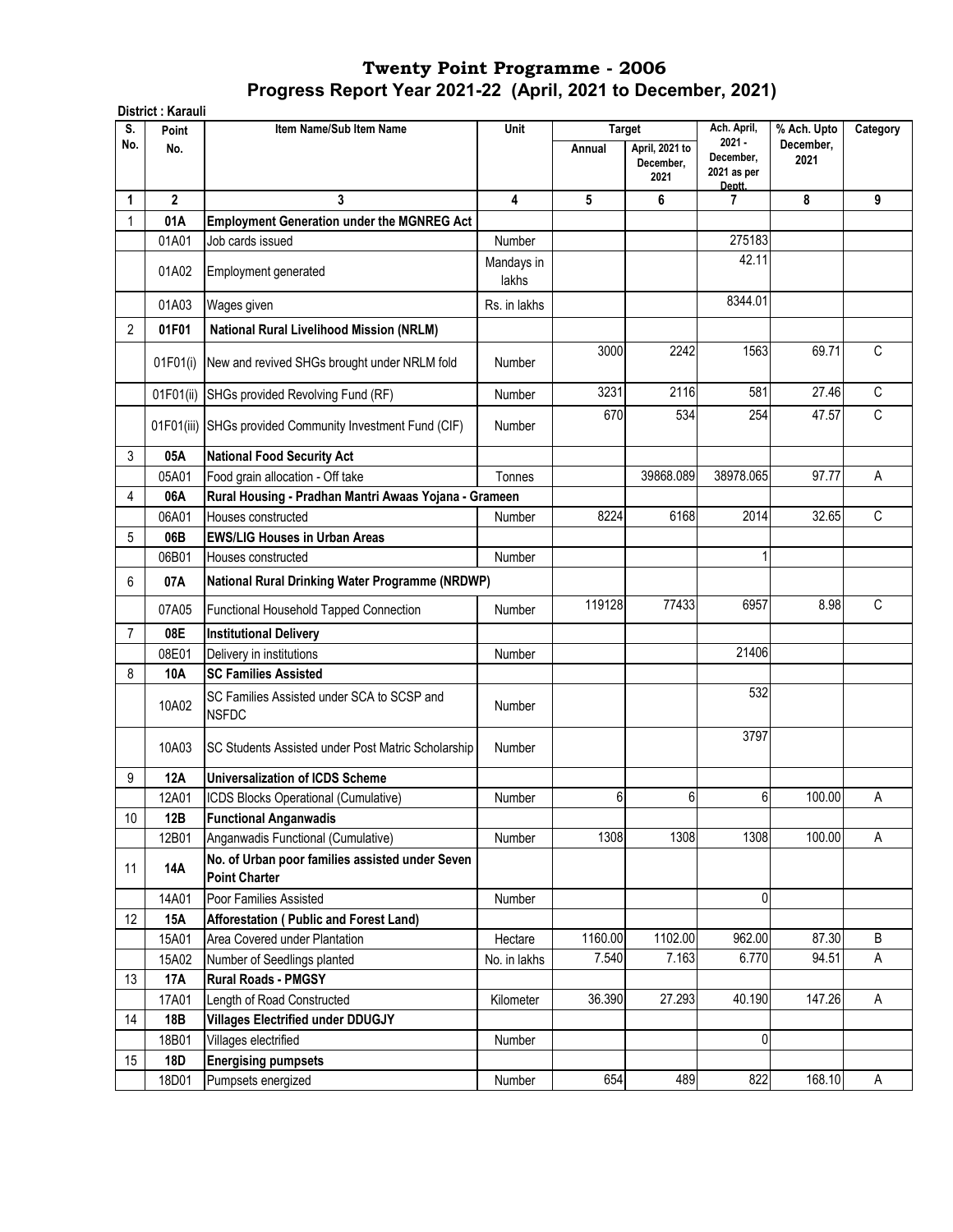|                | District: Kota |                                                                         |                     |                         |                                     |                                                     |                                  |              |
|----------------|----------------|-------------------------------------------------------------------------|---------------------|-------------------------|-------------------------------------|-----------------------------------------------------|----------------------------------|--------------|
| S.<br>No.      | Point<br>No.   | Item Name/Sub Item Name                                                 | Unit                | <b>Target</b><br>Annual | April, 2021 to<br>December,<br>2021 | Ach. April,<br>$2021 -$<br>December,<br>2021 as per | % Ach. Upto<br>December.<br>2021 | Category     |
| 1              | $\overline{2}$ | 3                                                                       | 4                   | 5                       | 6                                   | Deptt.<br>7                                         | 8                                | 9            |
| 1              | 01A            | <b>Employment Generation under the MGNREG Act</b>                       |                     |                         |                                     |                                                     |                                  |              |
|                | 01A01          | Job cards issued                                                        | Number              |                         |                                     | 177936                                              |                                  |              |
|                | 01A02          | Employment generated                                                    | Mandays in<br>lakhs |                         |                                     | 33.13                                               |                                  |              |
|                | 01A03          | Wages given                                                             | Rs. in lakhs        |                         |                                     | 5520.56                                             |                                  |              |
| $\overline{2}$ | 01F01          | <b>National Rural Livelihood Mission (NRLM)</b>                         |                     |                         |                                     |                                                     |                                  |              |
|                | 01F01(i)       | New and revived SHGs brought under NRLM fold                            | Number              | 195                     | 158                                 | 121                                                 | 76.58                            | $\mathsf{C}$ |
|                | 01F01(ii)      | SHGs provided Revolving Fund (RF)                                       | Number              | 110                     | 93                                  | 182                                                 | 195.70                           | Α            |
|                | 01F01(iii)     | SHGs provided Community Investment Fund (CIF)                           | Number              | 44                      | 36                                  | 175                                                 | 486.11                           | $\mathsf A$  |
| 3              | 05A            | <b>National Food Security Act</b>                                       |                     |                         |                                     |                                                     |                                  |              |
|                | 05A01          | Food grain allocation - Off take                                        | Tonnes              |                         | 41855.926                           | 41141.897                                           | 98.29                            | Α            |
| 4              | 06A            | Rural Housing - Pradhan Mantri Awaas Yojana - Grameen                   |                     |                         |                                     |                                                     |                                  |              |
|                | 06A01          | Houses constructed                                                      | Number              | 8704                    | 6528                                | 81                                                  | 1.24                             | $\mathsf{C}$ |
| 5              | 06B            | <b>EWS/LIG Houses in Urban Areas</b>                                    |                     |                         |                                     |                                                     |                                  |              |
|                | 06B01          | Houses constructed                                                      | Number              |                         |                                     | 91                                                  |                                  |              |
| 6              | 07A            | National Rural Drinking Water Programme (NRDWP)                         |                     |                         |                                     |                                                     |                                  |              |
|                | 07A05          | Functional Household Tapped Connection                                  | Number              | 26398                   | 17159                               | 3235                                                | 18.85                            | C            |
| $\overline{7}$ | 08E            | <b>Institutional Delivery</b>                                           |                     |                         |                                     |                                                     |                                  |              |
|                | 08E01          | Delivery in institutions                                                | Number              |                         |                                     | 24793                                               |                                  |              |
| 8              | 10A            | <b>SC Families Assisted</b>                                             |                     |                         |                                     |                                                     |                                  |              |
|                | 10A02          | SC Families Assisted under SCA to SCSP and<br><b>NSFDC</b>              | Number              |                         |                                     | 39                                                  |                                  |              |
|                | 10A03          | SC Students Assisted under Post Matric Scholarship                      | Number              |                         |                                     | 4677                                                |                                  |              |
| 9              | <b>12A</b>     | <b>Universalization of ICDS Scheme</b>                                  |                     |                         |                                     |                                                     |                                  |              |
|                | 12A01          | ICDS Blocks Operational (Cumulative)                                    | Number              | 6                       | 6                                   | 6                                                   | 100.00                           | Α            |
| 10             | 12B            | <b>Functional Anganwadis</b>                                            |                     |                         |                                     |                                                     |                                  |              |
|                | 12B01          | Anganwadis Functional (Cumulative)                                      | Number              | 1282                    | 1282                                | 1275                                                | 99.45                            | A            |
| 11             | <b>14A</b>     | No. of Urban poor families assisted under Seven<br><b>Point Charter</b> |                     |                         |                                     |                                                     |                                  |              |
|                | 14A01          | Poor Families Assisted                                                  | Number              |                         |                                     | 0                                                   |                                  |              |
| 12             | <b>15A</b>     | Afforestation (Public and Forest Land)                                  |                     |                         |                                     |                                                     |                                  |              |
|                | 15A01          | Area Covered under Plantation                                           | Hectare             | 1740.00                 | 1653.00                             | 1225.00                                             | 74.11                            | $\mathsf C$  |
|                | 15A02          | Number of Seedlings planted                                             | No. in lakhs        | 11.310                  | 10.745                              | 8.370                                               | 77.90                            | C            |
| 13             | <b>17A</b>     | <b>Rural Roads - PMGSY</b>                                              |                     |                         |                                     |                                                     |                                  |              |
|                | 17A01          | Length of Road Constructed                                              | Kilometer           | 23.040                  | 17.280                              | 17.130                                              | 99.13                            | $\mathsf A$  |
| 14             | 18B            | <b>Villages Electrified under DDUGJY</b>                                |                     |                         |                                     |                                                     |                                  |              |
|                | 18B01          | Villages electrified                                                    | Number              | $\pmb{0}$               |                                     | 0                                                   |                                  |              |
| 15             | <b>18D</b>     | <b>Energising pumpsets</b>                                              |                     |                         |                                     |                                                     |                                  |              |
|                | 18D01          | Pumpsets energized                                                      | Number              | 771                     | 576                                 | 1265                                                | 219.62                           | A            |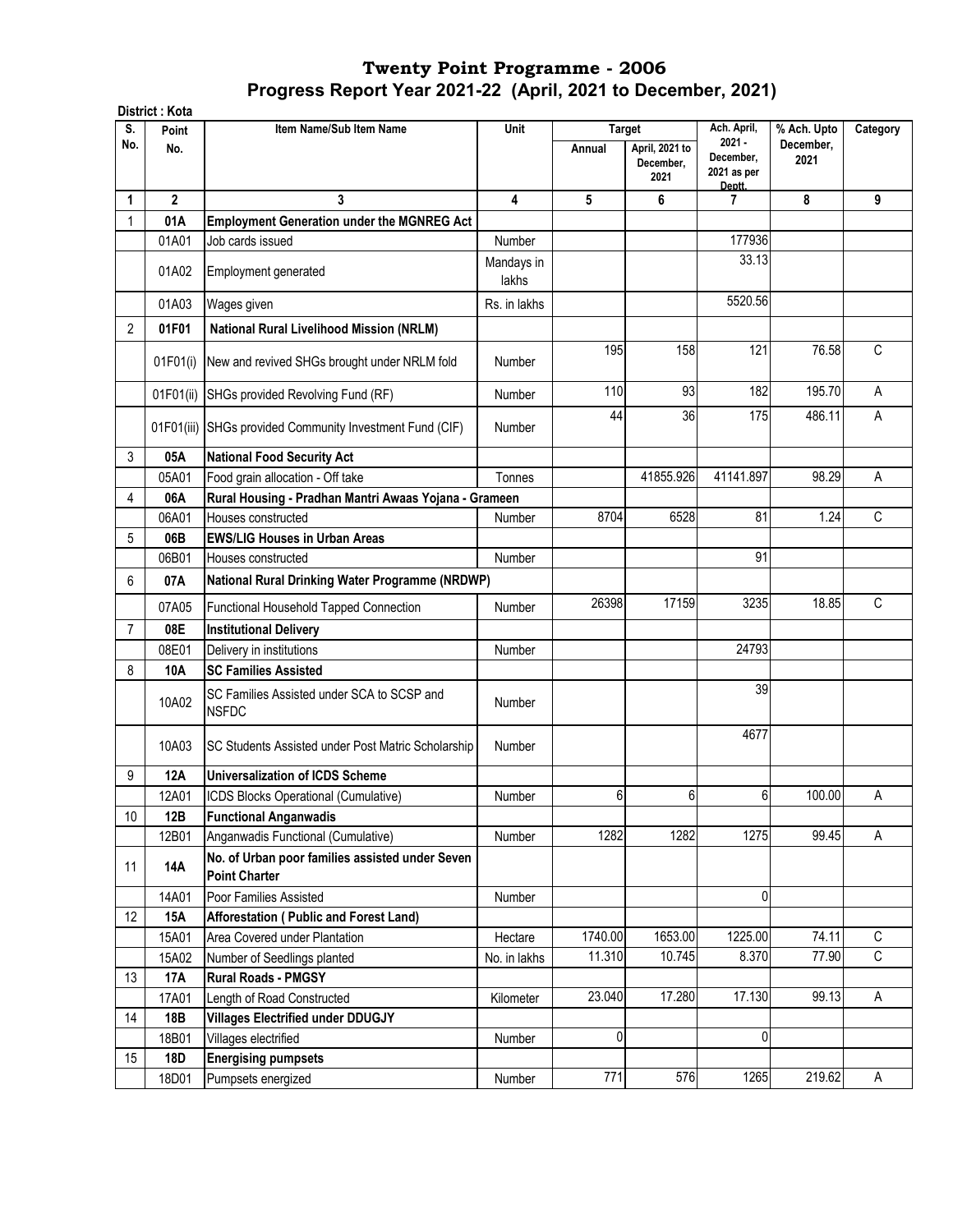|           | District : Nagaur |                                                                         |              |               |                                     |                          |                          |             |
|-----------|-------------------|-------------------------------------------------------------------------|--------------|---------------|-------------------------------------|--------------------------|--------------------------|-------------|
| S.<br>No. | Point             | Item Name/Sub Item Name                                                 | Unit         | <b>Target</b> |                                     | Ach. April,<br>$2021 -$  | % Ach. Upto<br>December. | Category    |
|           | No.               |                                                                         |              | Annual        | April, 2021 to<br>December,<br>2021 | December,<br>2021 as per | 2021                     |             |
| 1         | $\overline{2}$    | 3                                                                       | 4            | 5             | 6                                   | Deptt.<br>7              | 8                        | 9           |
| 1         | 01A               | <b>Employment Generation under the MGNREG Act</b>                       |              |               |                                     |                          |                          |             |
|           | 01A01             | Job cards issued                                                        | Number       |               |                                     | 597475                   |                          |             |
|           | 01A02             |                                                                         | Mandays in   |               |                                     | 228.12                   |                          |             |
|           |                   | Employment generated                                                    | lakhs        |               |                                     |                          |                          |             |
|           | 01A03             | Wages given                                                             | Rs. in lakhs |               |                                     | 45796.59                 |                          |             |
| 2         | 01F01             | <b>National Rural Livelihood Mission (NRLM)</b>                         |              |               |                                     |                          |                          |             |
|           | 01F01(i)          | New and revived SHGs brought under NRLM fold                            | Number       | 3000          | 2251                                | 1221                     | 54.24                    | C           |
|           | 01F01(ii)         | SHGs provided Revolving Fund (RF)                                       | Number       | 2406          | 1860                                | 671                      | 36.08                    | $\mathbb C$ |
|           | 01F01(iii)        | SHGs provided Community Investment Fund (CIF)                           | Number       | 670           | 508                                 | 144                      | 28.35                    | C           |
| 3         | 05A               | <b>National Food Security Act</b>                                       |              |               |                                     |                          |                          |             |
|           | 05A01             | Food grain allocation - Off take                                        | Tonnes       |               | 98716.767                           | 98560.025                | 99.84                    | Α           |
| 4         | 06A               | Rural Housing - Pradhan Mantri Awaas Yojana - Grameen                   |              |               |                                     |                          |                          |             |
|           | 06A01             | Houses constructed                                                      | Number       | 11224         | 8418                                | 1509                     | 17.93                    | $\mathsf C$ |
| 5         | 06B               | <b>EWS/LIG Houses in Urban Areas</b>                                    |              |               |                                     |                          |                          |             |
|           | 06B01             | Houses constructed                                                      | Number       |               |                                     | 26                       |                          |             |
| 6         | 07A               | National Rural Drinking Water Programme (NRDWP)                         |              |               |                                     |                          |                          |             |
|           | 07A05             | <b>Functional Household Tapped Connection</b>                           | Number       | 139568        | 90719                               | 44662                    | 49.23                    | C           |
| 7         | 08E               | <b>Institutional Delivery</b>                                           |              |               |                                     |                          |                          |             |
|           | 08E01             | Delivery in institutions                                                | Number       |               |                                     | 40646                    |                          |             |
| 8         | 10A               | <b>SC Families Assisted</b>                                             |              |               |                                     |                          |                          |             |
|           | 10A02             | SC Families Assisted under SCA to SCSP and<br><b>NSFDC</b>              | Number       |               |                                     | 733                      |                          |             |
|           | 10A03             | SC Students Assisted under Post Matric Scholarship                      | Number       |               |                                     | 10963                    |                          |             |
| 9         | <b>12A</b>        | <b>Universalization of ICDS Scheme</b>                                  |              |               |                                     |                          |                          |             |
|           | 12A01             | ICDS Blocks Operational (Cumulative)                                    | Number       | 13            | 13                                  | 13                       | 100.00                   | Α           |
| 10        | 12B               | <b>Functional Anganwadis</b>                                            |              |               |                                     |                          |                          |             |
|           | 12B01             | Anganwadis Functional (Cumulative)                                      | Number       | 2874          | 2874                                | 2867                     | 99.76                    | A           |
| 11        | 14A               | No. of Urban poor families assisted under Seven<br><b>Point Charter</b> |              |               |                                     |                          |                          |             |
|           | 14A01             | Poor Families Assisted                                                  | Number       |               |                                     | 0                        |                          |             |
| 12        | <b>15A</b>        | <b>Afforestation ( Public and Forest Land)</b>                          |              |               |                                     |                          |                          |             |
|           | 15A01             | Area Covered under Plantation                                           | Hectare      | 1200.00       | 1140.00                             | 1490.00                  | 130.70                   | Α           |
|           | 15A02             | Number of Seedlings planted                                             | No. in lakhs | 7.800         | 7.410                               | 8.270                    | 111.61                   | A           |
| 13        | <b>17A</b>        | <b>Rural Roads - PMGSY</b>                                              |              |               |                                     |                          |                          |             |
|           | 17A01             | Length of Road Constructed                                              | Kilometer    | 45.580        | 34.185                              | 30.550                   | 89.37                    | B           |
| 14        | 18B               | <b>Villages Electrified under DDUGJY</b>                                |              |               |                                     |                          |                          |             |
|           | 18B01             | Villages electrified                                                    | Number       | 0             |                                     | 0                        |                          |             |
| 15        | 18D               | <b>Energising pumpsets</b>                                              |              |               |                                     |                          |                          |             |
|           | 18D01             | Pumpsets energized                                                      | Number       | 181           | 135                                 | 1370                     | 1014.81                  | A           |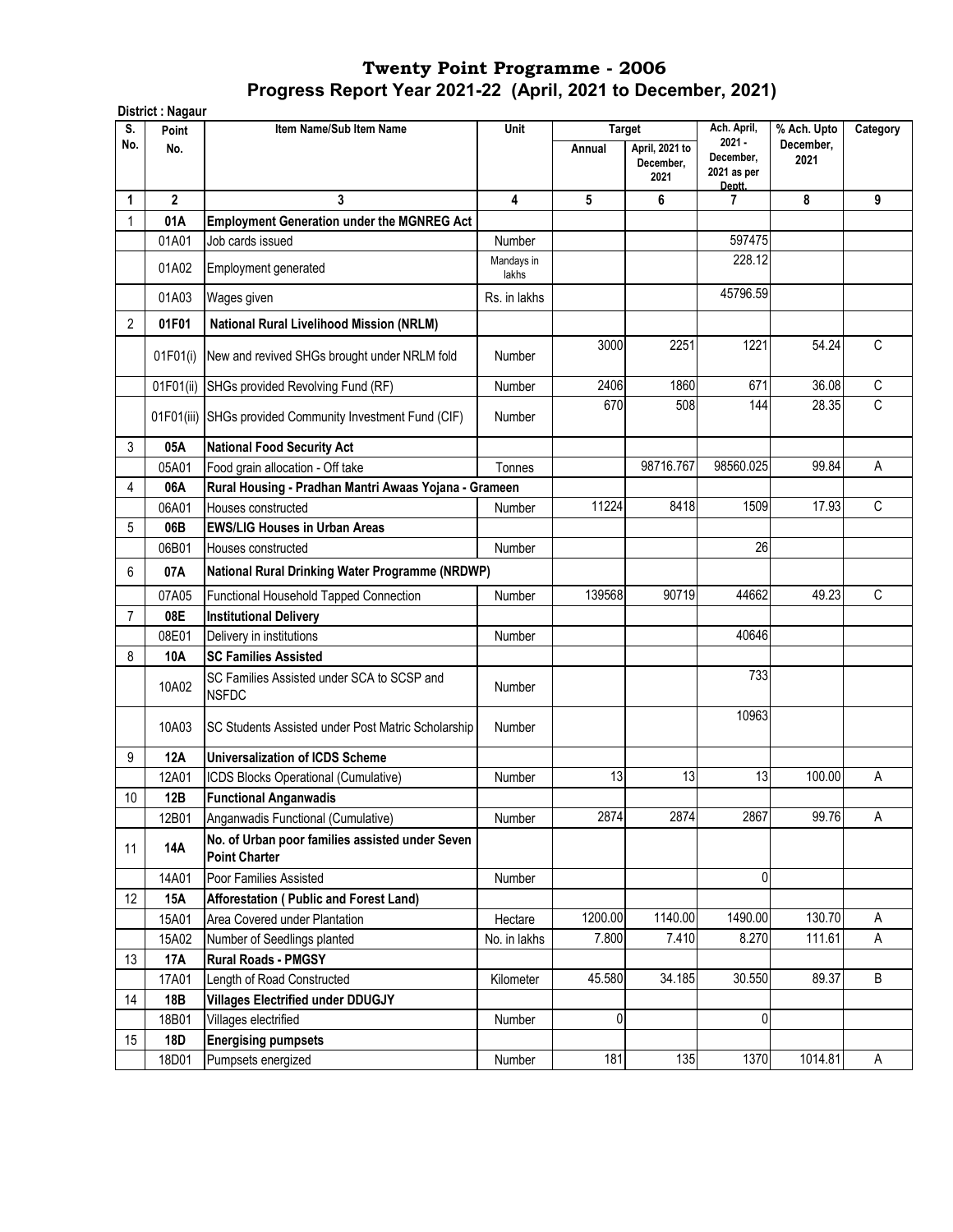| S.<br>No.      | Point          |                                                                         | Item Name/Sub Item Name<br>Unit | Target  |                                     | Ach. April,                                    | % Ach. Upto       | Category |
|----------------|----------------|-------------------------------------------------------------------------|---------------------------------|---------|-------------------------------------|------------------------------------------------|-------------------|----------|
|                | No.            |                                                                         |                                 | Annual  | April, 2021 to<br>December,<br>2021 | $2021 -$<br>December,<br>2021 as per<br>Deptt. | December,<br>2021 |          |
| 1              | $\overline{2}$ | 3                                                                       | 4                               | 5       | 6                                   | 7                                              | 8                 | 9        |
| $\mathbf{1}$   | 01A            | <b>Employment Generation under the MGNREG Act</b>                       |                                 |         |                                     |                                                |                   |          |
|                | 01A01          | Job cards issued                                                        | Number                          |         |                                     | 392604                                         |                   |          |
|                | 01A02          | Employment generated                                                    | Mandays in<br>lakhs             |         |                                     | 113.89                                         |                   |          |
|                | 01A03          | Wages given                                                             | Rs. in lakhs                    |         |                                     | 19471.32                                       |                   |          |
| 2              | 01F01          | <b>National Rural Livelihood Mission (NRLM)</b>                         |                                 |         |                                     |                                                |                   |          |
|                | 01F01(i)       | New and revived SHGs brought under NRLM fold                            | Number                          | 2802    | 1949                                | 1351                                           | 69.32             | C        |
|                | 01F01(ii)      | SHGs provided Revolving Fund (RF)                                       | Number                          | 1934    | 1323                                | 823                                            | 62.21             | C        |
|                | 01F01(iii)     | SHGs provided Community Investment Fund (CIF)                           | Number                          | 630     | 580                                 | 306                                            | 52.76             | C        |
| 3              | 05A            | <b>National Food Security Act</b>                                       |                                 |         |                                     |                                                |                   |          |
|                | 05A01          | Food grain allocation - Off take                                        | Tonnes                          |         | 58014.785                           | 57804.996                                      | 99.64             | Α        |
| 4              | 06A            | Rural Housing - Pradhan Mantri Awaas Yojana - Grameen                   |                                 |         |                                     |                                                |                   |          |
|                | 06A01          | Houses constructed                                                      | Number                          | 7878    | 5910                                | 1630                                           | 27.58             | C        |
| 5              | 06B            | <b>EWS/LIG Houses in Urban Areas</b>                                    |                                 |         |                                     |                                                |                   |          |
|                | 06B01          | Houses constructed                                                      | Number                          |         |                                     | 36                                             |                   |          |
| 6              | 07A            | National Rural Drinking Water Programme (NRDWP)                         |                                 |         |                                     |                                                |                   |          |
|                | 07A05          | Functional Household Tapped Connection                                  | Number                          | 108558  | 70563                               | 4256                                           | 6.03              | С        |
| $\overline{7}$ | 08E            | <b>Institutional Delivery</b>                                           |                                 |         |                                     |                                                |                   |          |
|                | 08E01          | Delivery in institutions                                                | Number                          |         |                                     | 26803                                          |                   |          |
| 8              | 10A            | <b>SC Families Assisted</b>                                             |                                 |         |                                     |                                                |                   |          |
|                | 10A02          | SC Families Assisted under SCA to SCSP and<br><b>NSFDC</b>              | Number                          |         |                                     | 106                                            |                   |          |
|                | 10A03          | SC Students Assisted under Post Matric Scholarship                      | Number                          |         |                                     | 3435                                           |                   |          |
| 9              | 12A            | <b>Universalization of ICDS Scheme</b>                                  |                                 |         |                                     |                                                |                   |          |
|                | 12A01          | ICDS Blocks Operational (Cumulative)                                    | Number                          | 10      | 10                                  | 10                                             | 100.00            | A        |
| 10             | 12B            | <b>Functional Anganwadis</b>                                            |                                 |         |                                     |                                                |                   |          |
|                | 12B01          | Anganwadis Functional (Cumulative)                                      | Number                          | 1837    | 1837                                | 1835                                           | 99.89             | Α        |
| 11             | <b>14A</b>     | No. of Urban poor families assisted under Seven<br><b>Point Charter</b> |                                 |         |                                     |                                                |                   |          |
|                | 14A01          | Poor Families Assisted                                                  | Number                          |         |                                     | 2517                                           |                   |          |
| 12             | 15A            | Afforestation (Public and Forest Land)                                  |                                 |         |                                     |                                                |                   |          |
|                | 15A01          | Area Covered under Plantation                                           | Hectare                         | 930.00  | 883.50                              | 1204.00                                        | 136.28            | A        |
|                | 15A02          | Number of Seedlings planted                                             | No. in lakhs                    | 6.050   | 5.748                               | 10.000                                         | 173.99            | A        |
| 13             | 17A            | <b>Rural Roads - PMGSY</b>                                              |                                 |         |                                     |                                                |                   |          |
|                | 17A01          | Length of Road Constructed                                              | Kilometer                       | 104.420 | 78.315                              | 161.995                                        | 206.85            | Α        |
| 14             | 18B            | <b>Villages Electrified under DDUGJY</b>                                |                                 |         |                                     |                                                |                   |          |
|                | 18B01          | Villages electrified                                                    | Number                          |         |                                     | 0                                              |                   |          |
| 15             | 18D            | <b>Energising pumpsets</b>                                              |                                 |         |                                     |                                                |                   |          |
|                | 18D01          | Pumpsets energized                                                      | Number                          | 873     | 654                                 | 1048                                           | 160.24            | A        |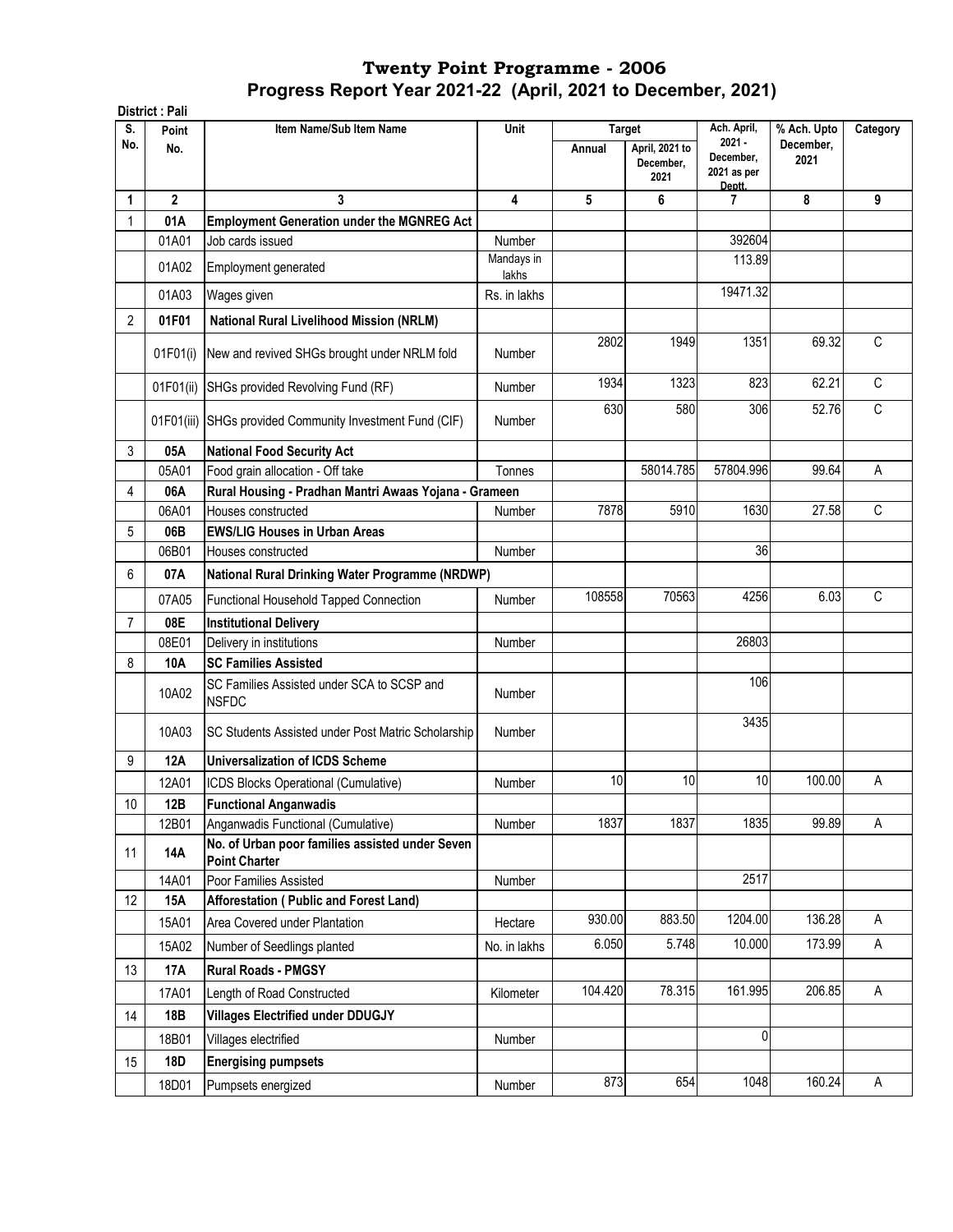# **Progress Report Year 2021-22 (April, 2021 to December, 2021)**

| S.             | Point          | Item Name/Sub Item Name                                          | Unit                |                | <b>Target</b>                       | Ach. April,                                    | % Ach. Upto       | Category     |
|----------------|----------------|------------------------------------------------------------------|---------------------|----------------|-------------------------------------|------------------------------------------------|-------------------|--------------|
| No.            | No.            |                                                                  |                     | Annual         | April, 2021 to<br>December,<br>2021 | $2021 -$<br>December,<br>2021 as per<br>Deptt. | December,<br>2021 |              |
| 1              | $\overline{2}$ | 3                                                                | 4                   | 5              | 6                                   | $\overline{7}$                                 | 8                 | 9            |
| $\mathbf{1}$   | 01A            | <b>Employment Generation under the MGNREG Act</b>                |                     |                |                                     |                                                |                   |              |
|                | 01A01          | Job cards issued                                                 | Number              |                |                                     | 252135                                         |                   |              |
|                | 01A02          | Employment generated                                             | Mandays in<br>lakhs |                |                                     | 105.49                                         |                   |              |
|                | 01A03          | Wages given                                                      | Rs. in lakhs        |                |                                     | 21262.91                                       |                   |              |
| $\overline{2}$ | 01F01          | <b>National Rural Livelihood Mission (NRLM)</b>                  |                     |                |                                     |                                                |                   |              |
|                |                | 01F01(i) New and revived SHGs brought under NRLM fold            | Number              | 990            | 840                                 | 521                                            | 62.02             | $\mathsf{C}$ |
|                | 01F01(ii)      | SHGs provided Revolving Fund (RF)                                | Number              | 1075           | 871                                 | 919                                            | 105.51            | A            |
|                |                | 01F01(iii) SHGs provided Community Investment Fund (CIF)         | Number              | 220            | 220                                 | 237                                            | 107.73            | Α            |
| 3              | 05A            | <b>National Food Security Act</b>                                |                     |                |                                     |                                                |                   |              |
|                | 05A01          | Food grain allocation - Off take                                 | Tonnes              |                | 39939.779                           | 39657.087                                      | 99.29             | A            |
| 4              | 06A            | Rural Housing - Pradhan Mantri Awaas Yojana - Grameen            |                     |                |                                     |                                                |                   |              |
|                | 06A01          | Houses constructed                                               | Number              | 7074           | 5304                                | 695                                            | 13.10             | $\mathsf C$  |
| 5              | 06B            | <b>EWS/LIG Houses in Urban Areas</b>                             |                     |                |                                     |                                                |                   |              |
|                | 06B01          | Houses constructed                                               | Number              |                |                                     | 13                                             |                   |              |
|                |                |                                                                  |                     |                |                                     |                                                |                   |              |
| 6              | 07A            | National Rural Drinking Water Programme (NRDWP)                  |                     |                |                                     |                                                |                   |              |
|                | 07A05          | Functional Household Tapped Connection                           | Number              | 40893          | 26580                               | 12580                                          | 47.33             | C            |
| $\overline{7}$ | 08E            | <b>Institutional Delivery</b>                                    |                     |                |                                     |                                                |                   |              |
|                | 08E01          | Delivery in institutions                                         | Number              |                |                                     | 15574                                          |                   |              |
| 8              | 10A            | <b>ISC Families Assisted</b>                                     |                     |                |                                     |                                                |                   |              |
|                | 10A02          | SC Families Assisted under SCA to SCSP and<br><b>NSFDC</b>       | Number              |                |                                     | 87                                             |                   |              |
|                | 10A03          | <b>SC Students Assisted under Post Matric Scholarship</b>        | Number              |                |                                     | 741                                            |                   |              |
| 9              | <b>12A</b>     | Universalization of ICDS Scheme                                  |                     |                |                                     |                                                |                   |              |
|                | 12A01          | ICDS Blocks Operational (Cumulative)                             | Number              | $\overline{7}$ | 7                                   | $\overline{7}$                                 | 100.00            | Α            |
| 10             | 12B            | <b>Functional Anganwadis</b>                                     |                     |                |                                     |                                                |                   |              |
|                | 12B01          | Anganwadis Functional (Cumulative)                               | Number              | 1167           | 1167                                | 1167                                           | 100.00            | Α            |
| 11             | <b>14A</b>     | No. of Urban poor families assisted under Seven<br>Point Charter |                     |                |                                     |                                                |                   |              |
|                | 14A01          | Poor Families Assisted                                           | Number              |                |                                     | 0                                              |                   |              |
| 12             | 15A            | Afforestation (Public and Forest Land)                           |                     |                |                                     |                                                |                   |              |
|                | 15A01          | Area Covered under Plantation                                    | Hectare             | 1710.00        | 1624.50                             | 445.00                                         | 27.39             | C            |
|                | 15A02          | Number of Seedlings planted                                      | No. in lakhs        | 11.110         | 10.555                              | 1.850                                          | 17.53             | C            |
| 13             | <b>17A</b>     | <b>Rural Roads - PMGSY</b>                                       |                     |                |                                     |                                                |                   |              |
|                | 17A01          | Length of Road Constructed                                       | Kilometer           | 95.010         | 71.258                              | 99.250                                         | 139.28            | A            |
| 14             | 18B            | <b>Villages Electrified under DDUGJY</b>                         |                     |                |                                     |                                                |                   |              |
|                | 18B01          | Villages electrified                                             | Number              |                |                                     | $\pmb{0}$                                      |                   |              |
| 15             | 18D            | <b>Energising pumpsets</b>                                       |                     |                |                                     |                                                |                   |              |
|                | 18D01          | Pumpsets energized                                               | Number              | 408            | 306                                 | 777                                            | 253.92            | A            |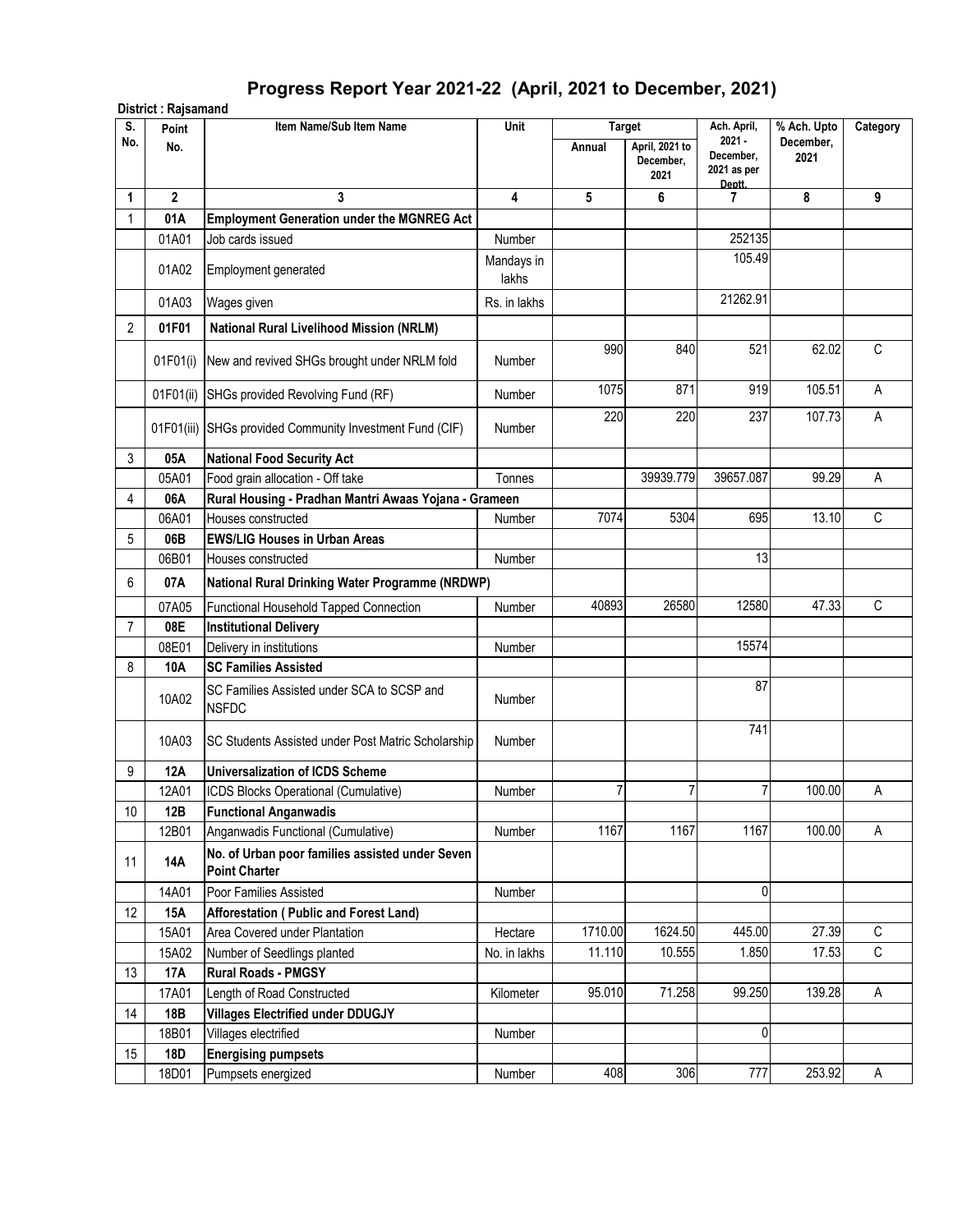**District : Sawai Madhopur**

| S.             | ואקטווטגו ושמושט . אטוואטוש<br>Point | Item Name/Sub Item Name                                                 | Unit                | <b>Target</b> |                                     | Ach. April,                                    | % Ach. Upto       | Category     |
|----------------|--------------------------------------|-------------------------------------------------------------------------|---------------------|---------------|-------------------------------------|------------------------------------------------|-------------------|--------------|
| No.            | No.                                  |                                                                         |                     | Annual        | April, 2021 to<br>December,<br>2021 | $2021 -$<br>December,<br>2021 as per<br>Deptt. | December.<br>2021 |              |
| 1              | $\mathbf{2}$                         | 3                                                                       | 4                   | 5             | 6                                   | 7                                              | 8                 | 9            |
| 1              | 01A                                  | <b>Employment Generation under the MGNREG Act</b>                       |                     |               |                                     |                                                |                   |              |
|                | 01A01                                | Job cards issued                                                        | Number              |               |                                     | 256327                                         |                   |              |
|                | 01A02                                | Employment generated                                                    | Mandays in<br>lakhs |               |                                     | 36.55                                          |                   |              |
|                | 01A03                                | Wages given                                                             | Rs. in lakhs        |               |                                     | 6643.03                                        |                   |              |
| 2              | 01F01                                | <b>National Rural Livelihood Mission (NRLM)</b>                         |                     |               |                                     |                                                |                   |              |
|                | 01F01(i)                             | New and revived SHGs brought under NRLM fold                            | Number              | 2743          | 2071                                | 1410                                           | 68.08             | $\mathsf{C}$ |
|                | 01F01(ii)                            | SHGs provided Revolving Fund (RF)                                       | Number              | 2617          | 1962                                | 978                                            | 49.85             | $\mathsf C$  |
|                | 01F01(iii)                           | SHGs provided Community Investment Fund (CIF)                           | Number              | 690           | 516                                 | 449                                            | 87.02             | B            |
| 3              | 05A                                  | <b>National Food Security Act</b>                                       |                     |               |                                     |                                                |                   |              |
|                | 05A01                                | Food grain allocation - Off take                                        | Tonnes              |               | 37652.576                           | 36860.362                                      | 97.90             | Α            |
| 4              | 06A                                  | Rural Housing - Pradhan Mantri Awaas Yojana - Grameen                   |                     |               |                                     |                                                |                   |              |
|                | 06A01                                | Houses constructed                                                      | Number              | 13290         | 9969                                | 1642                                           | 16.47             | C            |
| 5              | 06B                                  | <b>EWS/LIG Houses in Urban Areas</b>                                    |                     |               |                                     |                                                |                   |              |
|                | 06B01                                | Houses constructed                                                      | Number              |               |                                     | 2                                              |                   |              |
| 6              | 07A                                  | National Rural Drinking Water Programme (NRDWP)                         |                     |               |                                     |                                                |                   |              |
|                | 07A05                                | Functional Household Tapped Connection                                  | Number              | 57722         | 37520                               | 2961                                           | 7.89              | C            |
| $\overline{7}$ | 08E                                  | <b>Institutional Delivery</b>                                           |                     |               |                                     |                                                |                   |              |
|                | 08E01                                | Delivery in institutions                                                | Number              |               |                                     | 23206                                          |                   |              |
| 8              | 10A                                  | <b>SC Families Assisted</b>                                             |                     |               |                                     |                                                |                   |              |
|                | 10A02                                | SC Families Assisted under SCA to SCSP and<br><b>NSFDC</b>              | Number              |               |                                     | 252                                            |                   |              |
|                | 10A03                                | SC Students Assisted under Post Matric Scholarship                      | Number              |               |                                     | 1584                                           |                   |              |
| 9              | <b>12A</b>                           | <b>Universalization of ICDS Scheme</b>                                  |                     |               |                                     |                                                |                   |              |
|                | 12A01                                | ICDS Blocks Operational (Cumulative)                                    | Number              | 6             | 6                                   | 6                                              | 100.00            | A            |
| 10             | 12B                                  | <b>Functional Anganwadis</b>                                            |                     |               |                                     |                                                |                   |              |
|                | 12B01                                | Anganwadis Functional (Cumulative)                                      | Number              | 1120          | 1120                                | 1108                                           | 98.93             | Α            |
| 11             | 14A                                  | No. of Urban poor families assisted under Seven<br><b>Point Charter</b> |                     |               |                                     |                                                |                   |              |
|                | 14A01                                | Poor Families Assisted                                                  | Number              |               |                                     | 1087                                           |                   |              |
| 12             | <b>15A</b>                           | <b>Afforestation ( Public and Forest Land)</b>                          |                     |               |                                     |                                                |                   |              |
|                | 15A01                                | Area Covered under Plantation                                           | Hectare             | 2040.00       | 1938.00                             | 1460.00                                        | 75.34             | C            |
|                | 15A02                                | Number of Seedlings planted                                             | No. in lakhs        | 13.260        | 12.597                              | 7.050                                          | 55.97             | $\mathsf C$  |
| 13             | <b>17A</b>                           | <b>Rural Roads - PMGSY</b>                                              |                     |               |                                     |                                                |                   |              |
|                | 17A01                                | Length of Road Constructed                                              | Kilometer           | 65.410        | 49.058                              | 45.745                                         | 93.25             | Α            |
| 14             | 18B                                  | <b>Villages Electrified under DDUGJY</b>                                |                     |               |                                     |                                                |                   |              |
|                | 18B01                                | Villages electrified                                                    | Number              |               |                                     | 0                                              |                   |              |
| 15             | 18D                                  | <b>Energising pumpsets</b>                                              |                     |               |                                     |                                                |                   |              |
|                | 18D01                                | Pumpsets energized                                                      | Number              | 988           | 741                                 | 2097                                           | 283.00            | Α            |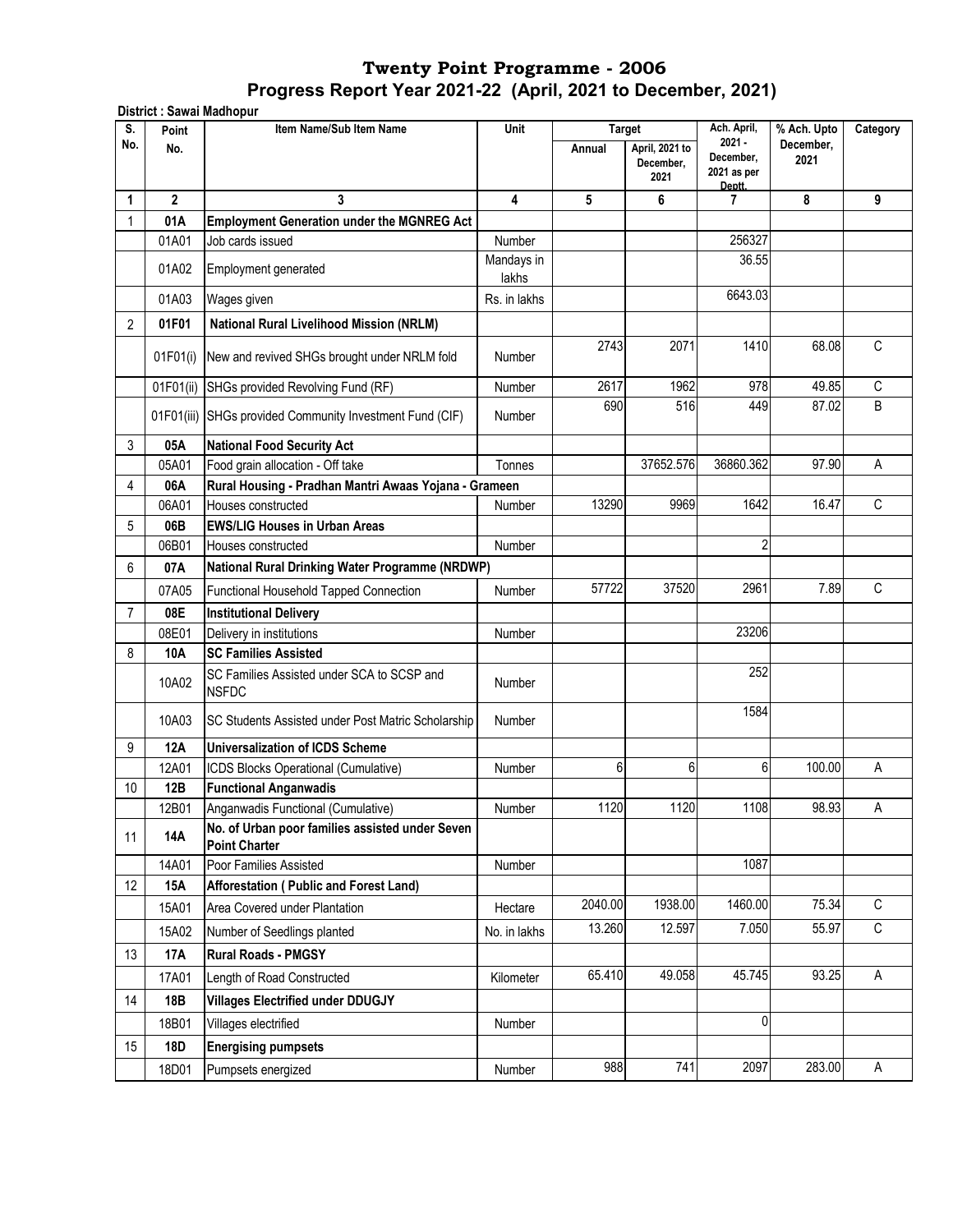|                | District: Sikar |                                                                         |                     |         |                                               |                                                               |                                  |          |
|----------------|-----------------|-------------------------------------------------------------------------|---------------------|---------|-----------------------------------------------|---------------------------------------------------------------|----------------------------------|----------|
| S.<br>No.      | Point<br>No.    | Item Name/Sub Item Name                                                 | Unit                | Annual  | Target<br>April, 2021 to<br>December,<br>2021 | Ach. April,<br>$2021 -$<br>December,<br>2021 as per<br>Deptt. | % Ach. Upto<br>December,<br>2021 | Category |
| 1              | $\overline{2}$  | 3                                                                       | 4                   | 5       | 6                                             | 7                                                             | 8                                | 9        |
| 1              | 01A             | <b>Employment Generation under the MGNREG Act</b>                       |                     |         |                                               |                                                               |                                  |          |
|                | 01A01           | Job cards issued                                                        | Number              |         |                                               | 310008                                                        |                                  |          |
|                | 01A02           | Employment generated                                                    | Mandays in<br>lakhs |         |                                               | 35.16                                                         |                                  |          |
|                | 01A03           | Wages given                                                             | Rs. in lakhs        |         |                                               | 6671.83                                                       |                                  |          |
| $\overline{2}$ | 01F01           | <b>National Rural Livelihood Mission (NRLM)</b>                         |                     |         |                                               |                                                               |                                  |          |
|                | 01F01(i)        | New and revived SHGs brought under NRLM fold                            | Number              | 1157    | 913                                           | 504                                                           | 55.20                            | C        |
|                | 01F01(ii)       | SHGs provided Revolving Fund (RF)                                       | Number              | 1554    | 1254                                          | 1117                                                          | 89.07                            | B        |
|                |                 | 01F01(iii) SHGs provided Community Investment Fund (CIF)                | Number              | 488     | 408                                           | 502                                                           | 123.04                           | Α        |
| 3              | 05A             | <b>National Food Security Act</b>                                       |                     |         |                                               |                                                               |                                  |          |
|                | 05A01           | Food grain allocation - Off take                                        | Tonnes              |         | 74025.441                                     | 73170.883                                                     | 98.85                            | А        |
| 4              | 06A             | Rural Housing - Pradhan Mantri Awaas Yojana - Grameen                   |                     |         |                                               |                                                               |                                  |          |
|                | 06A01           | Houses constructed                                                      | Number              | 1724    | 1293                                          | 48                                                            | 3.71                             | C        |
| 5              | 06B             | <b>EWS/LIG Houses in Urban Areas</b>                                    |                     |         |                                               |                                                               |                                  |          |
|                | 06B01           | Houses constructed                                                      | Number              |         |                                               | 68                                                            |                                  |          |
| 6              | 07A             | National Rural Drinking Water Programme (NRDWP)                         |                     |         |                                               |                                                               |                                  |          |
|                | 07A05           | Functional Household Tapped Connection                                  | Number              | 85037   | 55274                                         | 9265                                                          | 16.76                            | C        |
| $\overline{7}$ | 08E             | <b>Institutional Delivery</b>                                           |                     |         |                                               |                                                               |                                  |          |
|                | 08E01           | Delivery in institutions                                                | Number              |         |                                               | 32603                                                         |                                  |          |
| 8              | 10A             | <b>SC Families Assisted</b>                                             |                     |         |                                               |                                                               |                                  |          |
|                | 10A02           | SC Families Assisted under SCA to SCSP and<br><b>NSFDC</b>              | Number              |         |                                               | 251                                                           |                                  |          |
|                | 10A03           | SC Students Assisted under Post Matric Scholarship                      | Number              |         |                                               | 12554                                                         |                                  |          |
| 9              | 12A             | <b>Universalization of ICDS Scheme</b>                                  |                     |         |                                               |                                                               |                                  |          |
|                | 12A01           | ICDS Blocks Operational (Cumulative)                                    | Number              | 9       | 9                                             | 9                                                             | 100.00                           | Α        |
| $10$           | 12B             | <b>Functional Anganwadis</b>                                            |                     |         |                                               |                                                               |                                  |          |
|                | 12B01           | Anganwadis Functional (Cumulative)                                      | Number              | 2143    | 2143                                          | 2141                                                          | 99.91                            | Α        |
| 11             | 14A             | No. of Urban poor families assisted under Seven<br><b>Point Charter</b> |                     |         |                                               |                                                               |                                  |          |
|                | 14A01           | Poor Families Assisted                                                  | Number              |         |                                               | 0                                                             |                                  |          |
| 12             | 15A             | Afforestation (Public and Forest Land)                                  |                     |         |                                               |                                                               |                                  |          |
|                | 15A01           | Area Covered under Plantation                                           | Hectare             | 1940.00 | 1843.00                                       | 1941.880                                                      | 105.37                           | Α        |
|                | 15A02           | Number of Seedlings planted                                             | No. in lakhs        | 12.610  | 11.980                                        | 12.510                                                        | 104.43                           | A        |
| 13             | 17A             | <b>Rural Roads - PMGSY</b>                                              |                     |         |                                               |                                                               |                                  |          |
|                | 17A01           | Length of Road Constructed                                              | Kilometer           | 104.400 | 78.300                                        | 149.860                                                       | 191.39                           | Α        |
| 14             | 18B             | <b>Villages Electrified under DDUGJY</b>                                |                     |         |                                               |                                                               |                                  |          |
|                | 18B01           | Villages electrified                                                    | Number              |         |                                               | 0                                                             |                                  |          |
| 15             | 18D             | <b>Energising pumpsets</b>                                              |                     |         |                                               |                                                               |                                  |          |
|                | 18D01           | Pumpsets energized                                                      | Number              | 1026    | 768                                           | 3098                                                          | 403.39                           | Α        |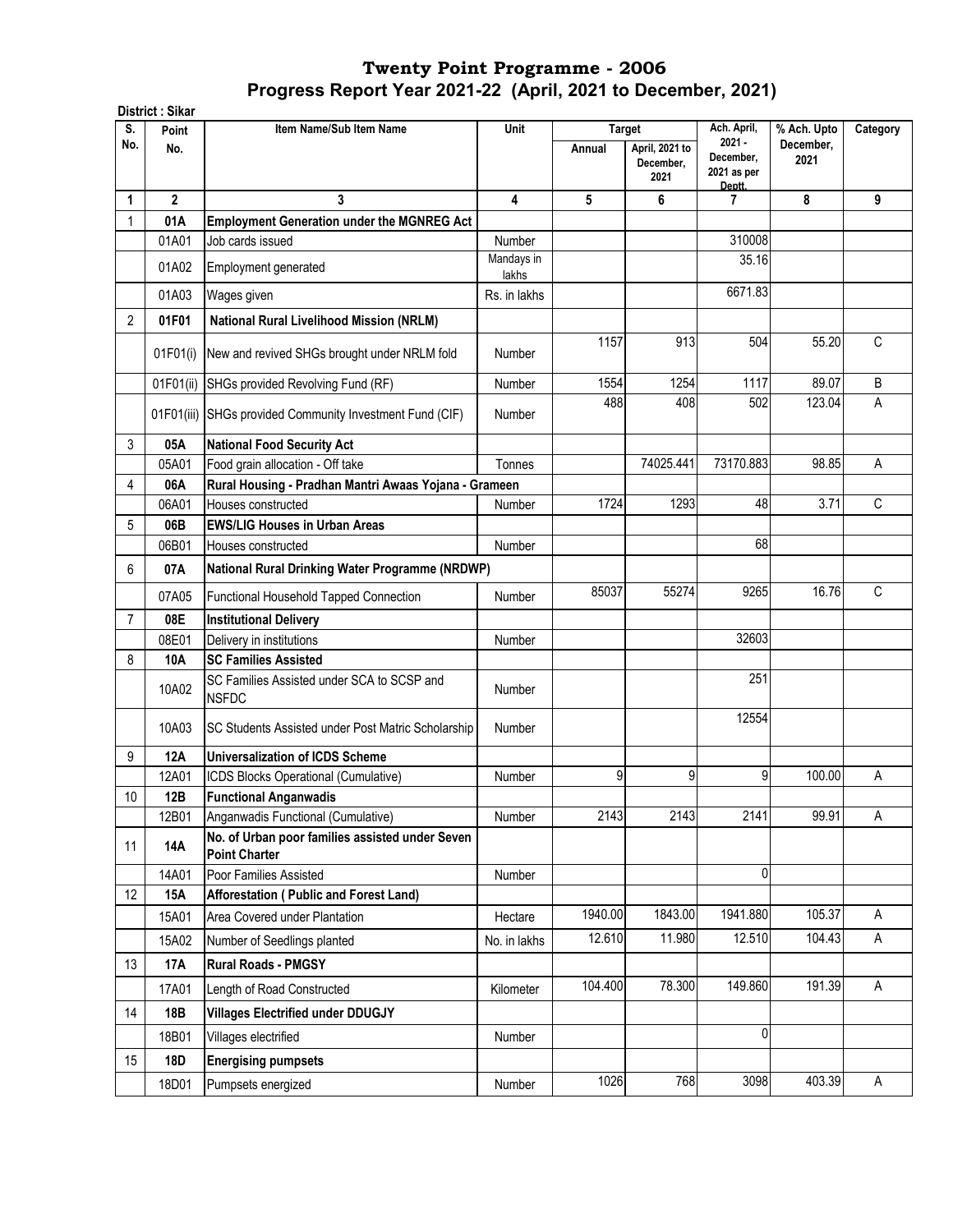**District : Sirohi Point Item Name/Sub Item Name No. Annual April, 2021 to December, 2021 1 2 3 4 5 6 7 8 9** 1 **01A Employment Generation under the MGNREG Act**  01A01 Job cards issued Number Number 196621 01A02 Employment generated Mandays in lakhs 72.60 01A03 |Wages given | Rs. in lakhs | | | 13551.04 2 **01F01 National Rural Livelihood Mission (NRLM)** 01F01(i) New and revived SHGs brought under NRLM fold Number 1552 982 219 22.30 C 01F01(ii) SHGs provided Revolving Fund (RF)  $\vert$  Number | 1467 964 407 42.22 C 01F01(iii) SHGs provided Community Investment Fund (CIF) Number 466**|** 250**| 1**97**| 78.80|** C 3 **05A National Food Security Act** 05A01 Food grain allocation - Off take Tonnes | Tonnes | 33784.447 32082.892 94.96 A 4 **06A Rural Housing - Pradhan Mantri Awaas Yojana - Grameen**  06A01 Houses constructed The Rumber 1 Number 1 2142 5355 1010 18.86 C 5 **06B EWS/LIG Houses in Urban Areas**  06B01 Houses constructed and the Number Number 10 Number 10 10 6 **07A** 07A05 Functional Household Tapped Connection (Number | 54332 35316 986 986 2.79 C 7 **08E Institutional Delivery**  08E01 Delivery in institutions Number Number 2008 Number 2008 8 **10A SC Families Assisted**  10A02 SC Families Assisted under SCA to SCSP and<br>NSFDC NSFDC Number Number Number 82 10A03 SC Students Assisted under Post Matric Scholarship Number 1106 9 **12A Universalization of ICDS Scheme**  12A01 ICDS Blocks Operational (Cumulative) Number 5 5 5 100.00 A 10 **12B Functional Anganwadis**  12B01 Anganwadis Functional (Cumulative) Number 876 876 874 99.77 A <sup>11</sup> **14A No. of Urban poor families assisted under Seven Point Charter**  14A01 Poor Families Assisted Number Number 292 12 **15A Afforestation ( Public and Forest Land)**  15A01 Area Covered under Plantation 15800 Hectare | 585.00 555.75 326.34 58.72 C 15A02 Number of Seedlings planted No. in lakhs 3.800 3.610 2.260 62.60 C 13 **17A Rural Roads - PMGSY**  17A01 Length of Road Constructed The Rilometer | 24.940 18.705 20.800 111.20 A 14 **18B Villages Electrified under DDUGJY** 18B01 Villages electrified and the Community Community Number 1 and 1980 1 and 1980 1 and 1980 1 and 1980 1 and 1 15 **18D Energising pumpsets**  18D01 Pumpsets energized **Number | 18D01 Pumpsets energized** A **National Rural Drinking Water Programme (NRDWP) S. No.** Unit Target Ach. April, **2021 - December, 2021 as per Deptt. % Ach. Upto December, 2021 Category**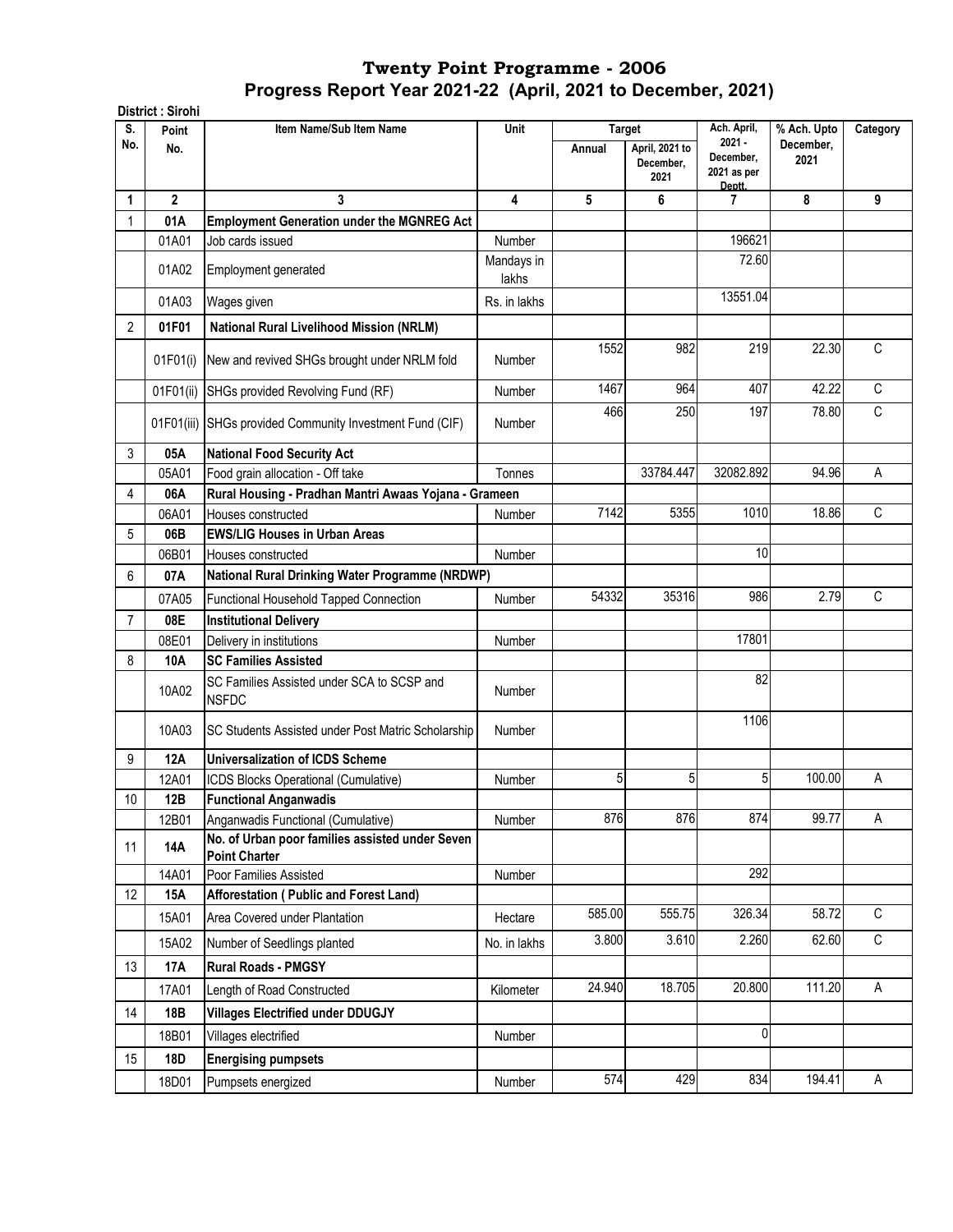|                | <b>District: Tonk</b> |                                                                         |                     |                         |                             |                                                     |                                  |          |
|----------------|-----------------------|-------------------------------------------------------------------------|---------------------|-------------------------|-----------------------------|-----------------------------------------------------|----------------------------------|----------|
| S.<br>No.      | Point<br>No.          | Item Name/Sub Item Name                                                 | Unit                | <b>Target</b><br>Annual | April, 2021 to<br>December, | Ach. April,<br>$2021 -$<br>December,<br>2021 as per | % Ach. Upto<br>December,<br>2021 | Category |
|                |                       |                                                                         |                     |                         | 2021                        | Deptt.                                              |                                  |          |
| 1              | $\overline{2}$        | 3                                                                       | 4                   | 5                       | 6                           | 7                                                   | 8                                | 9        |
| 1              | 01A                   | <b>Employment Generation under the MGNREG Act</b>                       |                     |                         |                             |                                                     |                                  |          |
|                | 01A01                 | Job cards issued                                                        | Number              |                         |                             | 290993                                              |                                  |          |
|                | 01A02                 | Employment generated                                                    | Mandays in<br>lakhs |                         |                             | 44.89                                               |                                  |          |
|                | 01A03                 | Wages given                                                             | Rs. in lakhs        |                         |                             | 7965.24                                             |                                  |          |
| $\overline{c}$ | 01F01                 | <b>National Rural Livelihood Mission (NRLM)</b>                         |                     |                         |                             |                                                     |                                  |          |
|                | 01F01(i)              | New and revived SHGs brought under NRLM fold                            | Number              | 1289                    | 959                         | 640                                                 | 66.74                            | C        |
|                | 01F01(ii)             | SHGs provided Revolving Fund (RF)                                       | Number              | 1204                    | 890                         | 619                                                 | 69.55                            | C        |
|                |                       | 01F01(iii) SHGs provided Community Investment Fund (CIF)                | Number              | 290                     | 220                         | 286                                                 | 130.00                           | A        |
| 3              | 05A                   | <b>National Food Security Act</b>                                       |                     |                         |                             |                                                     |                                  |          |
|                | 05A01                 | Food grain allocation - Off take                                        | Tonnes              |                         | 43884.130                   | 42817.824                                           | 97.57                            | Α        |
| 4              | 06A                   | Rural Housing - Pradhan Mantri Awaas Yojana - Grameen                   |                     |                         |                             |                                                     |                                  |          |
|                | 06A01                 | Houses constructed                                                      | Number              | 13936                   | 10452                       | 3722                                                | 35.61                            | C        |
| 5              | 06B                   | <b>EWS/LIG Houses in Urban Areas</b>                                    |                     |                         |                             |                                                     |                                  |          |
|                | 06B01                 | Houses constructed                                                      | Number              |                         |                             | 13                                                  |                                  |          |
| 6              | 07A                   | National Rural Drinking Water Programme (NRDWP)                         |                     |                         |                             |                                                     |                                  |          |
|                | 07A05                 | Functional Household Tapped Connection                                  | Number              | 69224                   | 44995                       | 3975                                                | 8.83                             | C        |
| $\overline{7}$ | 08E                   | <b>Institutional Delivery</b>                                           |                     |                         |                             |                                                     |                                  |          |
|                | 08E01                 | Delivery in institutions                                                | Number              |                         |                             | 19209                                               |                                  |          |
| 8              | 10A                   | <b>SC Families Assisted</b>                                             |                     |                         |                             |                                                     |                                  |          |
|                | 10A02                 | SC Families Assisted under SCA to SCSP and<br><b>NSFDC</b>              | Number              |                         |                             | 799                                                 |                                  |          |
|                | 10A03                 | SC Students Assisted under Post Matric Scholarship                      | Number              |                         |                             | 7520                                                |                                  |          |
| 9              | 12A                   | <b>Universalization of ICDS Scheme</b>                                  |                     |                         |                             |                                                     |                                  |          |
|                | 12A01                 | ICDS Blocks Operational (Cumulative)                                    | Number              | $\overline{7}$          | 7                           | 7                                                   | 100.00                           | A        |
| 10             | 12B                   | <b>Functional Anganwadis</b>                                            |                     |                         |                             |                                                     |                                  |          |
|                | 12B01                 | Anganwadis Functional (Cumulative)                                      | Number              | 1486                    | 1486                        | 1486                                                | 100.00                           | Α        |
| 11             | 14A                   | No. of Urban poor families assisted under Seven<br><b>Point Charter</b> |                     |                         |                             |                                                     |                                  |          |
|                | 14A01                 | Poor Families Assisted                                                  | Number              |                         |                             | 600                                                 |                                  |          |
| 12             | 15A                   | Afforestation (Public and Forest Land)                                  |                     |                         |                             |                                                     |                                  |          |
|                | 15A01                 | Area Covered under Plantation                                           | Hectare             | 1160.00                 | 1102.00                     | 1147.00                                             | 104.08                           | Α        |
|                | 15A02                 | Number of Seedlings planted                                             | No. in lakhs        | 7.540                   | 7.163                       | 8.950                                               | 124.95                           | A        |
| 13             | 17A                   | <b>Rural Roads - PMGSY</b>                                              |                     |                         |                             |                                                     |                                  |          |
|                | 17A01                 | Length of Road Constructed                                              | Kilometer           | 50.350                  | 37.763                      | 70.130                                              | 185.71                           | Α        |
| 14             | 18B                   | <b>Villages Electrified under DDUGJY</b>                                |                     |                         |                             |                                                     |                                  |          |
|                | 18B01                 | Villages electrified                                                    | Number              | $\mathbf{0}$            |                             | $\mathbf{0}$                                        |                                  |          |
| 15             | 18D                   | <b>Energising pumpsets</b>                                              |                     |                         |                             |                                                     |                                  |          |
|                | 18D01                 | Pumpsets energized                                                      | Number              | 991                     | 741                         | 1829                                                | 246.83                           | A        |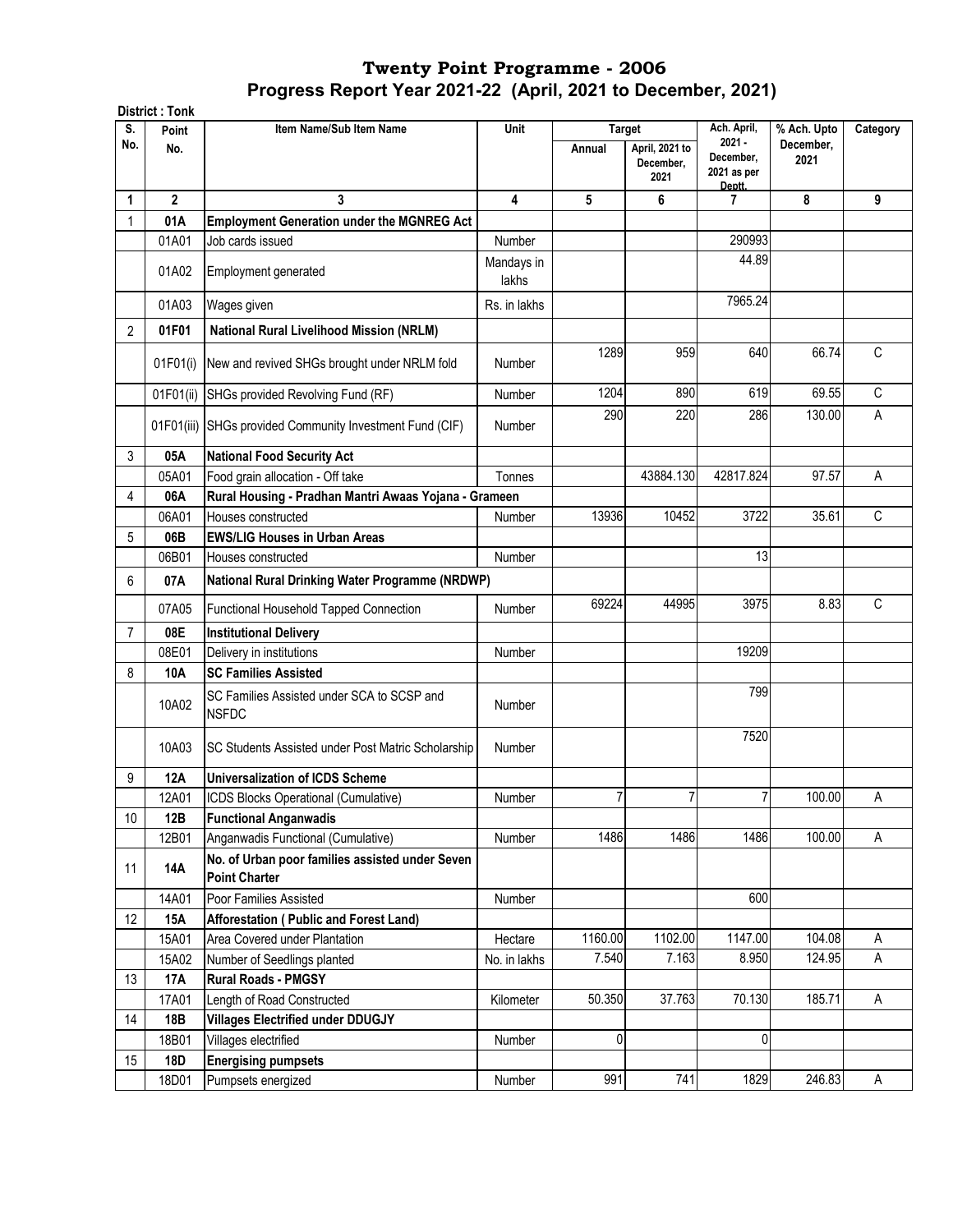|                | <b>District: Udaipur</b> |                                                                         |                     |                         |                                     |                                                     |                                  |          |
|----------------|--------------------------|-------------------------------------------------------------------------|---------------------|-------------------------|-------------------------------------|-----------------------------------------------------|----------------------------------|----------|
| S.<br>No.      | Point<br>No.             | Item Name/Sub Item Name                                                 | Unit                | <b>Target</b><br>Annual | April, 2021 to<br>December,<br>2021 | Ach. April,<br>$2021 -$<br>December,<br>2021 as per | % Ach. Upto<br>December.<br>2021 | Category |
| 1              | $\overline{2}$           | 3                                                                       | 4                   | 5                       | 6                                   | Deptt.<br>7                                         | 8                                | 9        |
| 1              | 01A                      | <b>Employment Generation under the MGNREG Act</b>                       |                     |                         |                                     |                                                     |                                  |          |
|                | 01A01                    | Job cards issued                                                        | Number              |                         |                                     | 581597                                              |                                  |          |
|                | 01A02                    | Employment generated                                                    | Mandays in<br>lakhs |                         |                                     | 129.54                                              |                                  |          |
|                | 01A03                    | Wages given                                                             | Rs. in lakhs        |                         |                                     | 23023.94                                            |                                  |          |
| $\overline{c}$ | 01F01                    | <b>National Rural Livelihood Mission (NRLM)</b>                         |                     |                         |                                     |                                                     |                                  |          |
|                | 01F01(i)                 | New and revived SHGs brought under NRLM fold                            | Number              | 3500                    | 2872                                | 1821                                                | 63.41                            | C        |
|                | 01F01(ii)                | SHGs provided Revolving Fund (RF)                                       | Number              | 4223                    | 3268                                | 2082                                                | 63.71                            | C        |
|                | 01F01(iii)               | SHGs provided Community Investment Fund (CIF)                           | Number              | 986                     | 771                                 | 455                                                 | 59.01                            | C        |
| 3              | 05A                      | <b>National Food Security Act</b>                                       |                     |                         |                                     |                                                     |                                  |          |
|                | 05A01                    | Food grain allocation - Off take                                        | Tonnes              |                         | 103546.892                          | 102680.425                                          | 99.16                            | A        |
| 4              | 06A                      | Rural Housing - Pradhan Mantri Awaas Yojana - Grameen                   |                     |                         |                                     |                                                     |                                  |          |
|                | 06A01                    | Houses constructed                                                      | Number              | 33510                   | 25134                               | 5326                                                | 21.19                            | C        |
| 5              | 06B                      | <b>EWS/LIG Houses in Urban Areas</b>                                    |                     |                         |                                     |                                                     |                                  |          |
|                | 06B01                    | Houses constructed                                                      | Number              |                         |                                     | 89                                                  |                                  |          |
| 6              | 07A                      | National Rural Drinking Water Programme (NRDWP)                         |                     |                         |                                     |                                                     |                                  |          |
|                | 07A05                    | Functional Household Tapped Connection                                  | Number              | 82977                   | 53931                               | 6767                                                | 12.55                            | C        |
| $\overline{7}$ | 08E                      | <b>Institutional Delivery</b>                                           |                     |                         |                                     |                                                     |                                  |          |
|                | 08E01                    | Delivery in institutions                                                | Number              |                         |                                     | 38916                                               |                                  |          |
| 8              | 10A                      | <b>SC Families Assisted</b>                                             |                     |                         |                                     |                                                     |                                  |          |
|                | 10A02                    | SC Families Assisted under SCA to SCSP and<br><b>NSFDC</b>              | Number              |                         |                                     | 748                                                 |                                  |          |
|                | 10A03                    | SC Students Assisted under Post Matric Scholarship                      | Number              |                         |                                     | 1236                                                |                                  |          |
| 9              | 12A                      | <b>Universalization of ICDS Scheme</b>                                  |                     |                         |                                     |                                                     |                                  |          |
|                | 12A01                    | ICDS Blocks Operational (Cumulative)                                    | Number              | 15                      | 15                                  | 15                                                  | 100.00                           | A        |
| 10             | 12B                      | <b>Functional Anganwadis</b>                                            |                     |                         |                                     |                                                     |                                  |          |
|                | 12B01                    | Anganwadis Functional (Cumulative)                                      | Number              | 3175                    | 3175                                | 3175                                                | 100.00                           | Α        |
| 11             | 14A                      | No. of Urban poor families assisted under Seven<br><b>Point Charter</b> |                     |                         |                                     |                                                     |                                  |          |
|                | 14A01                    | Poor Families Assisted                                                  | Number              |                         |                                     | 358                                                 |                                  |          |
| 12             | 15A                      | Afforestation (Public and Forest Land)                                  |                     |                         |                                     |                                                     |                                  |          |
|                | 15A01                    | Area Covered under Plantation                                           | Hectare             | 5280.00                 | 5016.00                             | 3756.34                                             | 74.89                            | C        |
|                | 15A02                    | Number of Seedlings planted                                             | No. in lakhs        | 34.320                  | 32.604                              | 22.080                                              | 67.72                            | C        |
| 13             | 17A                      | <b>Rural Roads - PMGSY</b>                                              |                     |                         |                                     |                                                     |                                  |          |
|                | 17A01                    | Length of Road Constructed                                              | Kilometer           | 113.530                 | 85.148                              | 100.585                                             | 118.13                           | Α        |
| 14             | 18B                      | <b>Villages Electrified under DDUGJY</b>                                |                     |                         |                                     |                                                     |                                  |          |
|                | 18B01                    | Villages electrified                                                    | Number              |                         |                                     | 0                                                   |                                  |          |
| 15             | 18D                      | <b>Energising pumpsets</b>                                              |                     |                         |                                     |                                                     |                                  |          |
|                | 18D01                    | Pumpsets energized                                                      | Number              | 2680                    | 2010                                | 2858                                                | 142.19                           | A        |